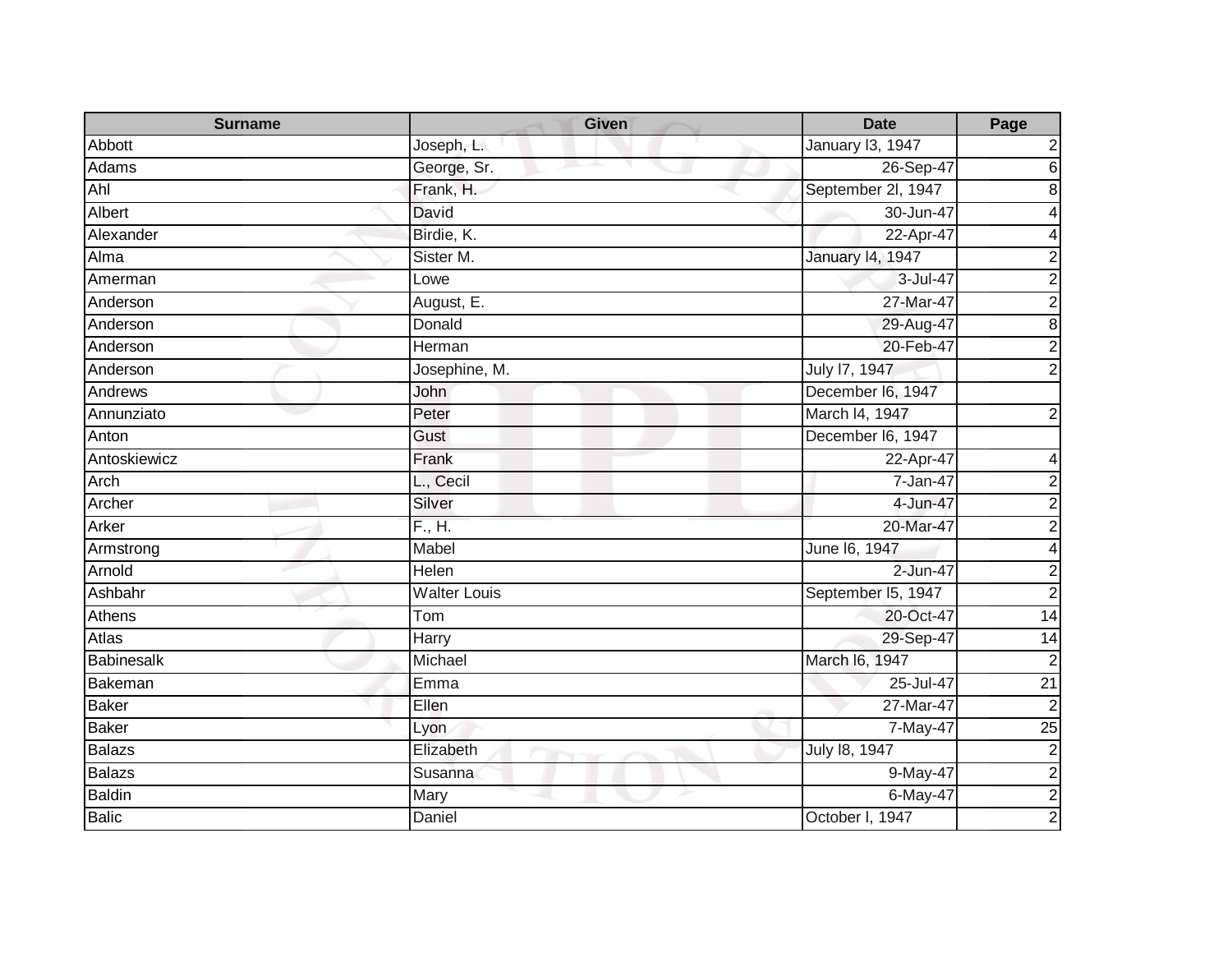| <b>Balint</b>   | Louis              | November I6, 1947  | 16                      |
|-----------------|--------------------|--------------------|-------------------------|
| Ballard         | Fleet              | 22-Jul-47          | $\overline{2}$          |
| <b>Ballard</b>  | Katherine          | November I9, 1947  | $\overline{6}$          |
| Ballon          | Nancy, Marie       | 27-Apr-47          | 11                      |
| <b>Bandwick</b> | <b>Mike</b>        | 7-Nov-47           | 10                      |
| <b>Bank</b>     | John               | 30-Mar-47          | $\overline{31}$         |
| <b>Bank</b>     | Matthew, J.        | March 3I, 1947     | 4                       |
| <b>Banks</b>    | Floyd, L.          | 27-Feb-47          | 4                       |
| Banyai          | Frank, S.          | 26-Feb-47          |                         |
| <b>Barabas</b>  | Charles (Pvt. I/c) | December 18, 1947  |                         |
| Baraniak        | John               | June II, 1947      | $\overline{2}$          |
| <b>Barath</b>   | Erma               | December 15, 1947  |                         |
| <b>Barcus</b>   | John, A.           | 27-Feb-47          | 4                       |
| <b>Barker</b>   | Charles, D.        | 9-Feb-47           | 6                       |
| <b>Barkow</b>   | William, A.        | September I2, 1947 | $\overline{10}$         |
| <b>Barnes</b>   | William, L.        | 28-Apr-47          | $\overline{2}$          |
| <b>Barrett</b>  | Owen, B.           | December I9, 1947  |                         |
| Bartholomew     | Joseph             | 28-Mar-47          | 6                       |
| <b>Bartuts</b>  | <b>Steve</b>       | 29-Jul-47          | $\overline{c}$          |
| Basquez         | Andrea             | 26-Feb-47          | 4                       |
| Basta           | Anna               | 9-Oct-47           | 9                       |
| Bauer           | Olga Wittenberg    | 7-Dec-47           |                         |
| Baumbardner     | C.R.               | 8-Apr-47           | 14                      |
| Becker          | Lawrence           | March I4, 1947     | $\overline{\mathbf{c}}$ |
| Beckman         | Adela (Mrs.)       | January 15, 1947   | $\overline{\mathbf{c}}$ |
| Bednar          | Fritz              | 25-Mar-47          | $\overline{7}$          |
| Bednar          | John, J.           | October I9, 1947   | 8                       |
| Beggs           | Mary, A.           | 25-Mar-47          | 7                       |
| Beh             | John               | 28-Aug-47          |                         |
| Behary          | Ester, Rose        | February I6, 1947  |                         |
| Beining         | Dorothy, K.        | May 19, 1947       | $\mathbf 2$             |
| Beiriger        | Matthew, J.        | December 18, 1947  |                         |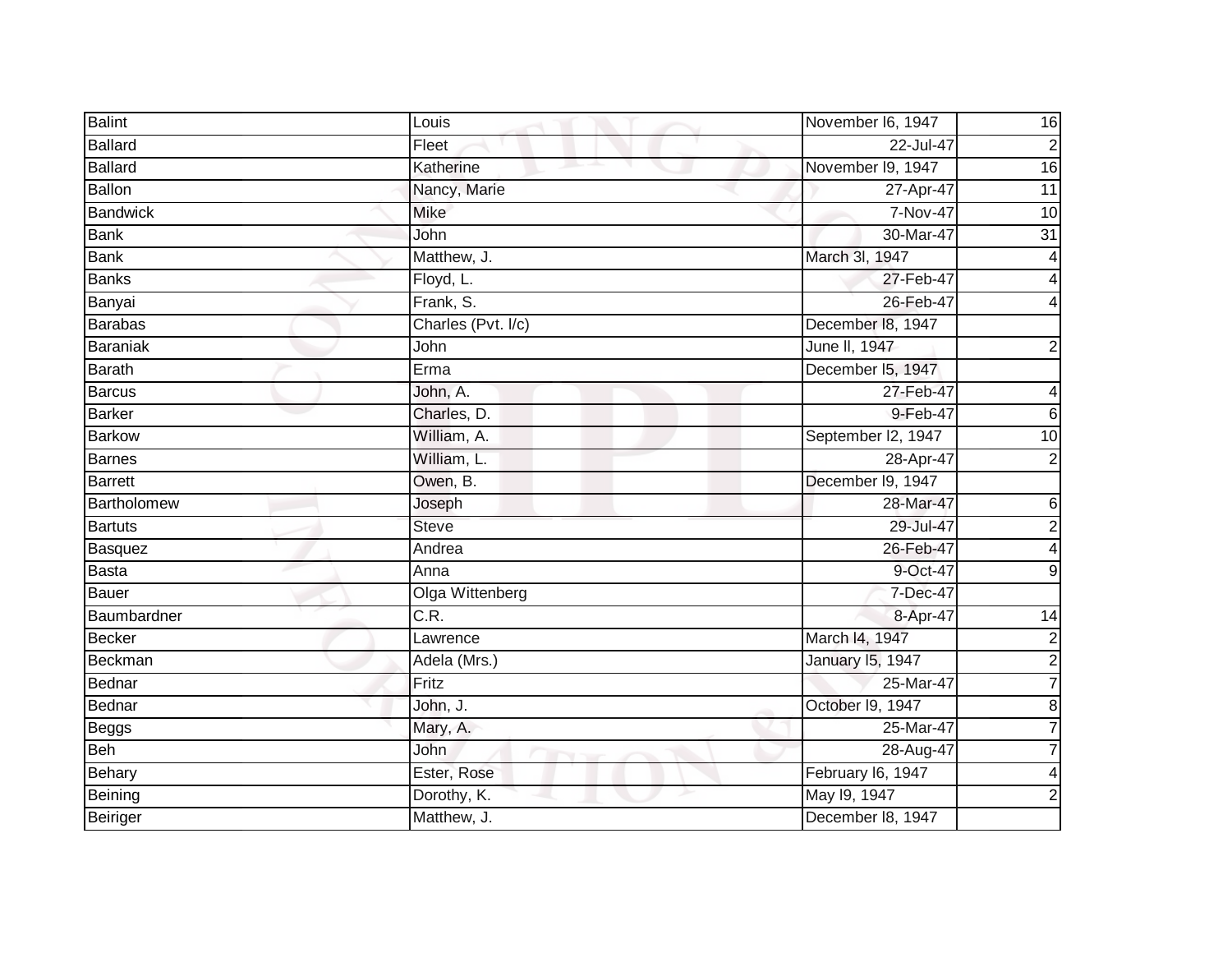| <b>Beister</b>    | August (Rev.)      | 3-Feb-47           | 11               |
|-------------------|--------------------|--------------------|------------------|
| Belanger          | Vincent, S.        | 22-May-47          | 11               |
| Bell              | Alvin, C.          | November I6, 1947  | 16               |
| Bell              | Eva, L.            | September I7, 1947 | $\boldsymbol{8}$ |
| <b>Bell</b>       | Jane               | 3-Mar-47           | $\overline{c}$   |
| Bell              | John               | 28-Aug-47          | $\overline{4}$   |
| <b>Bement</b>     | Richard, A.        | 23-Mar-47          | 14               |
| <b>Bencze</b>     | Frank              | 24-Mar-47          | 14               |
| Bender            | Nicholas           | 9-Apr-47           | 6                |
| <b>Benedict</b>   | Grace, Rose        | 2-Apr-47           | $\overline{2}$   |
| <b>Beneze</b>     | Susan              | August 17, 1947    | $\bf 8$          |
| Benko             | Nickolas (Sr.)     | 30-Jul-47          | $\overline{12}$  |
| <b>Bennett</b>    | Alfred, R.         | 22-Dec-47          |                  |
| <b>Bennett</b>    | Eric               | August 15, 1947    | $\overline{c}$   |
| Benson            | Ruby I             | 20-Mar-47          | $\overline{c}$   |
| <b>Berdine</b>    | Gilbert, M.        | 24-Oct-47          | $\boldsymbol{9}$ |
| Berger            | <b>Mary Rinken</b> | September I7, 1947 | $\bf 8$          |
| Berglund          | Andrew             | 7-Feb-47           | $6\phantom{1}$   |
| <b>Bernstorff</b> | William, H.        | 23-Nov-47          | $\overline{c}$   |
| Berwanger         | Fred               | February II, 1947  | $\overline{a}$   |
| Besser            | Oscar, F.          | October I2, 1947   | $\overline{2}$   |
| <b>Bettis</b>     | Ulricka, Landvogt  | 24-Mar-47          | $\overline{14}$  |
| <b>Beverly</b>    | Linda, Joe         | 25-Apr-47          | 6                |
| <b>Bialka</b>     | Mary               | 26-Mar-47          | $\, 8$           |
| Bielawski         | Thomas             | 23-Sep-47          | 4                |
| Bienko            | Edward, W.         | 2-Jul-47           | $\overline{c}$   |
| <b>Biesboer</b>   | Nicholas           | October I, 1947    | $\overline{2}$   |
| Biesboer          | Peter              | 20-Aug-47          | 10               |
| <b>Biestek</b>    | Fred               | 25-Apr-47          | 6                |
| Bieszczat         | Frank              | April 18, 1947     | 10               |
| Bilen             | Stephen            | 3-Sep-47           | 11               |
| <b>Biles</b>      | Robert, L.         | July 16, 1947      | 6                |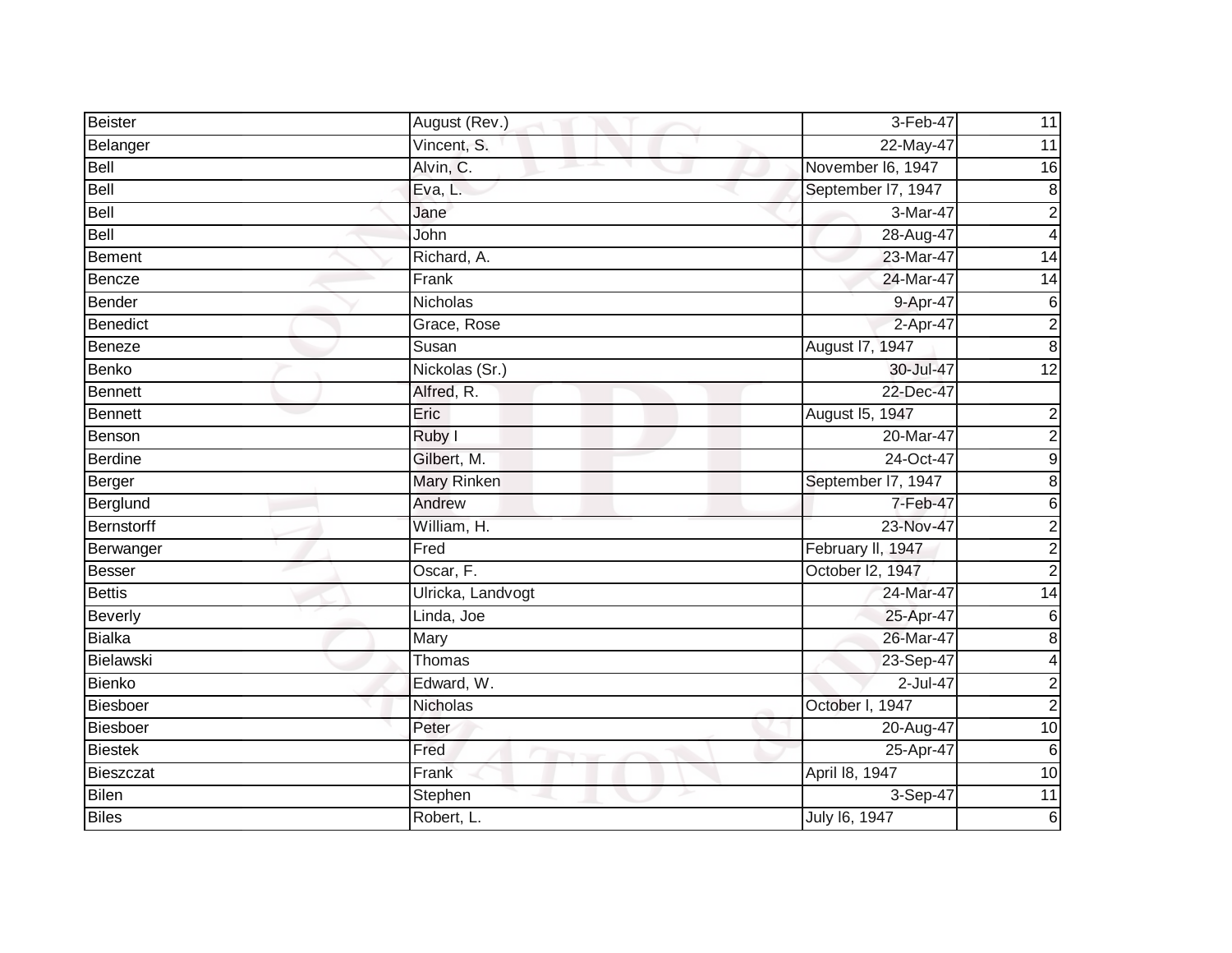| <b>Bird</b>      | Joseph Franklin  | 20-Oct-47               | 14                      |
|------------------|------------------|-------------------------|-------------------------|
| <b>Bishop</b>    | Isaiah           | June I, 1947            | 13                      |
| <b>Bissa</b>     | Joseph           | 5-Jan-47                | $\overline{\mathbf{c}}$ |
| <b>Black</b>     | James, G.        | March 18, 1947          | $\overline{c}$          |
| <b>Black</b>     | Lloyd, Lester    | 9-Jan-47                | $\overline{2}$          |
| <b>Black</b>     | Rachel           | 28-Jul-47               | $\overline{c}$          |
| <b>Black</b>     | Wilda            | 6-Nov-47                | $\overline{\mathbf{4}}$ |
| Blackaby         | <b>Burman</b>    | 2-Sep-47                | $\overline{11}$         |
| <b>Blake</b>     | Edgar (Jr.)      | 30-Mar-47               | 31                      |
| Blake (McKinney) | Rhue             | 23-Jan-47               | $\overline{2}$          |
| Blakeman         | Walter           | 9-May-47                | $\overline{2}$          |
| <b>Blanchard</b> | Mollie, A.       | 1-Dec-47                |                         |
| <b>Blastick</b>  | Rose             | 27-Feb-47               | 4                       |
| Blee             | Margaret (Mrs.)  | 2-Jun-47                | $\overline{\mathbf{c}}$ |
| <b>Block</b>     | E., Edith        | <b>January 17, 1947</b> | 6                       |
| <b>Blom</b>      | Petronella       | September I9, 1947      | $\overline{6}$          |
| <b>Blue</b>      | Julia            | November I2, 1947       | $\overline{9}$          |
| <b>Bober</b>     | Mary             | <b>July II, 1947</b>    | $\overline{c}$          |
| <b>Bodalli</b>   | Josephine (Mrs.) | 9-Feb-47                | $\overline{6}$          |
| Bodegraven       | William          | 3-Feb-47                | 11                      |
| Boezeman         | John (Mrs.)      | 28-Aug-47               | 7                       |
| <b>Boilek</b>    | Mary (Mrs.)      | May II, 1947            | 29                      |
| <b>Bolden</b>    | Adolph (Rev.)    | 9-Feb-47                | $\,6$                   |
| Bolsega          | Kunegunda        | February II, 1947       | $\overline{2}$          |
| <b>Boos</b>      | Louise, C.       | October I3, 1947        | $\overline{\mathbf{4}}$ |
| <b>Borek</b>     | Stefania         | March I7, 1947          | $\overline{\mathbf{c}}$ |
| Borman           | Dorothy          | 29-Aug-47               | $\overline{8}$          |
| Bormann          | Martha           | 5-Mar-47                | 10                      |
| <b>Bos</b>       | Joseph, William  | 2-Jun-47                | $\boldsymbol{2}$        |
| <b>Boucher</b>   | Raymond (Jr.)    | 8-Oct-47                | $6\phantom{1}$          |
| Boyd             | Edward (Jr.)     | 26-Jan-47               | $\overline{6}$          |
| <b>Boyd</b>      | Frank, L.        | January 16, 1947        | 4                       |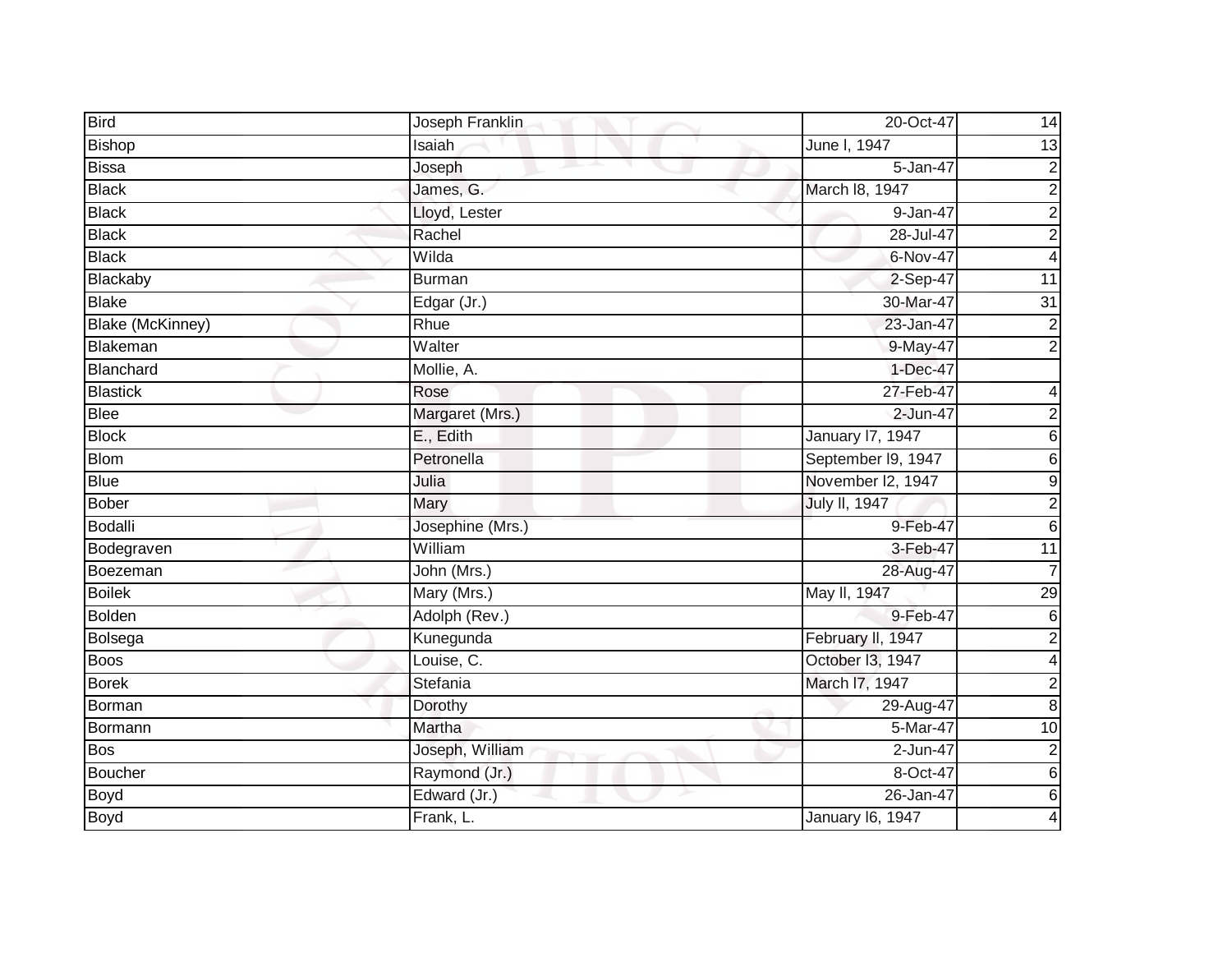| Boyd               | Nelson       | 27-Feb-47          | 4                       |
|--------------------|--------------|--------------------|-------------------------|
| <b>Boyle</b>       | James, E.    | 26-Sep-47          | 6                       |
| <b>Brackett</b>    | Delia Emma   | 28-Aug-47          |                         |
| <b>Brackett</b>    | Harvey       | 26-May-47          | $\mathbf 2$             |
| <b>Brady</b>       | Patrick      | September I0, 1947 | $\overline{14}$         |
| <b>Brady</b>       | Patrick      | Septemberll, 1947  | 6                       |
| <b>Brammer</b>     | John, Hadley | 24-Feb-47          | $\overline{2}$          |
| <b>Brannon</b>     | Emery        | 22-May-47          | $\overline{11}$         |
| <b>Brannon</b>     | Lilly        | April 16, 1947     | 4                       |
| <b>Bremer</b>      | John, Henry  | 23-May-47          | $\overline{c}$          |
| <b>Bremer</b>      | Mae          | Septerber 25, 1947 | $\overline{7}$          |
| <b>Brenner</b>     | Ralph, W.    | 27-Jan-47          | $\overline{2}$          |
| <b>Brestal</b>     | Rudolph      | 27-Apr-47          | 11                      |
| <b>Brezas</b>      | Leo          | 27-Oct-47          | $\,6$                   |
| <b>Briggs</b>      | David, Lee   | 24-Mar-47          | $\overline{14}$         |
| <b>Brillo</b>      | Michael      | 25-Mar-47          | $\overline{7}$          |
| <b>Brilmyer</b>    | Mimmie, D.   | 25-Jun-47          | $\overline{11}$         |
| <b>Britt</b>       | John         | 25-May-47          | 29                      |
| <b>Broertjes</b>   | Dina         | 28-May-47          | $\overline{c}$          |
| <b>Brosseau</b>    | S.J.         | August 18, 1947    | 4                       |
| <b>Brouillette</b> | J., Alphonse | 24-Jan-47          | $\overline{19}$         |
| <b>Brower</b>      | Peter        | August 17, 1947    | $\bf 8$                 |
| <b>Brown</b>       | Arthur, Ford | 9-Mar-47           | $\mathsf 9$             |
| <b>Bruce</b>       | Lillian, F.  | 3-Jan-47           | 9                       |
| <b>Bruce</b>       | Milo, M.     | 3-Mar-47           | $\overline{\mathbf{c}}$ |
| <b>Brzycki</b>     | John         | $24-Sep-47$        | $\overline{2}$          |
| <b>Bucan</b>       | Peter, B.    | June I, 1947       | 13                      |
| <b>Buchanan</b>    | Terrance     | November I7, 1947  | 10                      |
| <b>Bucior</b>      | Catherine    | 5-Jun-47           | $\overline{c}$          |
| <b>Buckley</b>     | Marilyn, P.  | 25-Mar-47          | $\overline{7}$          |
| <b>Bunchek</b>     | Josephine    | 6-Jul-47           | 4                       |
| <b>Bundy</b>       | Jasper, A.   | February I7, 1947  | 2                       |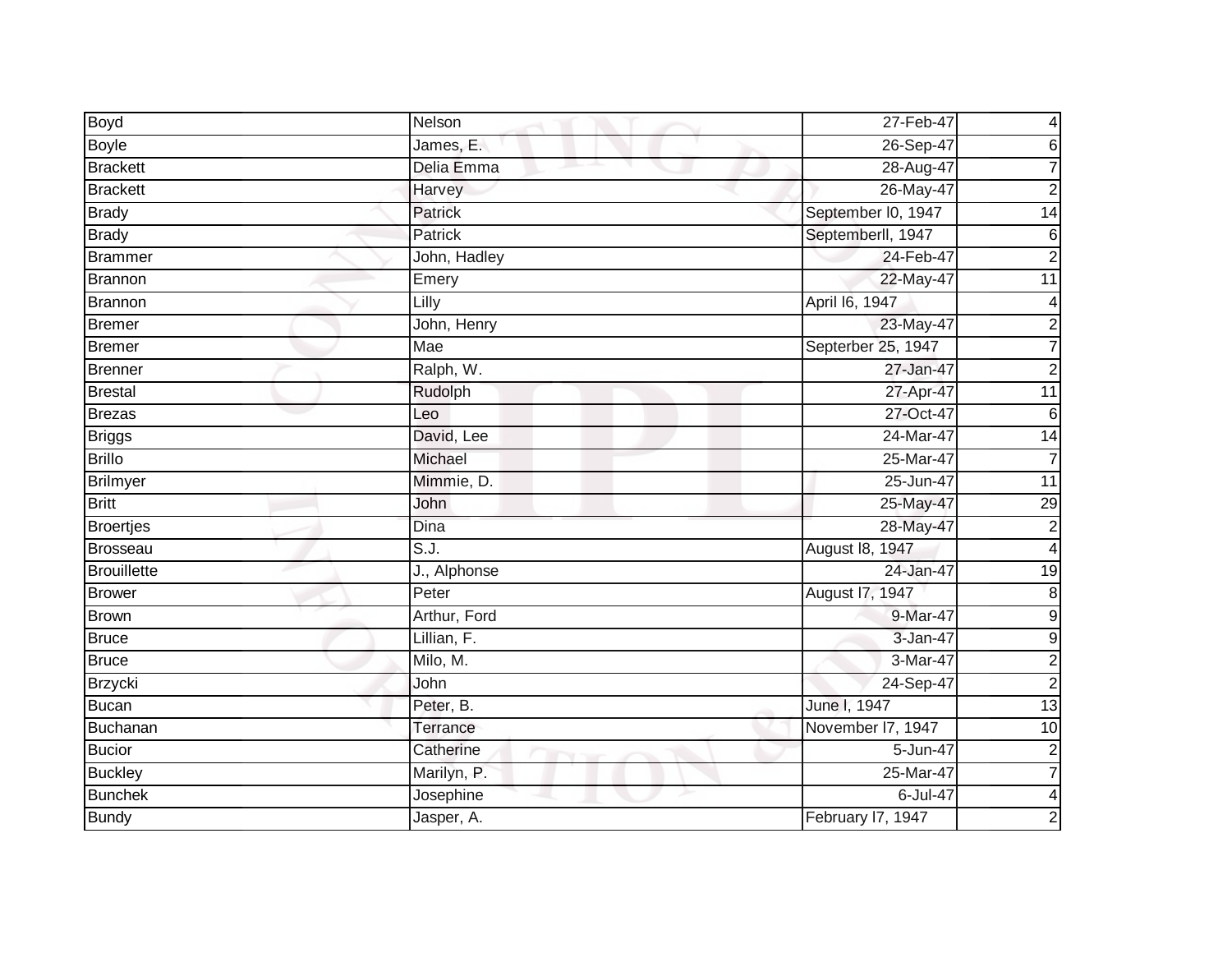| Bunger         | Gladys               | 26-Mar-47          | 8                       |
|----------------|----------------------|--------------------|-------------------------|
| <b>Burdeau</b> | Delia, E.            | March 3I, 1947     | 4                       |
| <b>Burgess</b> | <b>Samuel Perry</b>  | September I4, 1947 | 9                       |
| <b>Burich</b>  | Joseph               | 29-Jun-47          | $\overline{2}$          |
| Buring         | Julia, C.            | 23-Sep-47          | 4                       |
| <b>Burke</b>   | Martha               | November I0, 1947  | 5                       |
| <b>Burns</b>   | John, A.             | 29-Dec-47          |                         |
| <b>Burns</b>   | Millie, G.           | 27-Jun-47          | 2                       |
| <b>Burrell</b> | Louise               | 24-Aug-47          | $\overline{2}$          |
| <b>Burron</b>  | Anna                 | $2 - Jun-47$       | $\overline{2}$          |
| <b>Burton</b>  | Howard               | November I0, 1947  | $\overline{5}$          |
| <b>Burton</b>  | Marjorie, E.         | 25-Nov-47          | $\overline{11}$         |
| <b>Butler</b>  | <b>Charles</b>       | 22-Jul-47          | $\overline{2}$          |
| <b>Butler</b>  | <b>Hazel Morton</b>  | June 16, 1947      | 4                       |
| Buzinski       | Andrew               | 3-Aug-47           | 29                      |
| Cabeen         | Thomas               | 9-Nov-47           | 24                      |
| Cacie          | Andrew               | March II, 1947     | $\overline{2}$          |
| Calinski       | Richard, J.          | 6-Apr-47           | 33                      |
| Campbell       | Edith                | 22-Jul-47          | $\overline{2}$          |
| Campbell       | Samuel               | 24-Jan-47          | 19                      |
| Canhan         | <b>Barbara Ellen</b> | 29-Jul-47          | $\mathbf 2$             |
| Capps          | Oliver, M.           | July 10, 1947      | $\overline{2}$          |
| Capriloff      | Stephen              | 12-Jan-47          | $\overline{\mathbf{c}}$ |
| Carlson        | Gust, L.             | 3-Jun-47           | $\overline{\mathbf{c}}$ |
| Carrell        | S., H.               | 6-Jun-47           | $\overline{2}$          |
| Carstens       | Henry (Mrs.)         | 29-Aug-47          | 8                       |
| Cass           | Max                  | July 2l, 1947      | $\overline{2}$          |
| Cebulski       | Joseph               | March 3l, 1947     | 4                       |
| Ceraneski      | Gertrude             | 20-Apr-47          | $\overline{28}$         |
| Cerovski       | Ignac                | 6-May-47           | $\mathbf 2$             |
| Chandik        | John                 | 23-Feb-47          | 13                      |
| Charios        | <b>Balint</b>        | 27-Jan-47          | $\overline{2}$          |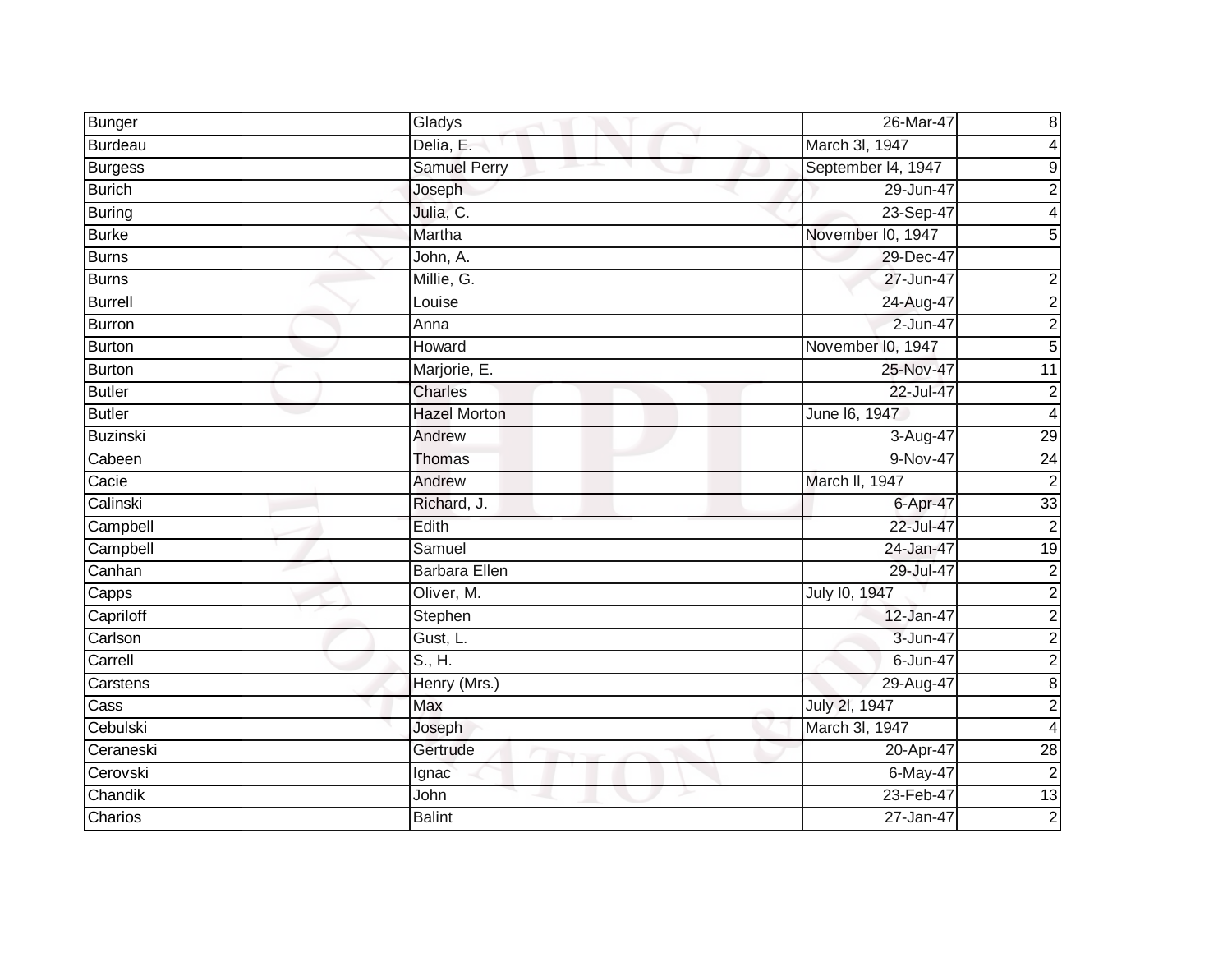| Charnekar       | Barney                | 24-Oct-47               | 9                       |
|-----------------|-----------------------|-------------------------|-------------------------|
| Chartier        | Elizabeth, J.         | 24-Mar-47               | 14                      |
| Chartos (Boyke) | Mary                  | 29-Jan-47               | $\overline{\mathbf{c}}$ |
| Charvhas        | Peter                 | 24-Jan-47               | 19                      |
| Chasteloe       | Henry, Peter          | 23-Nov-47               | $\overline{2}$          |
| Chekan          | John (Sr.)            | December I5, 1947       |                         |
| Chepela         | Vincent               | 2-Apr-47                | $\overline{\mathbf{c}}$ |
| Chew            | George, B.            | 20-May-47               | $\overline{\mathbf{c}}$ |
| Chilla          | Anna                  | 8-Jan-47                | 8                       |
| Chindo          | Bernardo, B.          | 9-Jul-47                | $\overline{2}$          |
| Christie        | Emily                 | 28-Aug-47               |                         |
| Chrzan          | $\overline{V}$ incent | 26-Feb-47               |                         |
| Chupik          | Michael (Sr.)         | 25-Aug-47               | 8                       |
| Churley         | George                | 22-Sep-47               | 6                       |
| Chwaliboga      | Katherine             | 26-May-47               | 2                       |
| Ciardetti       | Amelita               | June 15, 1947           | 8                       |
| Cieslak         | Walter                | 9-Jun-47                | $\overline{c}$          |
| Clark           | Cecil, Boyd           | 4-May-47                | 19                      |
| Clark           | Kate (Mrs.)           | January 2l, 1947        | $\overline{c}$          |
| Clark           | Tom, William          | <b>January 3l, 1947</b> | $\overline{\mathbf{c}}$ |
| Cleveland       | Henry                 | 6-Feb-47                | 2                       |
| Cline           | Wayne                 | September I6, 1947      | $\overline{2}$          |
| Clotzbach       | Irene, M.             | 22-Dec-47               |                         |
| Clouch          | Irene                 | 2-Mar-47                | 8                       |
| Clouse          | Mary (Mrs.)           | <b>January 17, 1947</b> | 6                       |
| Coble           | Ernest                | July 16, 1947           |                         |
| Coble           | Isabella              | 16-Jul-47               |                         |
| Colgrove        | Clarence, S.          | 8-Oct-47                | 6                       |
| Collins         | Catherine             | 30-Jan-47               | 6                       |
| Comporti        | Catherine             | June 13, 1947           | 11                      |
| Conger          | Moses, D.             | July 14, 1947           | $\overline{c}$          |
| Conley          | Elizabeth             | 24-Feb-47               | $\overline{c}$          |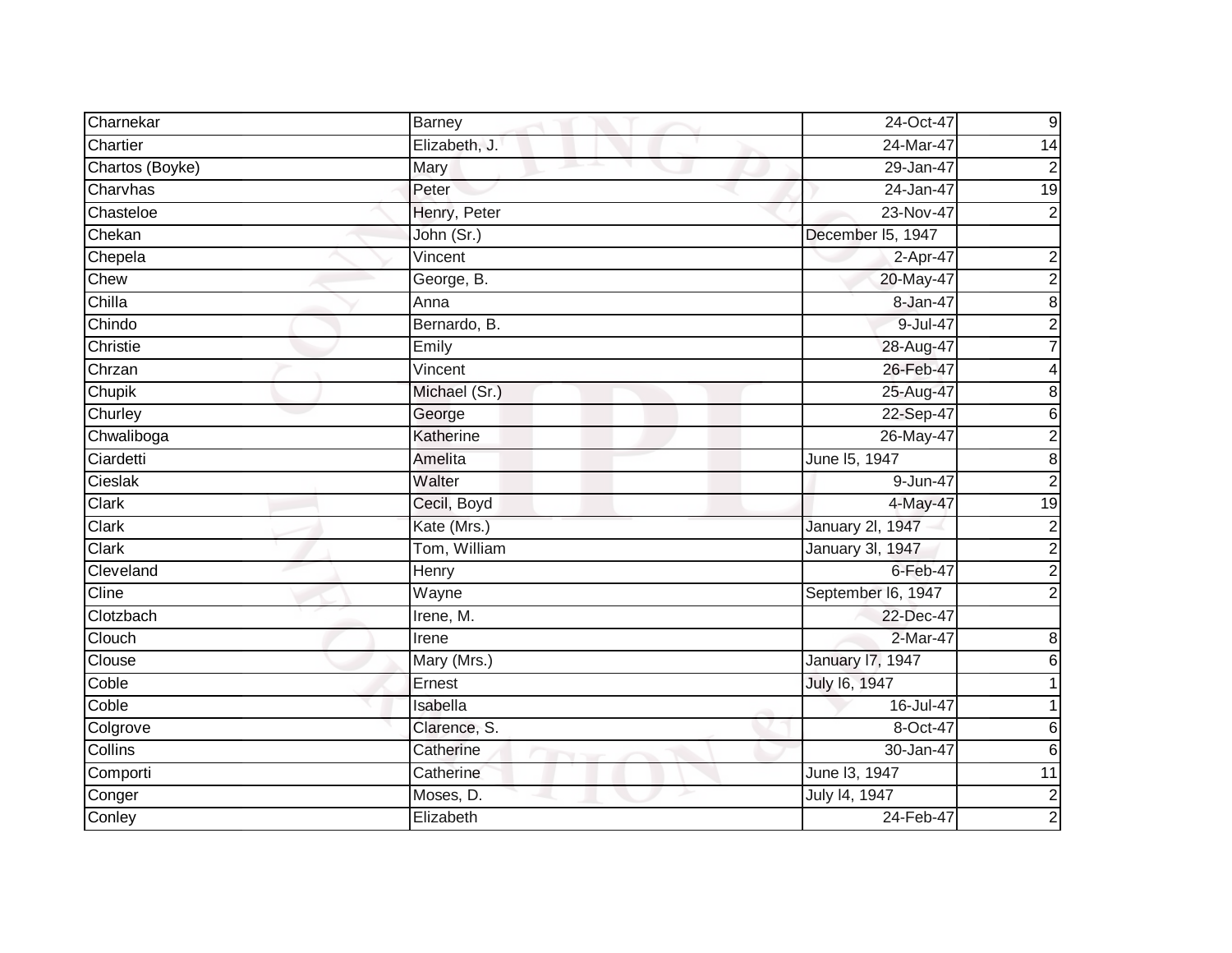| Connelly   | James             | 26-Jan-47               | 6                |
|------------|-------------------|-------------------------|------------------|
| Conrant    | W., C.            | March I3, 1947          | 4                |
| Conway     | Martin, L.        | 25-May-47               | $\overline{29}$  |
| Cook       | Alice             | 9-Jan-47                | $\overline{2}$   |
| Cooper     | Charles, W.       | 9-Feb-47                | $\overline{6}$   |
| Cooper     | Mary, E.          | 27-Feb-47               | 4                |
| Cooper     | Pleasant, A.      | May 12, 1947            | $\overline{2}$   |
| Cordrey    | Clarence, W.      | 6-Jun-47                | $\overline{2}$   |
| Cornelison | Kathleen (infant) | December I2, 1947       |                  |
| Cortez     | Daniel            | March I4, 1947          | $\overline{c}$   |
| Costello   | Ester             | 3-Jan-47                | $\overline{9}$   |
| Craft      | John, S.          | 22-May-47               | 11               |
| Crane      | <b>Beatrice</b>   | May 14, 1947            | 19               |
| Crane      | Thomas, J.        | 28-May-47               | $\boldsymbol{2}$ |
| Cromaire   | Ernest, E.        | 9-Jun-47                | $\overline{2}$   |
| Cronin     | John, H.          | October 2l, 1947        | $\overline{7}$   |
| Cruz       | Julia             | 22-Oct-47               | 16               |
| Csonka     | Louis (Sr.)       | September 18, 1947      | 6                |
| Cubra      | <b>Bozo</b>       | 30-Oct-47               | 4                |
| Culler     | Lydia             | 29-Apr-47               | 4                |
| Cummings   | William           | 28-Jan-47               | 14               |
| Cunningham | Charles, J.       | 9-May-47                | $\overline{2}$   |
| Cunningham | Charles, L.       | <b>January 13, 1947</b> | $\overline{2}$   |
| Curtain    | Josef             | 28-Feb-47               | $\,6$            |
| Curtis     | Sidney, S.        | 25-Nov-47               | 11               |
| Curtner    | George            | 20-Jan-47               | 3                |
| Cutler     | Theodore, M.      | February I7, 1947       | $\overline{2}$   |
| Cveich     | Rose              | 8-Aug-47                | $\overline{6}$   |
| Cvitkovich | Dawn Marie        | 30-Sep-47               | $\overline{14}$  |
| Cybulski   | Stanislaus (Rev.) | 23-Nov-47               | $\boldsymbol{2}$ |
| Cyphers    | Vernon            | 6-Mar-47                | $\overline{2}$   |
| Dado       | <b>Steve</b>      | 26-Jul-47               | 4                |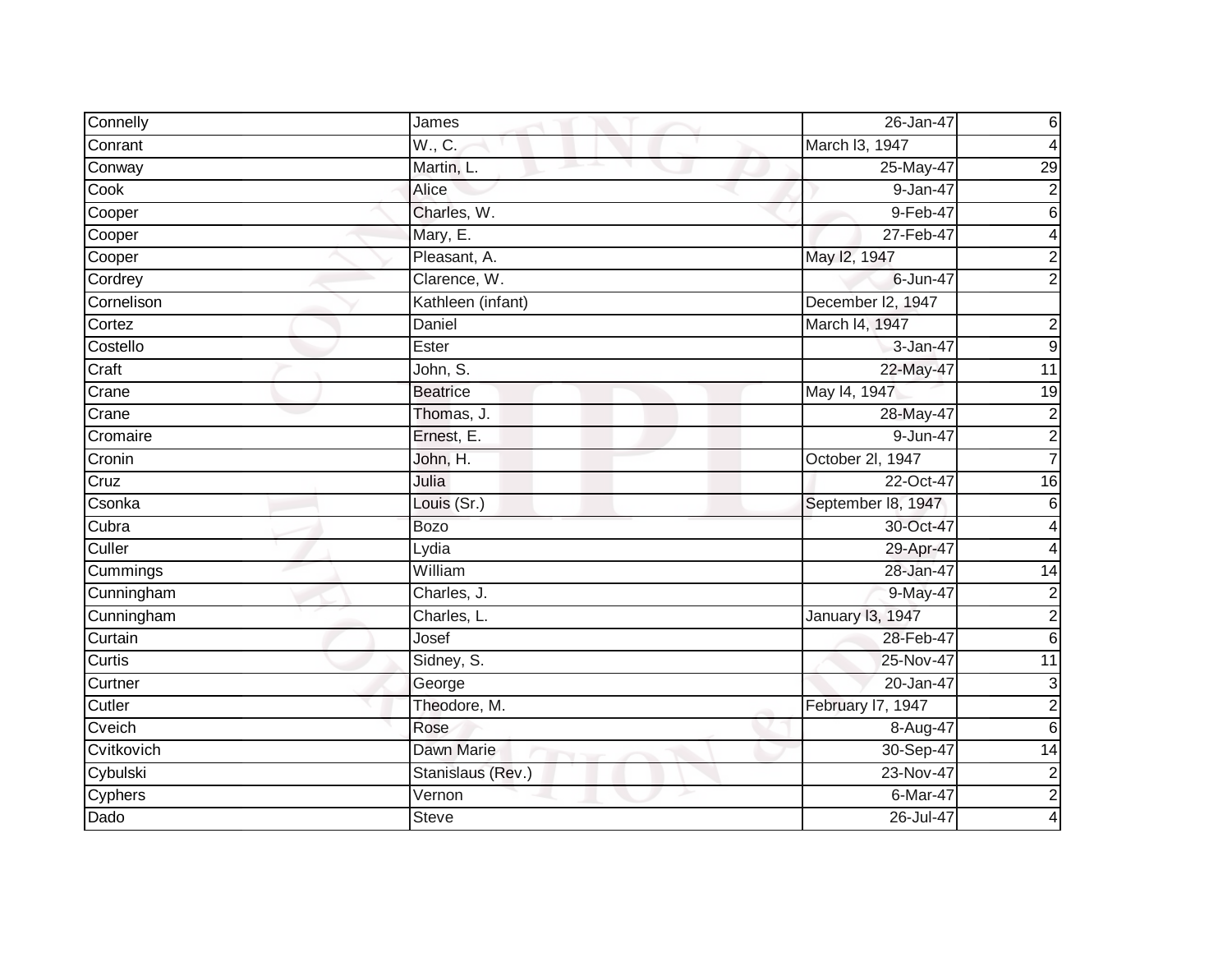| Dailey         | George, W.                            | 9-Feb-47                | 6                       |
|----------------|---------------------------------------|-------------------------|-------------------------|
| Daily          | August, H.                            | December I4, 1947       |                         |
| <b>Daisy</b>   | John, Sylvester<br>and the projection | May 2l, 1947            | 2                       |
| Daly           | Edward, J.                            | November I9, 1947       | 16                      |
| Daniel         | <b>Mike</b>                           | 25-Mar-47               | 7                       |
| Danko          | Theresa                               | October 14, 1947        | $\overline{c}$          |
| Darlak         | Sophie                                | October I7, 1947        | $\overline{8}$          |
| Dasaro         | Carole                                | February I6, 1947       | 4                       |
| Daumann        | Katherine                             | 9-Jan-47                | $\overline{2}$          |
| Davis          | Oliver, W.                            | 22-Jul-47               | $\overline{2}$          |
| Davison        | Thomas                                | August I2, 1947         | 4                       |
| Dawns          | Ethelein, R.                          | 3-Feb-47                | $\overline{11}$         |
| Deakin         | Frances, E.                           | 30-Mar-47               | 31                      |
| Deal           | Edmund                                | May 19, 1947            | $\overline{c}$          |
| Deateale       | Joseph, J.                            | 23-Jun-47               | $\overline{\mathbf{c}}$ |
| <b>DeBoer</b>  | Harry                                 | 22-Jan-47               | $\overline{2}$          |
| Deer           | F., Herbert                           | <b>January 15, 1947</b> | 6                       |
| <b>DeFrier</b> | Joseph, N.                            | 6-Apr-47                | 33                      |
| <b>DeGroot</b> | Jacob                                 | May 15, 1947            | $\overline{c}$          |
| Dellenbach     | Fred, G.                              | August 18, 1947         | 4                       |
| Demmon         | Emma                                  | 9-May-47                | 2                       |
| Demmon         | George                                | April II, 1947          | 4                       |
| Dempster       | <b>Beatty</b>                         | 22-Aug-47               | 6                       |
| Dennstaedt     | Carl                                  | 29-Sep-47               | 14                      |
| Dennstaedt     | Carl, A.                              | October I, 1947         | $\overline{2}$          |
| Denton         | Cora                                  | April 16, 1947          | 4                       |
| <b>DePaoli</b> | Jack                                  | 25-Mar-47               |                         |
| Deutsch        | Deborah                               | 7-Mar-47                | 6                       |
| <b>DeVries</b> | Gertie                                | 9-Jul-47                | $\overline{2}$          |
| <b>DeVries</b> | Gertie                                | July II, 1947           | $\overline{\mathbf{c}}$ |
| <b>DeWitt</b>  | Marie                                 | 2-Feb-47                | $\overline{2}$          |
| <b>Dheur</b>   | Emil                                  | 22-Jan-47               | $\overline{c}$          |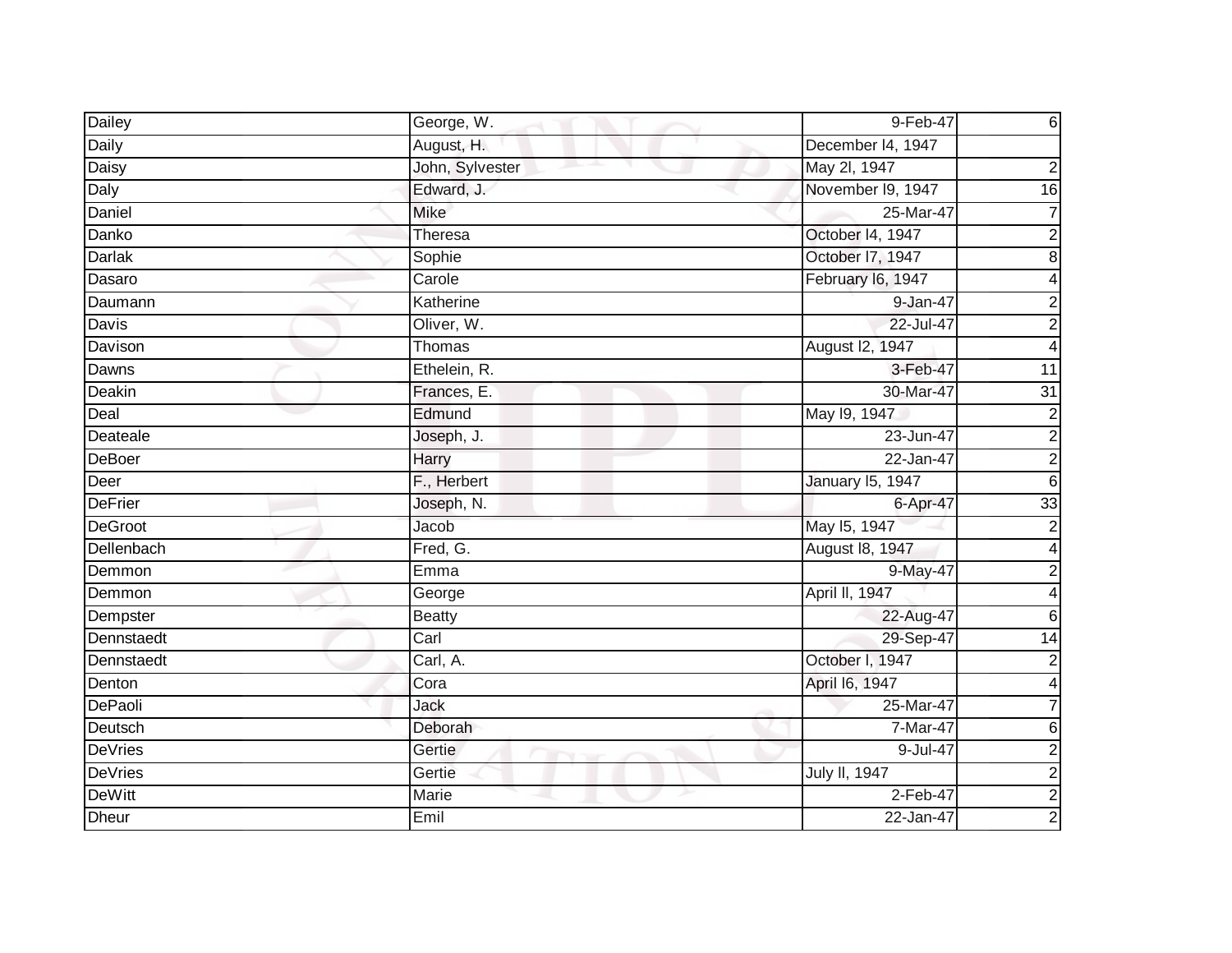| Diamond         | Dora (Mrs.)    | May 18, 1947      | $\overline{c}$          |
|-----------------|----------------|-------------------|-------------------------|
| <b>Dines</b>    | Alfred, Ernest | 8-Apr-47          | 14                      |
| Dixon           | Catherine, Ann | March 2I, 1947    | 6                       |
| Doebel          | Anna           | July 2I, 1947     | $\overline{2}$          |
| Doerr           | Caroline, E.   | 6-May-47          | $\overline{2}$          |
| Dombrowski      | Anna           | May II, 1947      | 29                      |
| Domokos         | Julius         | March 3I, 1947    | $\overline{\mathbf{4}}$ |
| Domsic          | <b>Barbara</b> | 9-Jan-47          | $\overline{\mathbf{c}}$ |
| Donora          | Sylvia         | May 19, 1947      | $\overline{2}$          |
| Donovan         | Jeremiah       | 26-Aug-47         | $\overline{2}$          |
| Dooley          | Edward, S.     | January 3l, 1947  | $\overline{2}$          |
| Doran           | <b>Patrick</b> | June 15, 1947     | $\overline{8}$          |
| Dorton          | Allee          | 30-Mar-47         | 31                      |
| <b>Doschik</b>  | Harry          | Octoberl9, I947   | $\overline{8}$          |
| Doulley         | Michael        | April 2I, 1947    | $\overline{2}$          |
| Downey          | Michael, R.    | 25-Aug-47         | $\overline{8}$          |
| Downey          | Raymond, R.    | $6 - Jan-47$      | $\overline{2}$          |
| Downs           | Ethelein, R.   | 3-Feb-47          |                         |
| Doyle           | Thomas         | November II, 1947 | $\boldsymbol{2}$        |
| <b>Doyle</b>    | Thomas, R.     | November I2, 1947 | $\overline{9}$          |
| <b>Drake</b>    | Herman (Mrs.)  | 6-May-47          | $\overline{2}$          |
| <b>Dubbert</b>  | Elizabeth      | 6-Oct-47          | $\overline{2}$          |
| <b>Dudicker</b> | James          | January 12, 1947  | $\overline{2}$          |
| Duffy           | Patrick, T.    | July I, 1947      | $\overline{2}$          |
| Duha            | Joseph         | 22-Aug-47         | $\overline{6}$          |
| Dunkelberger    | Cressel        | 9-Jan-47          | $\overline{2}$          |
| Dunkerson       | Lura           | 22-Jun-47         | $\overline{2}$          |
| Dunlap          | Winona         | May I, 1947       | $\overline{8}$          |
| Dupkovich       | Joseph         | 25-May-47         | 29                      |
| Duran           | Katherine, M.  | August I0, 1947   | 32                      |
| Durbin          | Mirl           | 24-Oct-47         | $\overline{9}$          |
| <b>Durgy</b>    | Laura          | 9-Jul-47          | $\overline{2}$          |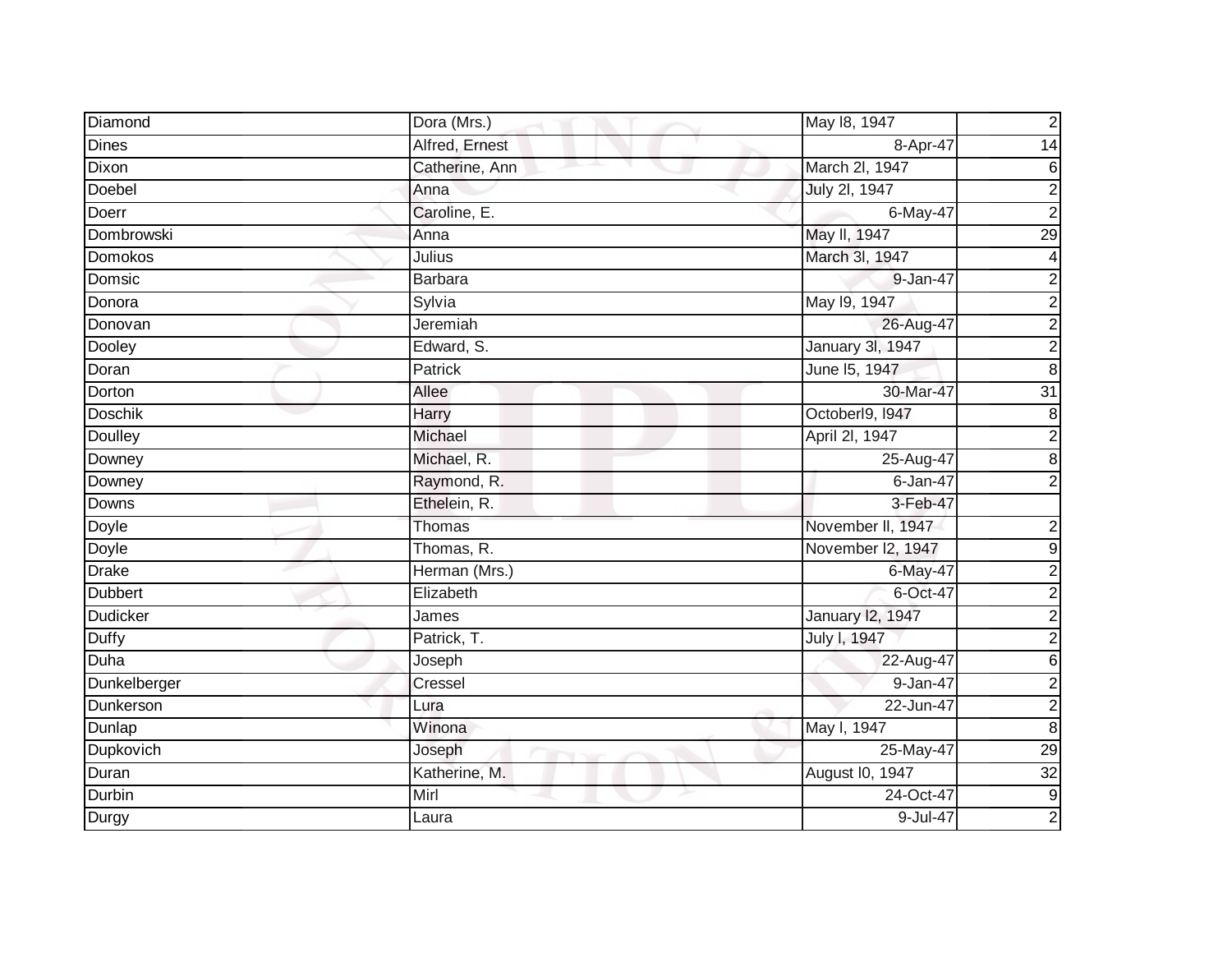| Duve           | Fred           | 5-Mar-47           | 10                      |
|----------------|----------------|--------------------|-------------------------|
| Dvorscak       | Susanna (Mrs.) | 28-Jan-47          | 14                      |
| <b>Dvorske</b> | Stephen        | December II, 1947  |                         |
| Dykstra        | Frank          | 5-Aug-47           | $\overline{c}$          |
| <b>Dyrek</b>   | Frank          | November I9, 1947  | $\overline{6}$          |
| Eaton          | Guy, W.        | February 19, 1947  | $\overline{c}$          |
| Eckect         | Susan          | July 2I, 1947      | $\overline{2}$          |
| Ecklund        | Ruth, V.       | April 14, 1947     | $\overline{c}$          |
| Egan           | Rose           | 27-Aug-47          | 4                       |
| <b>Elkins</b>  | Samuel         | 7-Apr-47           | 4                       |
| Enright        | James, T.      | 4-Sep-47           | $\overline{c}$          |
| Epker          | Charles, R.    | 6-Jun-47           | $\overline{a}$          |
| Erlenbaugh     | Goldie, M.     | November 19, 1947  | $\overline{16}$         |
| Esmon          | Rosella Mae    | September II, 1947 | 6                       |
| Esola          | Rosa           | October 14, 1947   | $\overline{c}$          |
| Estrup         | Hans, H.       | 28-Jul-47          | $\overline{c}$          |
| Ethler         | Angeline       | April II, 1947     | $\overline{\mathbf{4}}$ |
| Etlino         | Elizabeth      | 4-May-47           | 19                      |
| Evans          | John, E.       | 2-May-47           | $\infty$                |
| Evans          | John, J.       | 4-May-47           | 19                      |
| Evans          | Mary           | 9-Nov-47           | $\overline{24}$         |
| Evans          | Oscar, C.      | 3-Aug-47           | 29                      |
| Everly         | Beatrice, E.   | 20-Feb-47          | $\overline{c}$          |
| Ewen           | Louis          | 29-Jan-47          | $\overline{c}$          |
| Faist          | John, E.       | 6-Oct-47           | $\overline{2}$          |
| Fanchally      | <b>Mike</b>    | 7-Feb-47           | 6                       |
| Faulkner       | John, L.       | March I0, 1947     | $\overline{a}$          |
| Faust          | Kermit Russell | December I, 1947   |                         |
| Fenstermaker   | Frances        | 12-Jan-47          | $\overline{c}$          |
| Fetters        | William, E.    | 3-Nov-47           | 6                       |
| Fidelis        | Mary (Sister)  | 3-Sep-47           | $\overline{11}$         |
| Fiebelkorn     | Matilda        | 8-Sep-47           | $\, 8$                  |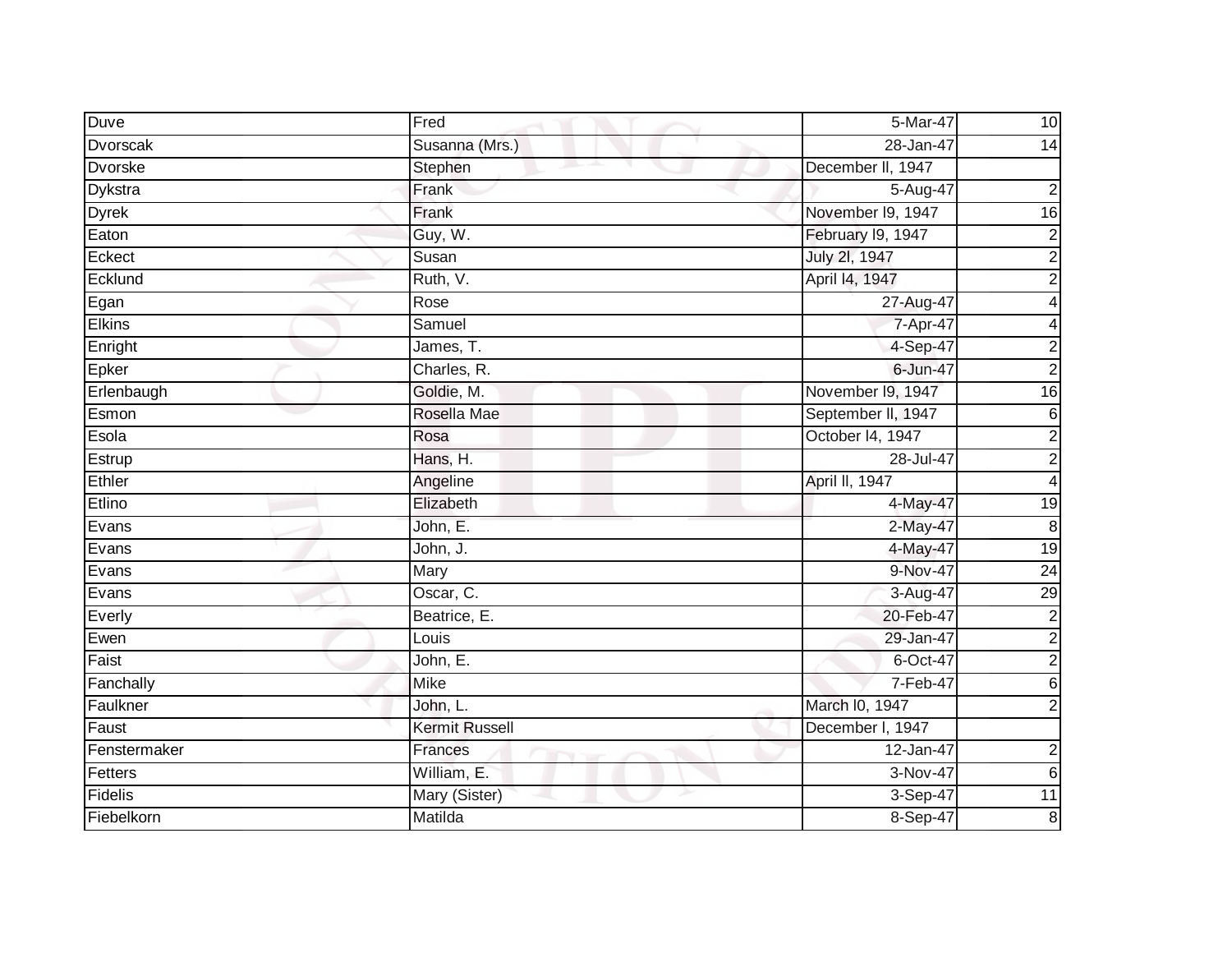| Fiebelkorn   | Otto, H.            | 8-Jul-47           | $\overline{c}$          |
|--------------|---------------------|--------------------|-------------------------|
| Fiedler      | Ruth                | 9-Jun-47           | $\overline{2}$          |
| Figiel       | Helen               | 24-Mar-47          | $\overline{14}$         |
| Filan        | John, J.            | 29-Jan-47          | $\overline{2}$          |
| Filman       | Karol               | 28-Sep-47          | $\overline{10}$         |
| Finck        | John, H.            | 7-Dec-47           |                         |
| Fischer      | Rose                | 2-Nov-47           | $\mathbf 2$             |
| Fischer      | Rose (Mrs.)         | October 3l, 1947   | $\overline{\mathbf{c}}$ |
| Fisher       | Lewis, H.           | September 2I, 1947 | 8                       |
| Fisk         | Frederick, F.       | April 2l, 1947     | $\overline{2}$          |
| Fitch        | Viola, A.           | September I9, 1947 | 6                       |
| Fitzpatrick  | Anna                | 2-Apr-47           | $\overline{c}$          |
| Fizer        | John (Jr.)          | October I3, 1947   | 4                       |
| Fizer        | Martha, Adelaide    | 27-Apr-47          | $\overline{11}$         |
| <b>Flack</b> | Fred, A.            | December 14, 1947  |                         |
| Flagg        | Fannie              | 28-Jul-47          | $\overline{\mathbf{c}}$ |
| Flavin       | <b>J. T. (Mrs.)</b> | 7-Oct-47           | 4                       |
| Fleming      | Frederick, R.       | 3-Nov-47           | $\,6$                   |
| Fletcher     | Agnes, K.           | September I9, 1947 | $\sigma$                |
| Fluegel      | Ottiele             | December I6, 1947  |                         |
| Fodor        | Flora               | 27-Oct-47          | $\,6$                   |
| Foley        | Thomas, E.          | $2 - Jun-47$       | $\overline{2}$          |
| Folk         | Harry, E.           | 8-Jun-47           | $\overline{12}$         |
| Follmar      | Lena                | January 19, 1947   | $\overline{c}$          |
| Forago       | John                | 23-Jan-47          | $\overline{2}$          |
| Forauer      | Anthony (Mrs.)      | 29-Oct-47          | $\overline{27}$         |
| Fouts        | Pamela Jean         | 22-Oct-47          | 16                      |
| Fradgley     | Maria               | 3-Jan-47           | $\boldsymbol{9}$        |
| Frailich     | Samuel              | July 13, 1947      | $\bf 8$                 |
| Francis      | William             | 24-Mar-47          | $\overline{14}$         |
| Franklin     | Ann                 | October 2I, 1947   | $\overline{7}$          |
| Franks       | Karen Lee           | September 14, 1947 | 9                       |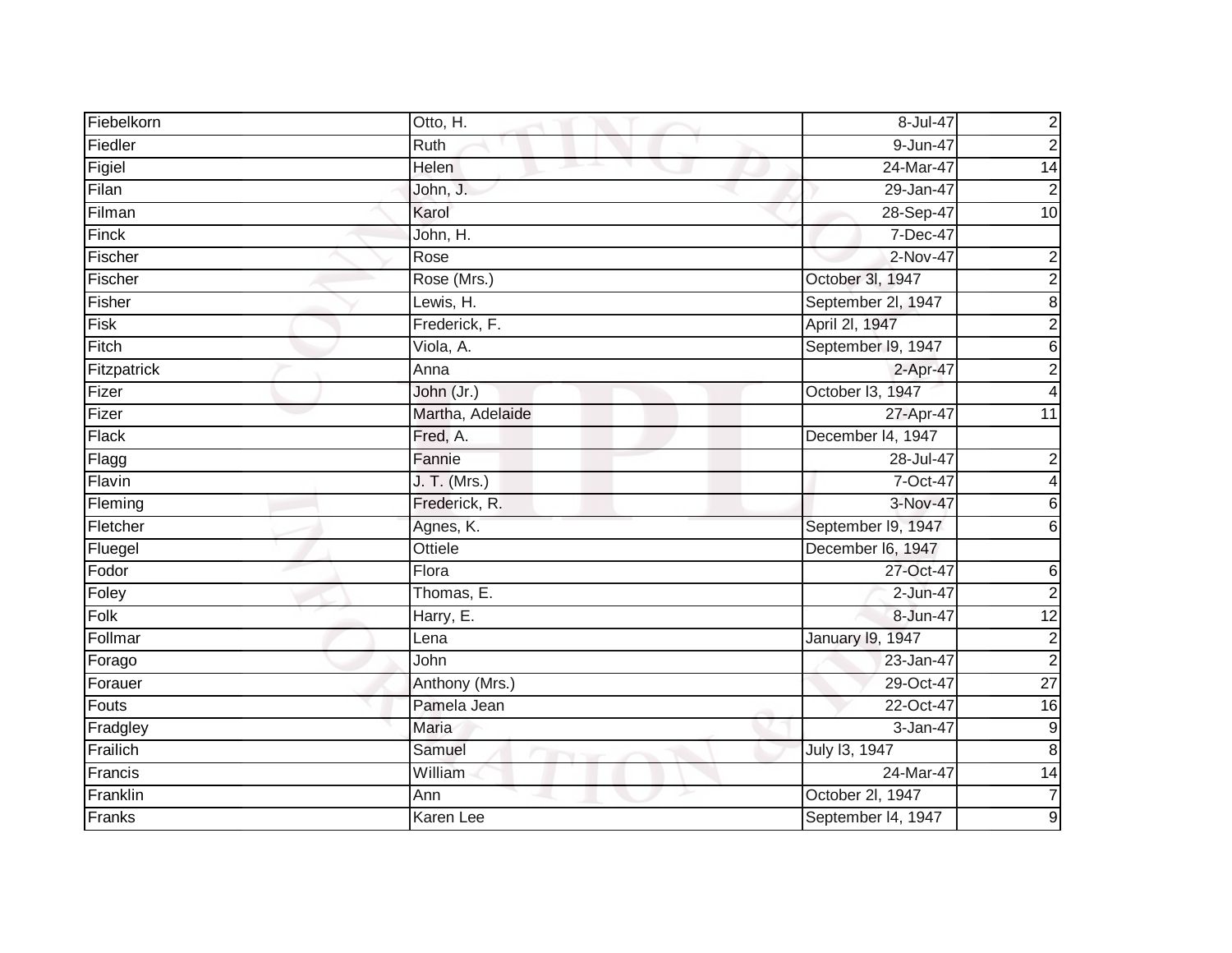| Franks        | Lonie          | December I5, 1947  |                  |
|---------------|----------------|--------------------|------------------|
| Frazier       | Colonel, A.    | 9-Nov-47           | 24               |
| Freeman       | Nancy          | July 13, 1947      | $\infty$         |
| Freeman       | Nancy Lorraine | July II, 1947      | $\frac{2}{2}$    |
| French        | Edwin, C.      | $4-Feb-47$         |                  |
| Friederici    | Anna           | 28-Dec-47          |                  |
| Frka          | Anthony        | 28-Sep-47          | 10               |
| Frydrych      | <b>Matthew</b> | 5-Feb-47           | $\boldsymbol{2}$ |
| Fryer         | Jeanette       | October I6, 1947   | $\overline{2}$   |
| Fulaytar      | Susan          | 2-Dec-47           |                  |
| Gaddo         | Gloria, Ann    | 2-Mar-47           | 8                |
| Gadz          | Wacyk          | May 14, 1947       | 19               |
| Gaidos        | Michael        | September I9, 1947 | $\overline{6}$   |
| Galvin        | $T.B.$ (Mrs.)  | 8-Oct-47           | 6                |
| Gard          | JoAnn          | 26-Sep-47          | $\overline{6}$   |
| Garza         | Eliseo         | 8-Oct-47           | $\overline{6}$   |
| Gasparino     | Aroangelo      | 22-Aug-47          | 6                |
| Gaurilos      | Andrew, K.     | 29-Dec-47          |                  |
| Gawron        | John           | 3-Aug-47           | 3                |
| Gebhard       | Frank          | December 19, 1947  |                  |
| Gehrke        | Thomas, E.     | August 18, 1947    | 4                |
| Genrich       | August         | 20-Jan-47          | 3                |
| Gentry        | Della          | 3-Apr-47           | 4                |
| George        | Peter          | December I9, 1947  |                  |
| Gesik         | John           | 28-Jul-47          | $\mathbf 2$      |
| Gierlackowski | Mary           | December I5, 1947  |                  |
| Gieslak       | George         | August 14, 1947    | 3                |
| Giles         | Lewis          | 9-Oct-47           | $\overline{9}$   |
| Gill          | Mary           | 3-Jan-47           | $\overline{9}$   |
| Gima          | Mary           | 6-Jul-47           | 4                |
| Gima          | Michael (Sr.)  | June 18, 1947      | 11               |
| Giorgio       | Peppina        | 2-Nov-47           | $\overline{2}$   |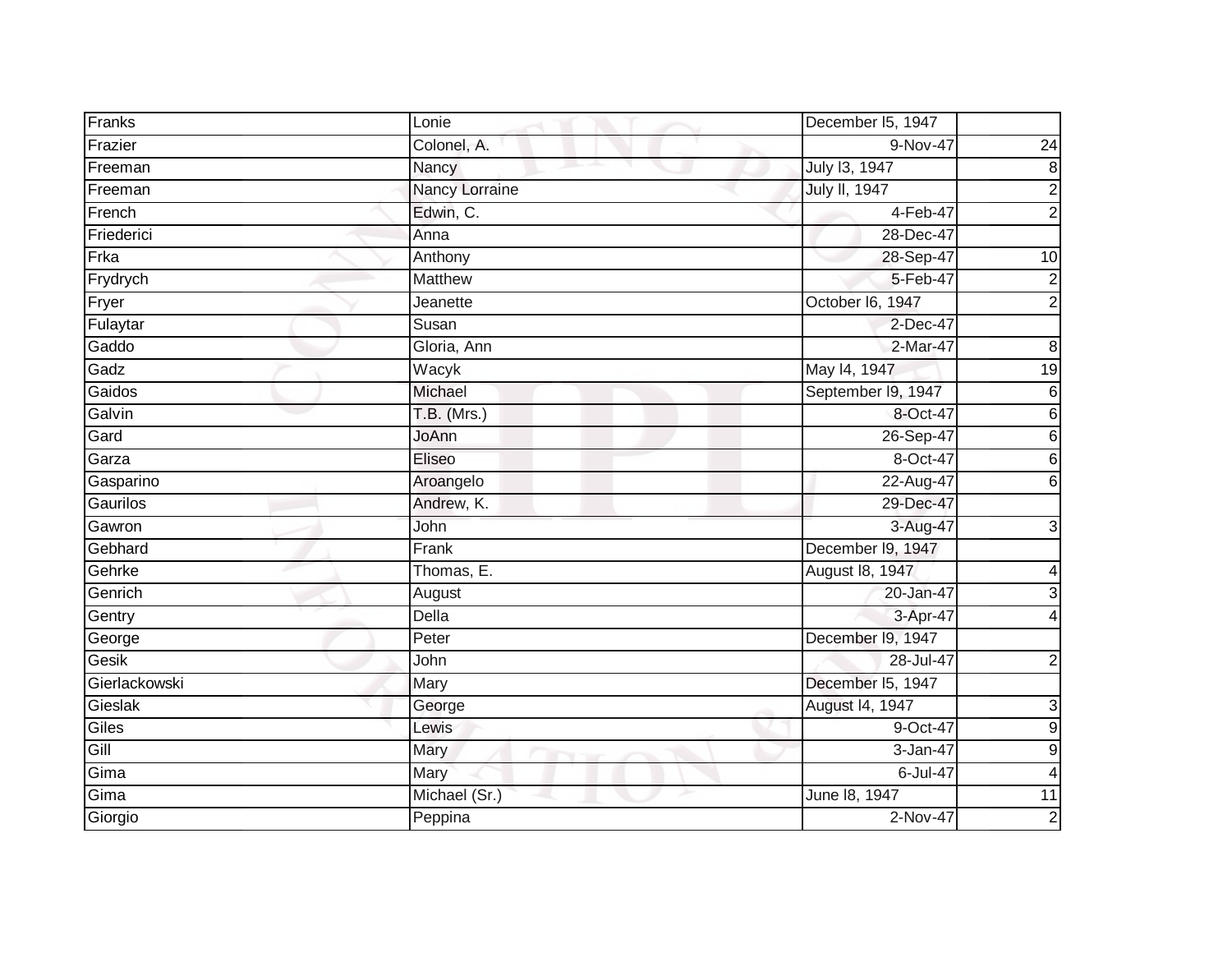| Glenn        | Mary             | 9-Nov-47                | $\overline{24}$         |
|--------------|------------------|-------------------------|-------------------------|
| Glough       | Irene            | 27-Feb-47               | 4                       |
| Goebel       | Henry            | $6 - Jan-47$            | $\overline{\mathbf{c}}$ |
| Golak        | <b>Mike</b>      | 29-May-47               | $\overline{2}$          |
| Golubie      | <b>Mark</b>      | June 15, 1947           | 8                       |
| Golumbeck    | Donald, Lee      | April 15, 1947          | 4                       |
| Good         | Linda            | December I, 1947        |                         |
| Goodson      | Nina, M.         | 6-Jul-47                | 4                       |
| Gordon       | Nicholas (Sr.)   | <b>January 19, 1947</b> | $\overline{2}$          |
| Gough        | William, E.      | 7-Dec-47                |                         |
| Grady        | Fred, W.         | July 18, 1947           | $\overline{\mathbf{c}}$ |
| Grady        | Fred, W.         | 20-Jul-47               | $\overline{2}$          |
| Gramm        | Frank            | May I, 1947             | 8                       |
| Grant        | Clara            | <b>January 15, 1947</b> | $\overline{2}$          |
| Grashoff     | Margaret         | 3-Sep-47                | $\overline{11}$         |
| Gray         | William, H.      | August 17, 1947         | 8                       |
| Green        | Caroline         | December I5, 1947       |                         |
| Green (Ball) | Ethel            | <b>January 19, 1947</b> | $\boldsymbol{2}$        |
| Gregor       | Stephen          | September I0, 1947      | 14                      |
| Gregory      | George, S.       | 9-Mar-47                | 9                       |
| Grierson     | W.A.             | 20-Apr-47               | $\overline{28}$         |
| Grigalavski  | George           | <b>January 16, 1947</b> | 4                       |
| Grimmer      | Jerome David     | 3-Aug-47                | $\overline{29}$         |
| Groesche     | Frederick        | November 14, 1947       | 14                      |
| Groman       | Ralph (Mrs.)     | 24-Dec-47               |                         |
| Gross        | Norbert, J.      | 2-Jul-47                | $\overline{\mathbf{c}}$ |
| Grzetich     | Anthony          | November I2, 1947       | 9                       |
| Grzych       | Frank            | 22-Apr-47               | $\overline{4}$          |
| Grzywana     | Mary Ann         | 5-Oct-47                | $\overline{12}$         |
| Guerin       | Francine (Mrs.)  | 22-May-47               | 11                      |
| Guess        | <b>Terry Lee</b> | 3-Sep-47                | $\overline{11}$         |
| Guise        | Albert, P.       | 20-Aug-47               | $\overline{10}$         |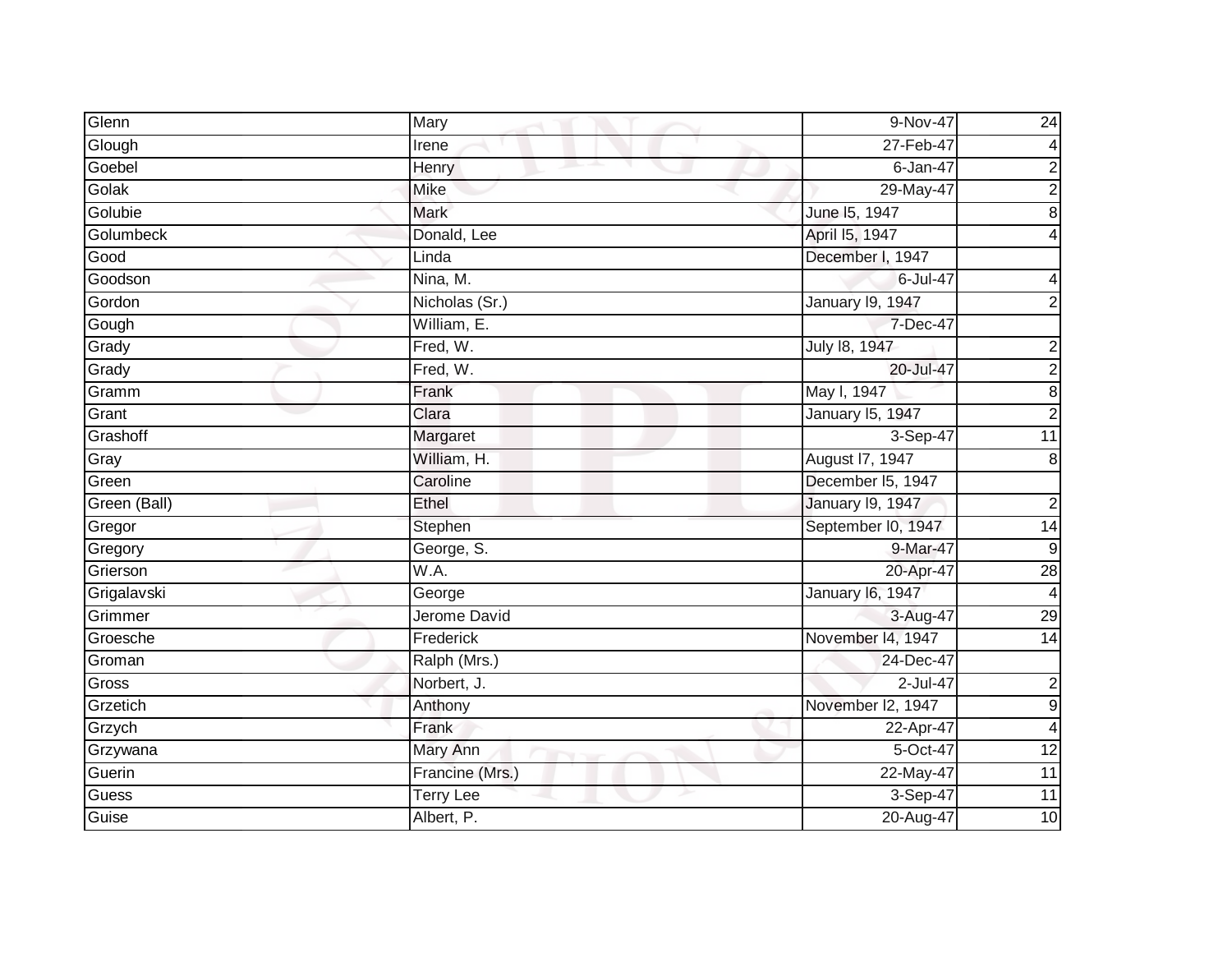| Gundrum          | William, E.       | October I4, 1947  | $\overline{c}$          |
|------------------|-------------------|-------------------|-------------------------|
| Guzierek         | John              | December I9, 1947 |                         |
| <b>Habzansky</b> | <b>Steve</b>      | 25-May-47         | $\overline{29}$         |
| Hacko            | George            | 7-Nov-47          | 10                      |
| Haemker          | Willard, L. (Lt.) | July 13, 1947     | $\bf 8$                 |
| Hagberg          | Sandra, Amelia    | 2-Apr-47          | $\overline{\mathbf{c}}$ |
| Hageman          | Minnie            | 6-Aug-47          | $\overline{2}$          |
| <b>Hallet</b>    | Frank, T.         | 23-Jan-47         | $\overline{2}$          |
| Hamilton         | James             | August I, 1947    | 6                       |
| Hamilton         | Thomas, J.        | 24-Feb-47         | $\overline{2}$          |
| Hamm             | Leon, F.          | 20-Apr-47         | 28                      |
| Hamm             | Margaret          | July 16, 1947     | 6                       |
| Hanapel          | Anna, M.          | March 3l, 1947    | 4                       |
| Hanchac          | Diana Lynn        | 24-Jul-47         | 2                       |
| Hanenschild      | John, A.          | 6-Aug-47          | $\overline{c}$          |
| Haney            | Joseph, E.        | 3-Jan-47          | $\boldsymbol{9}$        |
| <b>Hankins</b>   | Sherman           | $6$ -Feb-47       | $\overline{2}$          |
| <b>Hankins</b>   | Sherman (Mrs.)    | 3-Jun-47          | $\overline{\mathbf{c}}$ |
| Hannauer         | Louis             | 22-Sep-47         | 6                       |
| Hannon           | James, T.         | August 13, 1947   | 6                       |
| Hansen           | Lelia             | April 17, 1947    |                         |
| Hansen           | <b>Nic</b>        | 26-Jul-47         | 4                       |
| Harbison         | Robert, B.        | June 18, 1947     | 11                      |
| Harding          | Henry, C.         | 6-Aug-47          | $\overline{\mathbf{c}}$ |
| Hardtle          | R., H.            | 4-Jun-47          | $\overline{c}$          |
| Harms            | Anna, M.          | $26$ -May-47      | $\overline{2}$          |
| <b>Hart</b>      | John, A.          | 3-Dec-47          |                         |
| Hart             | May               | February 18, 1947 | $\mathbf 2$             |
| Hartke           | Carl              | 29-Jun-47         | $\overline{2}$          |
| Hartke           | Carl              | 30-Jun-47         |                         |
| Hassel           | Francis           | December I6, 1947 |                         |
| Hathaway         | Clifford, N.      | July I, 1947      | 2                       |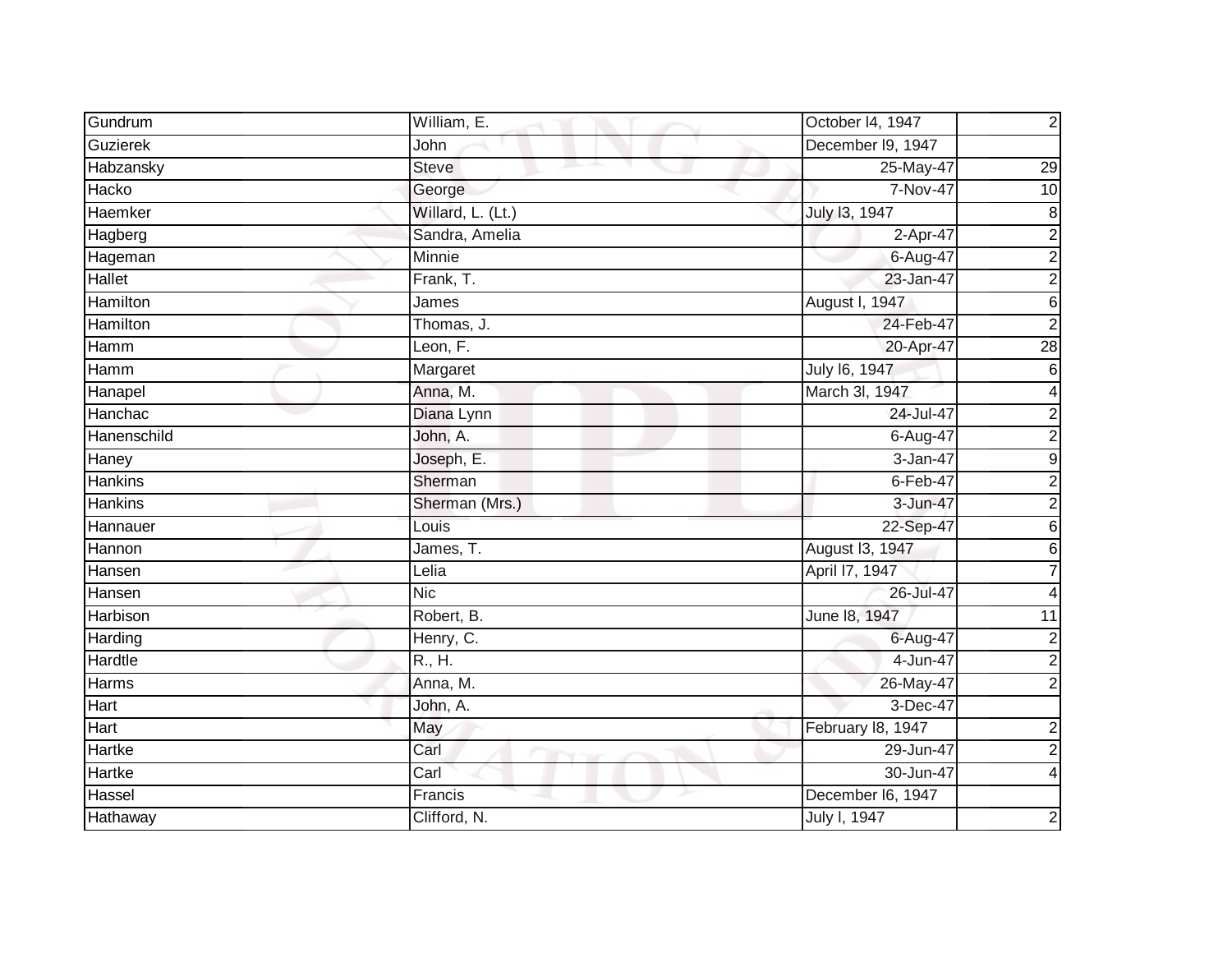| Hathaway         | Millard, F.        | 20-Feb-47          | $\mathbf 2$             |
|------------------|--------------------|--------------------|-------------------------|
| Haughelin        | Lester             | $4-Sep-47$         | $\boldsymbol{2}$        |
| Hawryszko        | Mary               | 24-Jul-47          | $\overline{c}$          |
| Hayes            | Franklin, J.       | 6-Jul-47           | 4                       |
| Hays             | <b>James Oscar</b> | December 18, 1947  |                         |
| <b>Heibel</b>    | Frank              | 8-Jun-47           | 12                      |
| Heims            | John               | 9-Oct-47           | $\boldsymbol{9}$        |
| Hein             | Peter              | 4-Jun-47           | $\overline{\mathbf{c}}$ |
| Heistand         | Joseph             | February I2, 1947  | $\overline{2}$          |
| <b>Held</b>      | Julia Helen        | December I, 1947   |                         |
| <b>Hellstrom</b> | Gust, J.           | 3-Jun-47           | $\overline{c}$          |
| Henderson        | Georgina           | April I, 1947      | 4                       |
| Henke            | Charles, W.        | 24-Jan-47          | 19                      |
| Hennig           | Alfred, A.         | 26-May-47          | $\overline{2}$          |
| <b>Henry</b>     | William, J.        | 7-May-47           | $\overline{25}$         |
| Hepworth         | Sharon, K.         | 3-Nov-47           | 6                       |
| Herbst           | Mary               | 30-Oct-47          | 4                       |
| Herin            | <b>Mable</b>       | 29-Jun-47          | 2                       |
| Herlitz          | Clara, E.          | May 15, 1947       | $\overline{2}$          |
| Hernandez        | Anastacio          | 28-Mar-47          | 6                       |
| Herschbach       | H. (Mrs.) (Sr.)    | 28-Oct-47          | 4                       |
| <b>Hess</b>      | E.S. (Dr.)         | September I7, 1947 | 8                       |
| Hess             | Samuel John (Dr.)  | 23-Nov-47          | $\overline{c}$          |
| <b>Hetfield</b>  | Ralph              | February 14, 1947  | $\,$ 6                  |
| Hetzler          | Anton              | March 19, 1947     | 9                       |
| Hickey           | John, E.           | 27-Jan-47          | $\overline{2}$          |
| <b>Hicks</b>     | <b>Bruce</b>       | November 2l, 1947  | $\overline{2}$          |
| <b>Hicks</b>     | Harry, S. (Dr.)    | October 3I, 1947   | $\overline{2}$          |
| <b>Hicks</b>     | Z., Dallas         | 23-Feb-47          | $\overline{13}$         |
| <b>Hilbrich</b>  | Harry, S.          | 9-Nov-47           | 24                      |
| Hill             | Alfred, H.         | March I7, 1947     | $\overline{2}$          |
| Hill             | Eva, Mae           | 25-Apr-47          | 6                       |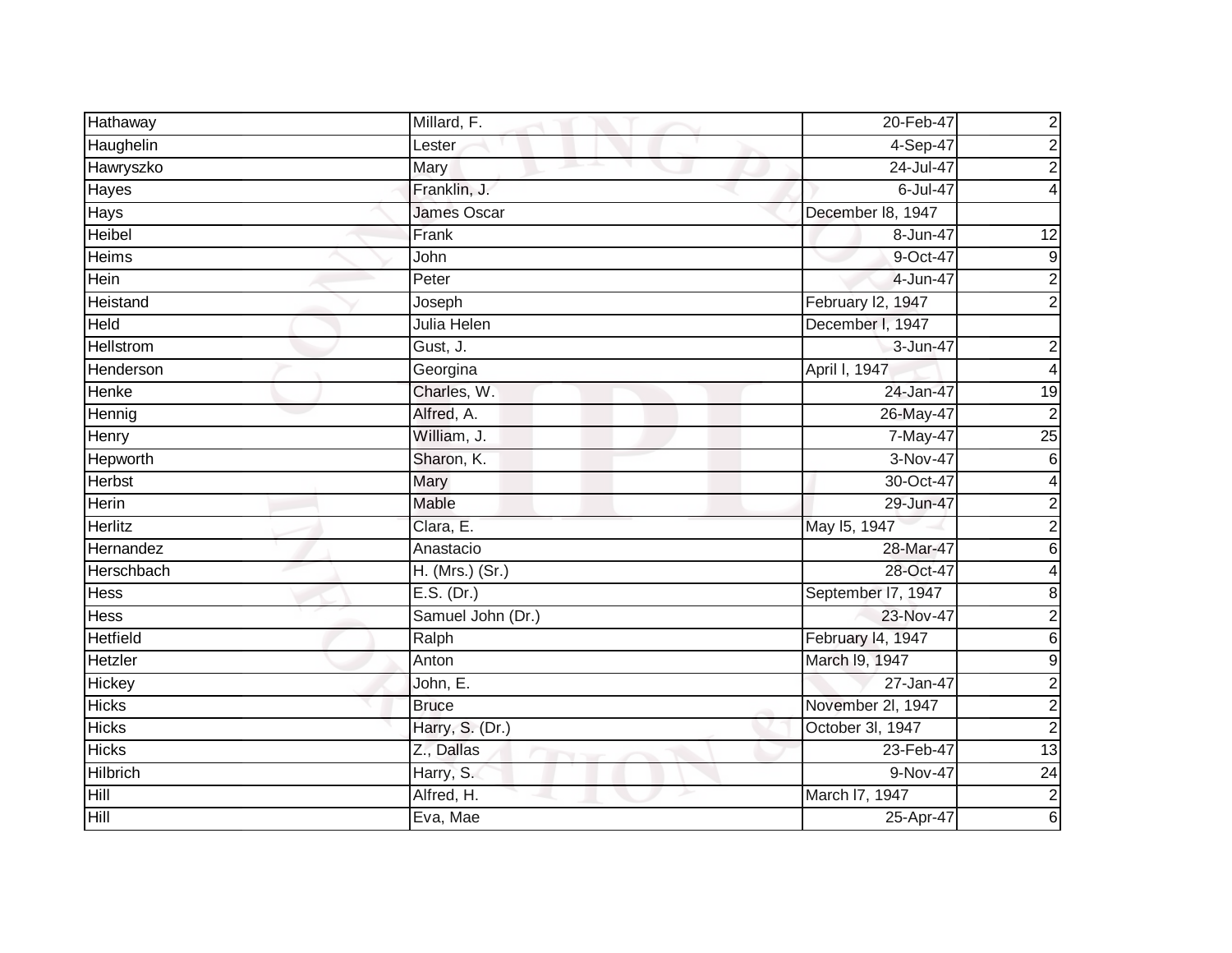| Hill          | Wilton, K.    | 30-Jan-47          | 6                       |
|---------------|---------------|--------------------|-------------------------|
| Hilliker      | Ona Dell      | $4-Nov-47$         | $\mathbf 2$             |
| Hindmarch     | Amelia, K.    | 29-Sep-47          | $\overline{14}$         |
| Hnatko        | Peter         | January 15, 1947   | 6                       |
| hoeckelberg   | William, H.   | 9-Oct-47           | 9                       |
| Hoekstra      | Sauke         | 3-Jun-47           | $\overline{c}$          |
| Hoelzel       | George        | February I3, 1947  | $\overline{2}$          |
| Hoffman       | Joseph        | September 14, 1947 | 9                       |
| Hoffman       | Mildred, H.   | Mary 29, 1947      | $\overline{2}$          |
| Hoh           | <b>Nettie</b> | 30-Mar-47          | 31                      |
| Hohman        | Anthony       | August 3l, 1947    | $\,$ 6                  |
| Hokanson      | Hannah        | 9-Jun-47           | $\overline{\mathbf{c}}$ |
| Holley        | John, H.      | March I0, 1947     | $\overline{2}$          |
| <b>Hollis</b> | Louis, N.     | September I9, 1947 | 6                       |
| Holman        | Mary          | February I4, 1947  | 6                       |
| Holmes        | Horace        | February I0, 1947  | 4                       |
| Holstrom      | Oscar, C.     | 20-Oct-47          | 14                      |
| Homan         | Anthony       | 29-Aug-47          | 8                       |
| Hoogewerf     | Rinkje        | June 16, 1947      | 4                       |
| Hoppe         | Ida, K.       | February 14, 1947  | 6                       |
| Hopper        | Maurice       | 6-Jan-47           | $\overline{2}$          |
| Horner        | Charles, A.   | 3-Dec-47           |                         |
| Horr          | Margaret      | August 12, 1947    | 4                       |
| Horst         | Magdalena     | June 12, 1947      | $\overline{c}$          |
| Horton        | John          | July 10, 1947      | $\overline{c}$          |
| Horvath       | Irene, D.     | 20-Aug-47          | $\overline{10}$         |
| Hotaling      | Catherine, E. | December I, 1947   |                         |
| Howard        | Louis, W.     | 3-Jul-47           | $\boldsymbol{2}$        |
| Howarth       | Mary Edith    | 2-Jun-47           | $\overline{2}$          |
| Howarth       | Mary, Edith   | June I, 1947       | 13                      |
| Howe          | Margaret      | 28-Mar-47          | $\,$ 6 $\,$             |
| Howell        | Anna, C.      | October I0, 1947   | 2                       |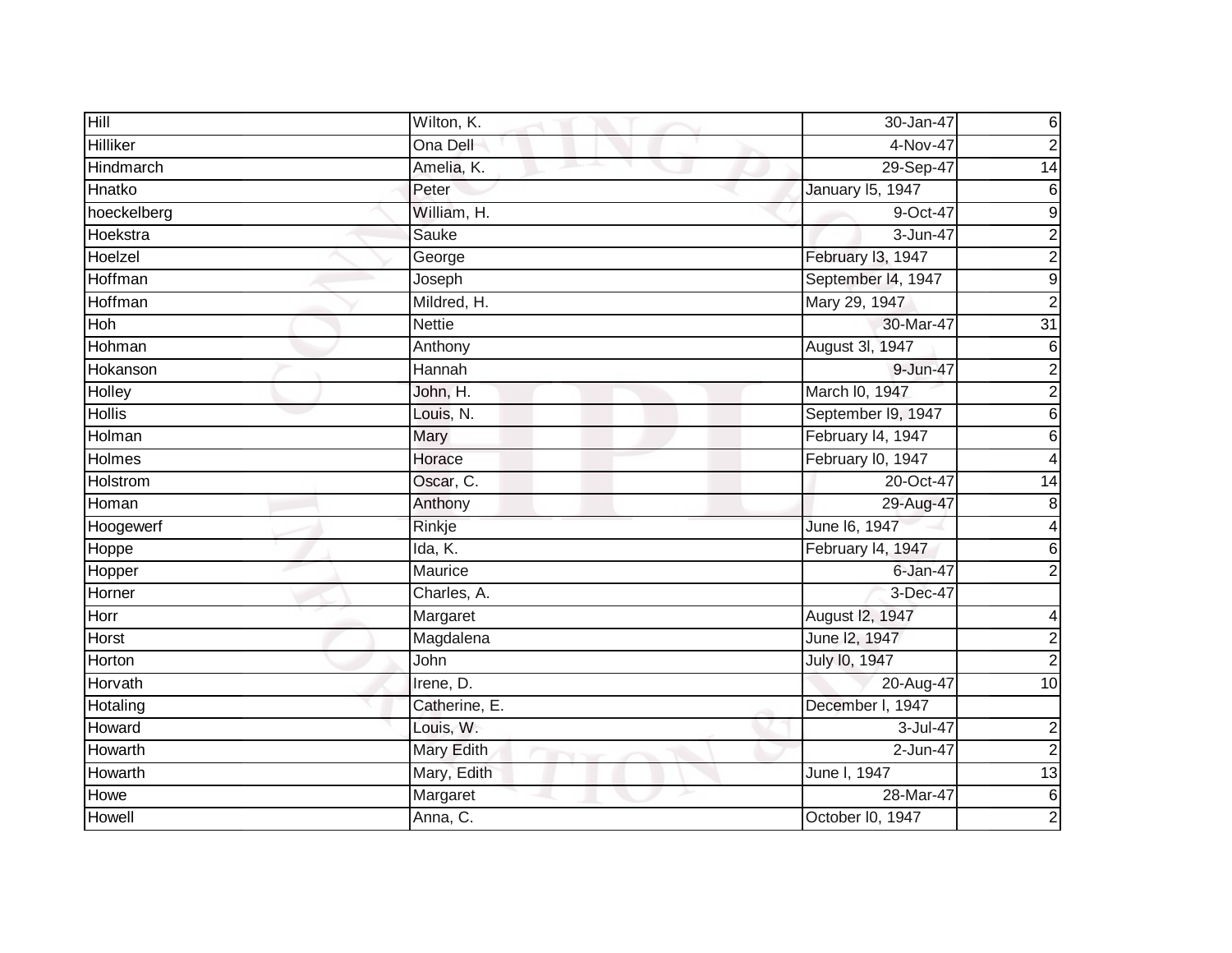| Howerton      | William, C.          | 26-Jun-47          | 4                       |
|---------------|----------------------|--------------------|-------------------------|
| Howisen       | Minnie               | 7-Apr-47           | 4                       |
| Hoy           | Charles, A.          | February 18, 1947  | $\overline{2}$          |
| Hrapcak       | George (Sr.)         | December I2, 1947  |                         |
| Hubbard       | Julia, C.            | September I0, 1947 | $\overline{14}$         |
| Huber         | Henry (Mrs.)         | October 14, 1947   | $\overline{2}$          |
| Huber         | <b>Ruth Letz</b>     | 3-Dec-47           |                         |
| <b>Hubert</b> | Adlore               | 20-Oct-47          | 14                      |
| <b>Hudak</b>  | Andrew               | 6-Jun-47           | 2                       |
| <b>Hudak</b>  | Frank                | 24-Oct-47          | 9                       |
| Hudson        | George               | February I2, 1947  | $\overline{c}$          |
| Huhn          | Theresa, C. M.       | 7-Sep-47           | 19                      |
| Hummel        | Elsie, B.            | October 17, 1947   | $\, 8$                  |
| Humphrey      | William, E.          | 20-Apr-47          | $\overline{28}$         |
| Hunsacker     | Robert               | 22-Aug-47          | $\,6$                   |
| <b>Hunt</b>   | Amos                 | June 13, 1947      | 11                      |
| <b>Hunt</b>   | Fred                 | 9-Sep-47           | دن                      |
| <b>Hunt</b>   | Sarah (Mrs.)         | January 13, 1947   | $\overline{\mathbf{c}}$ |
| Hupke         | David                | February II, 1947  | $\overline{2}$          |
| Hurley        | Lola Fredericks      | August 2l, 1947    | $\overline{2}$          |
| Huseman       | Anton, H.            | February I0, 1947  |                         |
| Hyatt         | <b>Hanah Barclay</b> | 3-Jul-47           | $\overline{2}$          |
| <b>Hylek</b>  | Edwina               | 25-Apr-47 6 & II   |                         |
| Ichlov        | Yetta                | 6-Oct-47           | 2                       |
| Isack         | Alex                 | 8-Jun-47           | $\overline{12}$         |
| Ivasieczko    | Joseph               | 24-Apr-47          | 4                       |
| Jagodzinski   | Agnes                | 20-Jan-47          | 3                       |
| Jakoby        | Joseph (Dr.)         | November I3, 1947  | $\overline{18}$         |
| Jakubas       | Helen                | 3-Dec-47           |                         |
| Jakubielski   | John (Sr.)           | 20-Oct-47          | 14                      |
| Jakush        | Susanna              | November I7, 1947  | 10                      |
| James         | Margaret (Mrs.)      | 27-Jan-47          | $\mathbf 2$             |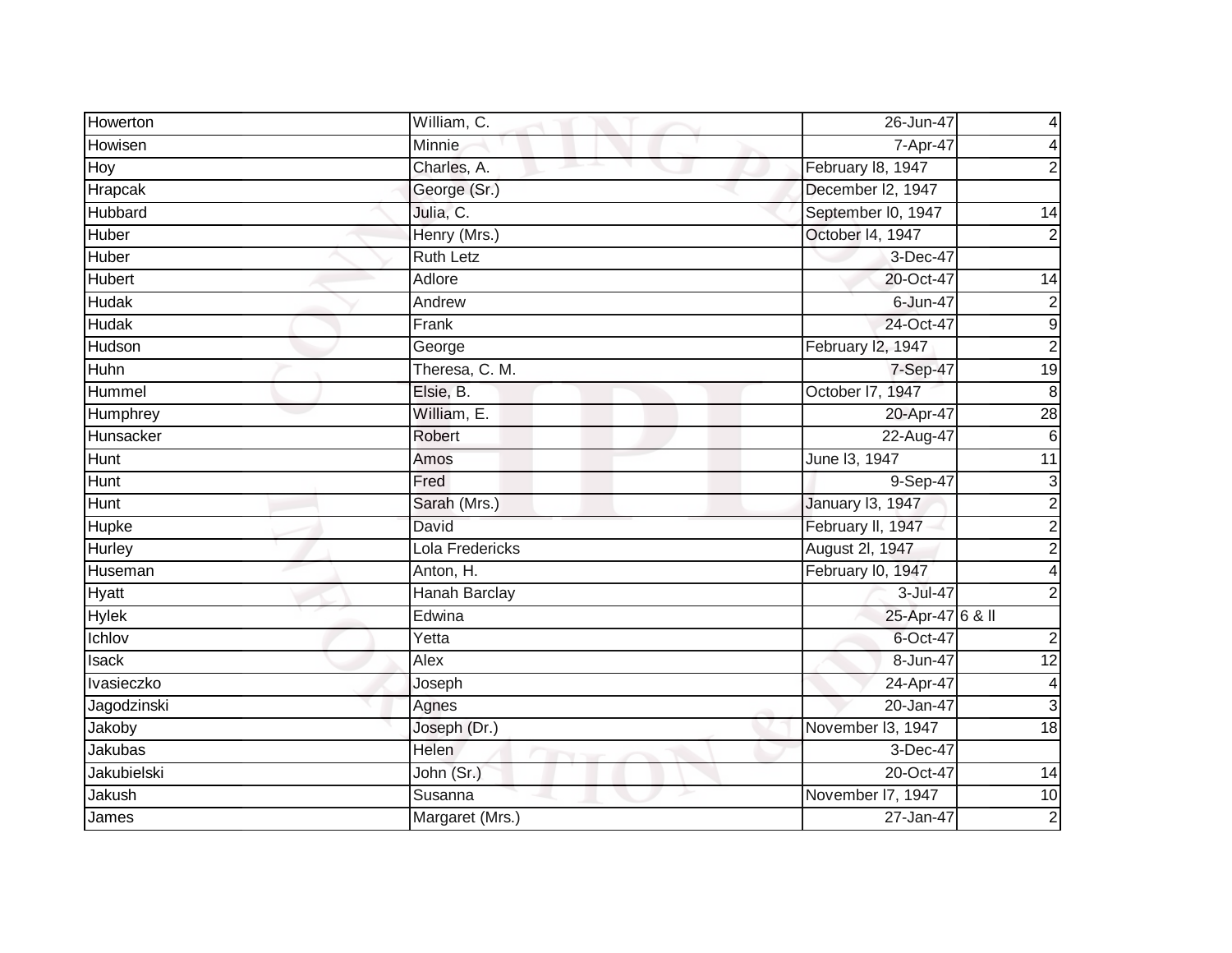| Janik        | Andrew                    | 25-May-47               | 29              |
|--------------|---------------------------|-------------------------|-----------------|
| Janos        | Alex                      | 25-Mar-47               | $\overline{7}$  |
| Janovsky     | Terrence, Andrew          | 4-Apr-47                | $\overline{10}$ |
| Janowski     | Joseph                    | January 15, 1947        | 6               |
| January      | Abe (Jr.)                 | 25-Mar-47               |                 |
| Janzembowski | Robert Allen (infant son) | 28-Dec-47               |                 |
| Jaracz       | Joseph, M.                | February I0, 1947       | 4               |
| Jasaitis     | Peter                     | <b>January 13, 1947</b> | $\overline{2}$  |
| Jastrzab     | Lonnie, Lou               | 2-Mar-47                | 8               |
| Javonovich   | George                    | 27-Aug-47               | 4               |
| Jaworski     | Leon, J.                  | November I6, 1947       | 16              |
| Jelle        | Sam                       | August I3, 1947         | 6               |
| Jenkins      | <b>Blake</b>              | July 16, 1947           | 6               |
| Jenkins      | Katherine                 | September I0, 1947      | 14              |
| Jenkins      | Katherine                 | September II, 1947      | 6               |
| Jenkins      | Nancy Lucinda             | December 18, 1947       |                 |
| Jennings     | James, B.                 | June I, 1947            | 13              |
| Jewell       | Charles, W.               | 29-Jul-47               | 2               |
| Jezuit       | Mary                      | 7-Jan-47                | $\overline{c}$  |
| Jillson      | Amelia                    | 2-Sep-47                | 11              |
| Johnson      | Charles, E.               | 25-Jul-47               | $\overline{21}$ |
| Johnson      | Charles, G.               | 27-Mar-47               | $\overline{c}$  |
| Johnson      | Clara Rebecca             | 30-Jul-47               | $\overline{2}$  |
| Johnson      | Ralph, S.                 | 3-Sep-47                | $\overline{11}$ |
| Johnson      | Samuel, F.                | 23-Feb-47               | 13              |
| Johnston     | George, J.                | 6-Nov-47                | 4               |
| Jonas        | Reinhart, J.A.            | 30-Sep-47               | 14              |
| Jones        | Ezra, G.                  | June 10, 1947           | $\mathbf 2$     |
| Jones        | James, S.                 | 3-Aug-47                | 3               |
| Jonkman      | Pietje                    | 24-Feb-47               | $\overline{2}$  |
| Jordan       | May, B.                   | 9-Dec-47                |                 |
| Jordon       | Anna                      | $25$ -May-47            | 29              |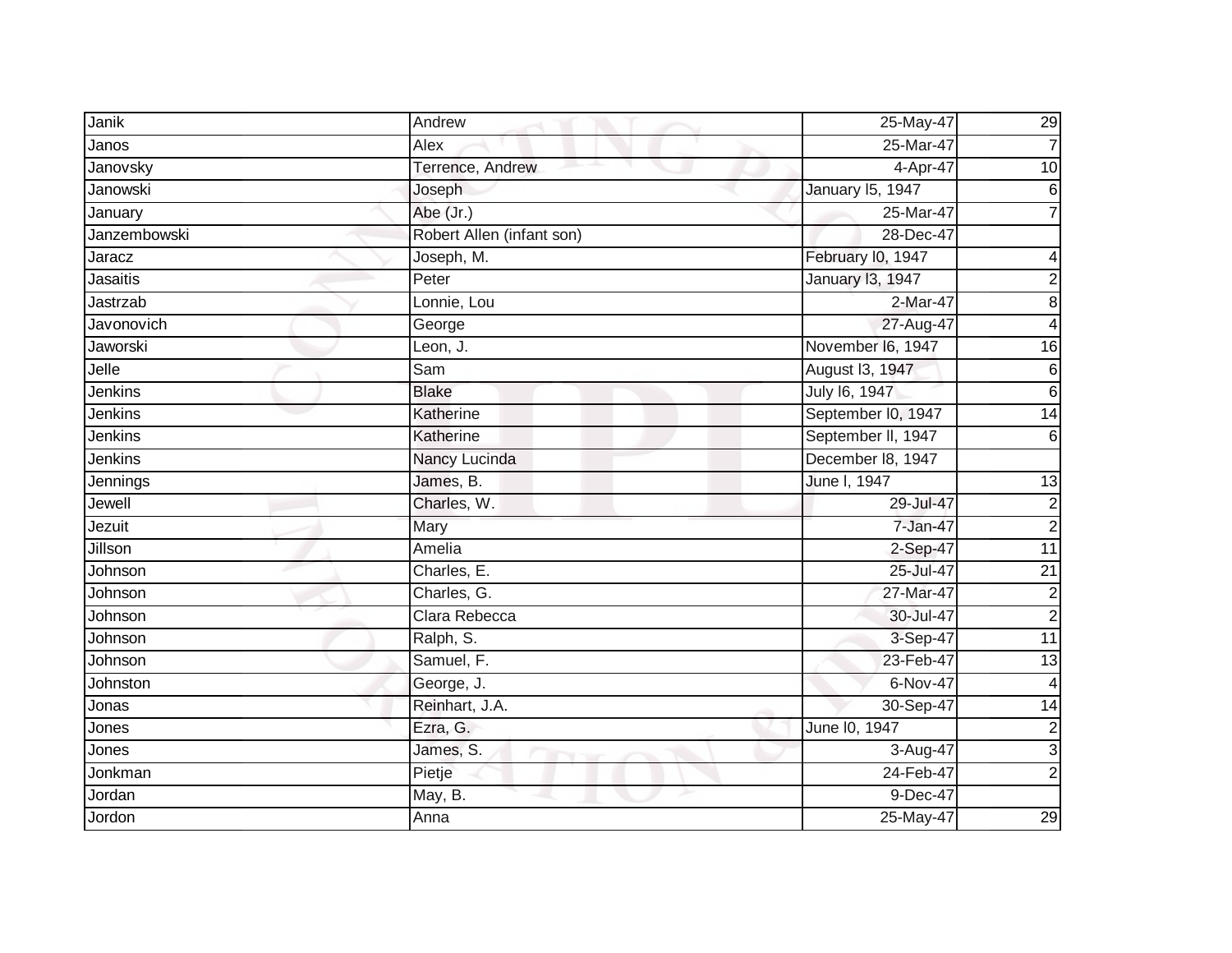| Josvai      | Bertha             | 5-Mar-47          | 10                      |
|-------------|--------------------|-------------------|-------------------------|
| Josvai      | John               | 6-Jul-47          | 4                       |
| Josway      | Alexander (Sr.)    | 5-Sep-47          | 23                      |
| Judah       | Ester, C.          | 30-Sep-47         | 14                      |
| Juras       | Joseph             | 24-Nov-47         | $\overline{\mathbf{c}}$ |
| Jurca       | Sophie             | November II, 1947 | $\overline{\mathbf{c}}$ |
| Jurczak     | Roman              | 22-Jul-47         | $\overline{2}$          |
| Jurea       | Sophie             | November I2, 1947 | $\mathsf 9$             |
| Jurgens     | Martha             | October I6, 1947  | $\overline{c}$          |
| Kahl        | Carol, Jean        | March I9, 1947    | $\mathsf 9$             |
| Kahler      | Andrew             | March 3l, 1947    | 4                       |
| Kaine       | Catherine, Mary    | April 15, 1947    | 4                       |
| Kaiser      | Robert, F.         | 8-Aug-47          | 6                       |
| Kaleta      | <b>Rosalie</b>     | December I6, 1947 |                         |
| Kambiss     | Peter (Sgt.)       | 24-Nov-47         | 2                       |
| Kaminski    | <b>Irene Marie</b> | 27-Oct-47         | $\,$ 6                  |
| Kaplan      | William            | 24-Nov-47         | $\overline{2}$          |
| Kark        | George             | 4-Feb-47          | $\overline{c}$          |
| Karos       | Anna               | 3-Dec-47          |                         |
| Karsten     | Eleanor, L.        | 9-Nov-47          | 24                      |
| Kasch       | William, J.        | May 16, 1947      |                         |
| Kaska       | Augusta            | 8-Jun-47          | 12                      |
| Katch       | John               | June 16, 1947     | 4                       |
| <b>Kats</b> | Gertrude           | October I, 1947   | $\overline{2}$          |
| Kazlowski   | Stanley            | November I9, 1947 | $\overline{16}$         |
| Keefe       | James, A.          | May 13, 1947      | $\mathbf 2$             |
| Keenan      | Peter, J.          | 8-Jun-47          | 12                      |
| Keenan      | Sarah, Jane        | March 2l, 1947    | $\,6$                   |
| Keiser      | George, F.         | June I, 1947      | 13                      |
| keiser      | <b>Hettie</b>      | July 14, 1947     | $\mathbf 2$             |
| Kelley      | Patrick            | 24-Mar-47         | 14                      |
| Kempner     | Sarah, E.          | July 10, 1947     | $\overline{2}$          |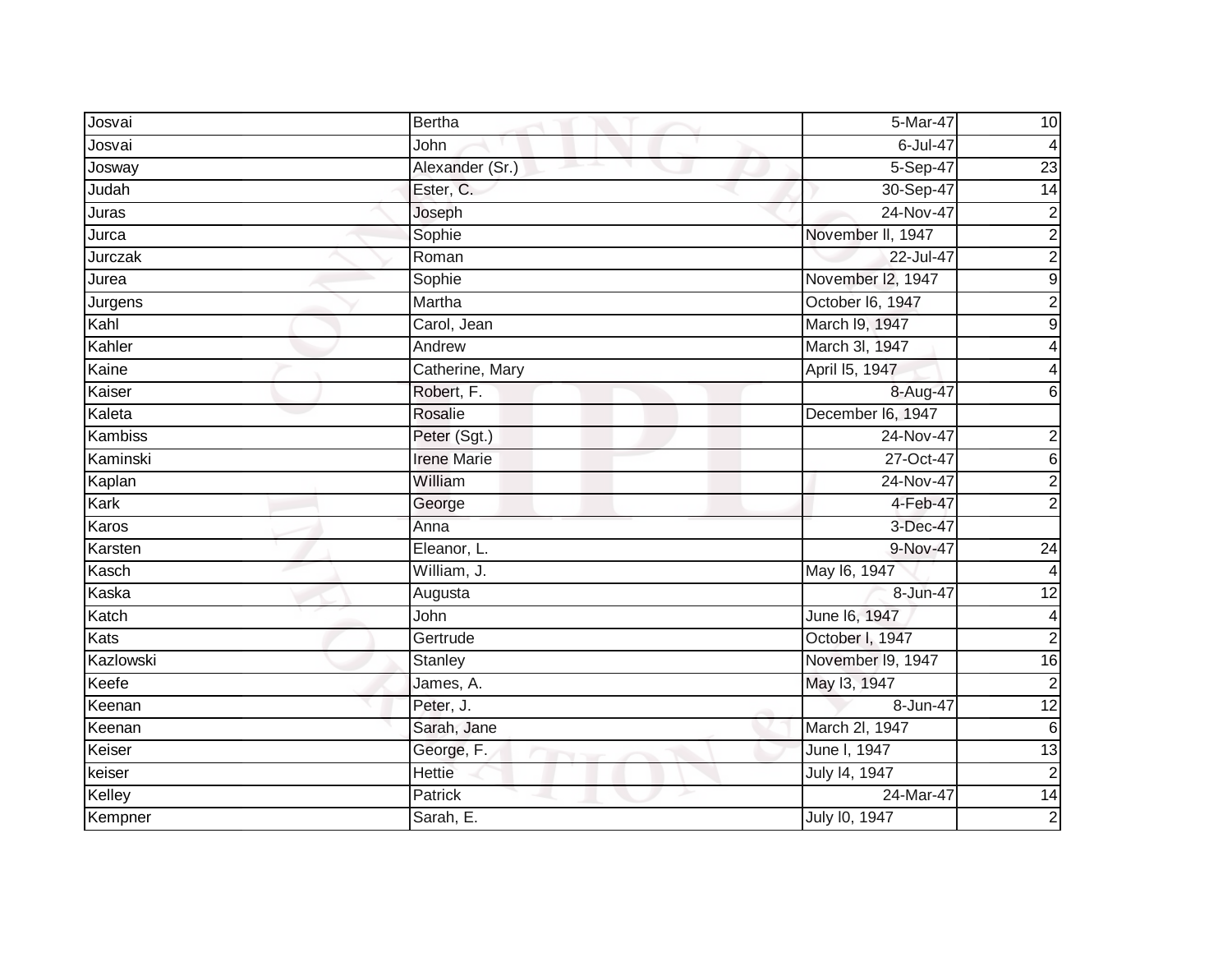| Kemprowski   | Josephine             | 23-Feb-47               | 13                      |
|--------------|-----------------------|-------------------------|-------------------------|
| Kenda        | Andrew                | 3-Oct-47                | $\overline{4}$          |
| Kennedy      | <b>Edward William</b> | 22-Dec-47               |                         |
| Kerwin       | Cora Cydlia           | 30-Jun-47               | 4                       |
| Kidwell      | Theresa, Ann          | March 2l, 1947          | 6                       |
| Kielinski    | Josephine             | 30-Nov-47               |                         |
| Kilinski     | Michael               | 23-Sep-47               | 4                       |
| Kilodziej    | John                  | <b>January 19, 1947</b> | 2                       |
| King         | William, L.           | April I, 1947           |                         |
| Kirk         | Eugene                | December I5, 1947       |                         |
| Klaprodt     | Henry, F.             | 9-Oct-47                | 9                       |
| Klein        | Bertha, A.            | 7-Apr-47                | 4                       |
| Klein        | Emma Fedler           | October I7, 1947        | 8                       |
| Kleinblossom | Ella                  | October I4, 1947        | $\overline{2}$          |
| Klemm        | Mary, J.              | December 14, 1947       |                         |
| Klempner     | Sarah, E.             | 10-Jul-47               | $\overline{c}$          |
| Klenke       | Ervin                 | August 14, 1947         | 3                       |
| Klinner      | Annie                 | 26-Mar-47               | 8                       |
| Klitzke      | Louise                | March I7, 1947          | $\overline{c}$          |
| Klobughar    | Andrew (Jr.)          | 29-Jun-47               | $\overline{c}$          |
| Kmet         | George (Jr.)          | January 2l, 1947        | $\overline{\mathbf{c}}$ |
| Knapp        | Margaret              | 20-Nov-47               | $\overline{2}$          |
| Knott        | Minnie (Miss)         | January 14, 1947        | $\overline{c}$          |
| Koch         | <b>Beverly Jean</b>   | 5-Oct-47                | $\overline{12}$         |
| Kochis       | Joseph                | 20-Apr-47               | 28                      |
| Kochlacs     | Alex                  | October I3, 1947        | $\overline{\mathbf{4}}$ |
| Koenig       | Charles               | 8-Jul-47                | $\overline{c}$          |
| Koeppl       | Flossie               | October I7, 1947        | 8                       |
| Kohl         | <b>Joseph Charles</b> | 7-Nov-47                | 10                      |
| Kokondy      | <b>Steve</b>          | 30-Dec-47               |                         |
| Kokondy      | Thomas                | 26-Feb-47               | $\overline{4}$          |
| Kolich       | Nicholas              | 25-May-47               | 29                      |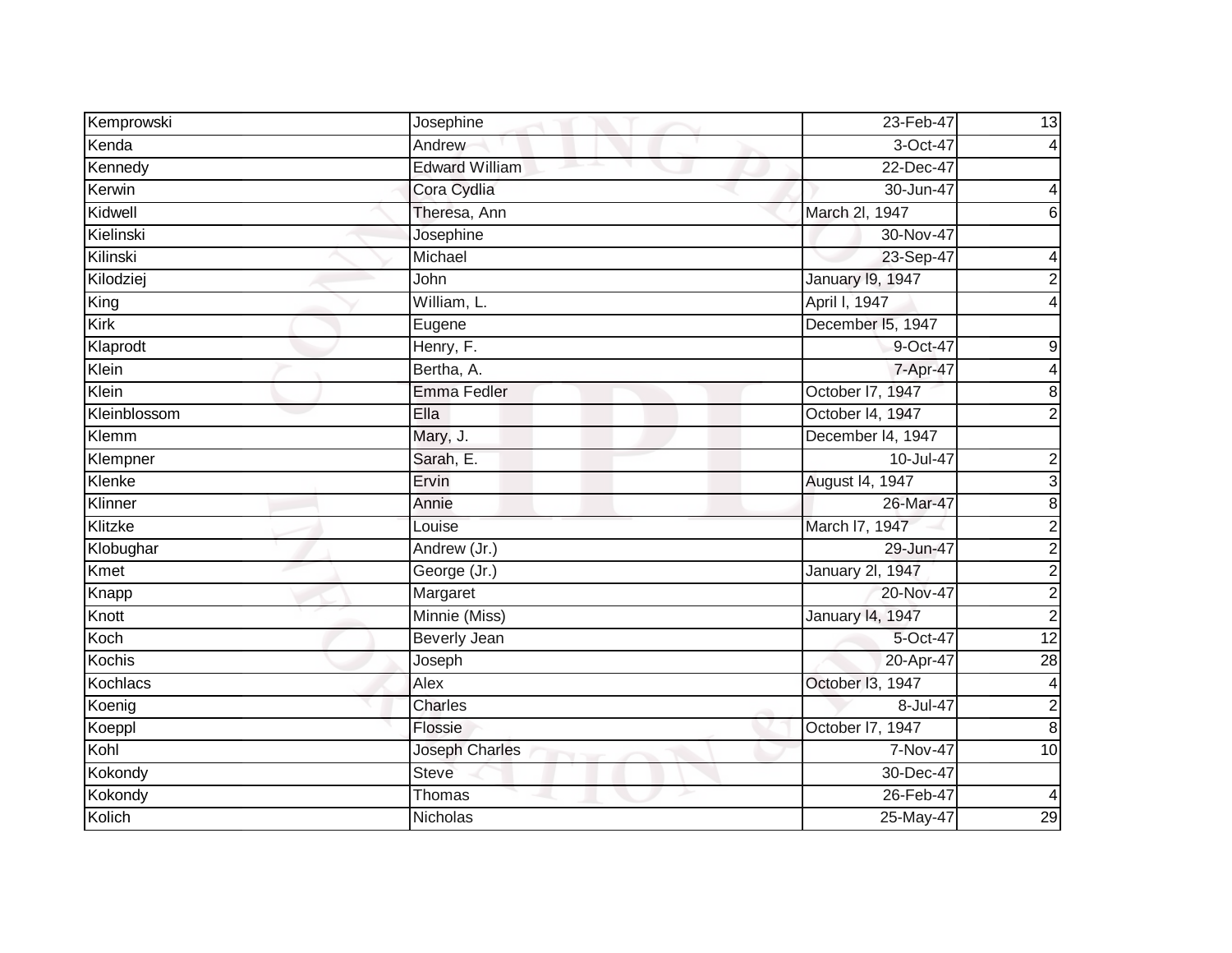| Kollada       | Theresa              | 20-Oct-47          | 14                      |
|---------------|----------------------|--------------------|-------------------------|
| Kollada       | Theresa              | October 2l, 1947   | $\overline{7}$          |
| Kollar        | George               | 22-May-47          | 11                      |
| Kollor        | Albert, M.           | 25-Oct-47          | $\overline{2}$          |
| Kolodziejski  | Mary                 | 24-Jan-47          | 19                      |
| Kolodziejski  | Mary                 | 26-Jan-47          | $\,6$                   |
| Kolodziejski  | Veronica             | 30-Jun-47          | 4                       |
| Konya         | Anna                 | 22-Jul-47          | $\overline{c}$          |
| Kopaz         | Julius               | 29-Aug-47          | 8                       |
| Kopercinski   | Stanley              | 29-Jan-47          | $\overline{2}$          |
| Korellis      | Sam                  | May II, 1947       | 29                      |
| Korycansky    | Joseph               | 25-Aug-47          | 8                       |
| Koselke       | Wilhelmina           | 23-Oct-47          | 10                      |
| Kosik         | Leo                  | 28-Dec-47          |                         |
| Kosteba       | Joseph               | $27 - Jan-47$      | $\overline{c}$          |
| Kotowski      | Frank, B.            | September 2l, 1947 | $\bf8$                  |
| Kotzan        | Anna                 | March 25,          | $\overline{7}$          |
| Kovach        | John                 | 7-May-47           | 25                      |
| Kovach        | <b>Julius</b>        | 3-Feb-47           | 11                      |
| Kovich        | Vinko                | 23-Feb-47          | 13                      |
| Kozak         | George               | 25-Aug-47          | 8                       |
| Kozlauski     | Frank                | August II, 1947    | 4                       |
| Kraatz        | Charles, F.          | 20-Nov-47          | $\overline{2}$          |
| Kraly         | Fred                 | April 14, 1947     | $\overline{c}$          |
| <b>Krauss</b> | <b>Ted Marshall</b>  | 25-Oct-47          | $\overline{2}$          |
| Kricko        | John                 | 30-Mar-47          | $\overline{31}$         |
| Krieger       | <b>Henry William</b> | September 2l, 1947 | 8                       |
| Krieger       | Henry, W.            | 23-Sep-47          | 4                       |
| Kritsch       | Martha               | 30-Jul-47          | $\overline{12}$         |
| Krivokucar    | Milan                | 28-Oct-47          | $\overline{\mathbf{4}}$ |
| Kuaine        | Ellen, H.            | September I9, 1947 | $\,6$                   |
| Kuberski      | Walter, B.           | 24-Mar-47          | 14                      |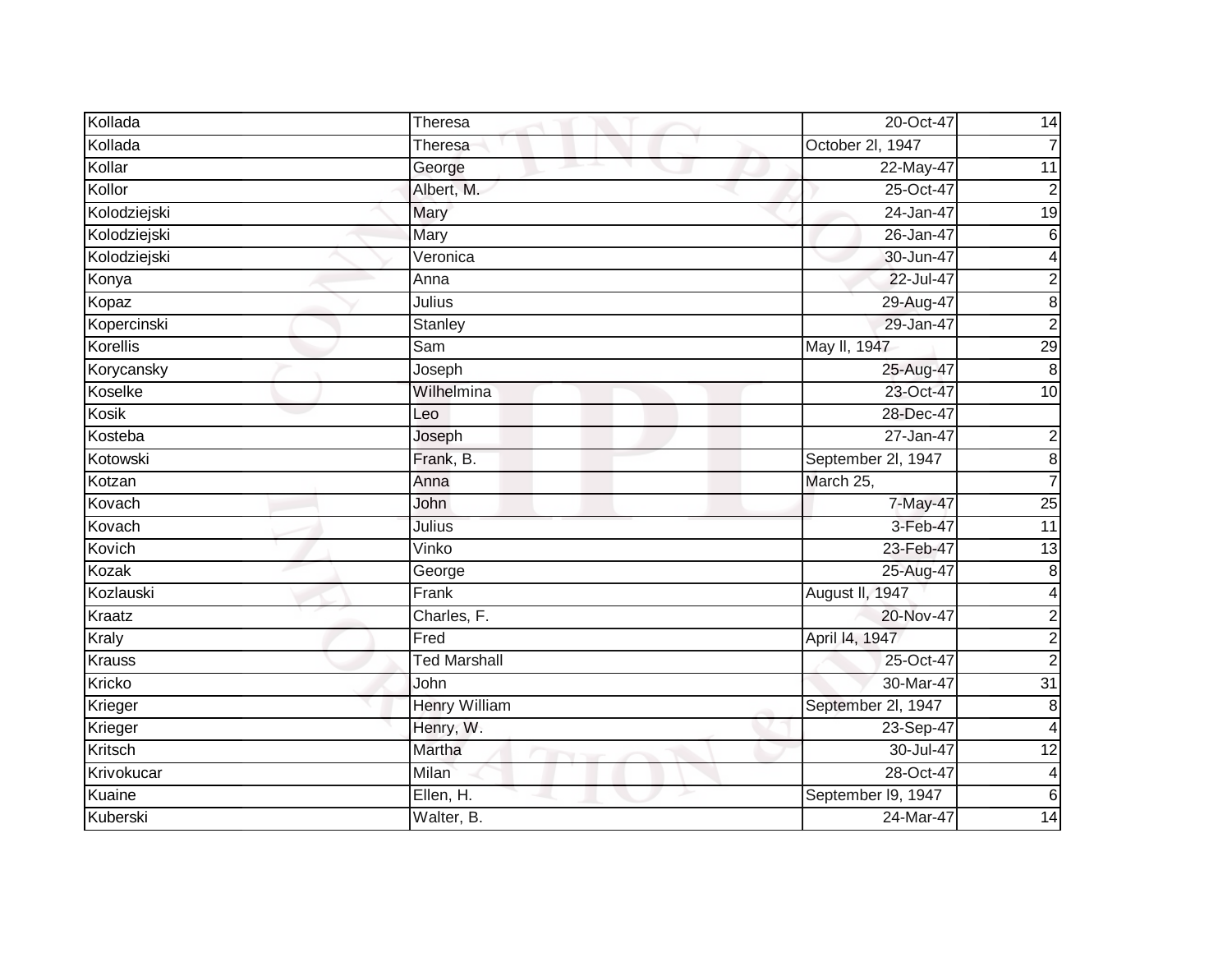| Kudrac      | John                     | December II, 1947    |                         |
|-------------|--------------------------|----------------------|-------------------------|
| Kundl       | Otto                     | 23-Feb-47            | 13                      |
| Kundrat     | Wasil<br>and the project | February II, 1947    | $\mathbf 2$             |
| Kurkowski   | Vincent                  | March 2I, 1947       | $\overline{6}$          |
| Kurzdym     | Frank                    | <b>July II, 1947</b> | $\overline{2}$          |
| Kurzydyn    | Frank                    | July 10, 1947        | $\overline{2}$          |
| <b>Kuss</b> | Albert, A.               | June 15, 1947        | $\overline{8}$          |
| Kutrovic    | Peter                    | December I0, 1947    |                         |
| Kuzara      | Hedwig                   | 6-Jul-47             |                         |
| Kuzma       | <b>Steve</b>             | March I3, 1947       | 4                       |
| Kvasnica    | Edward                   | 6-Aug-47             | $\overline{\mathbf{c}}$ |
| Lach        | Casimer                  | 27-Feb-47            | 4                       |
| Lacku       | Anna                     | 5-Feb-47             | $\overline{2}$          |
| Lamberg     | Duane, J.                | 26-Jan-47            | $\overline{6}$          |
| Lambros     | William, P.              | 3-Jun-47             | $\overline{2}$          |
| Lamburg     | Joseph, Duane            | 24-Jan-47            | 19                      |
| Lamprinidis | Peter, J.                | 28-Sep-47            | 10                      |
| Lang        | Joseph                   | November 17, 1947    | 10                      |
| Lang        | Karl                     | March II, 1947       | $\overline{2}$          |
| Lang        | Michael                  | 4-Sep-47             | $\overline{2}$          |
| Langen      | James                    | 20-Apr-47            | $\overline{28}$         |
| Langohr     | Fred, T.                 | April 14, 1947       | $\overline{2}$          |
| Lanham      | Charles, E.              | 24-Mar-47            | $\overline{14}$         |
| Lanham      | David, D.                | 2-Jan-47             | $\,6\,$                 |
| Lanham      | Florence                 | 20-Mar-47            | $\overline{2}$          |
| Lanting     | Peter                    | 30-Mar-47            | $\overline{31}$         |
| Lape        | John                     | August 19, 1947      | $\overline{3}$          |
| Lape        | John                     | August 18, 1947      | $\overline{\mathbf{4}}$ |
| Lark        | Maurice, W.              | 4-Sep-47             | $\overline{c}$          |
| Lasota      | Harriet (Mrs.)           | May II, 1947         | $\overline{29}$         |
| Laudinski   | Julia                    | April 15, 1947       | $\overline{4}$          |
| Lauer       | Daniel, F.               | 3-Feb-47             | $\overline{11}$         |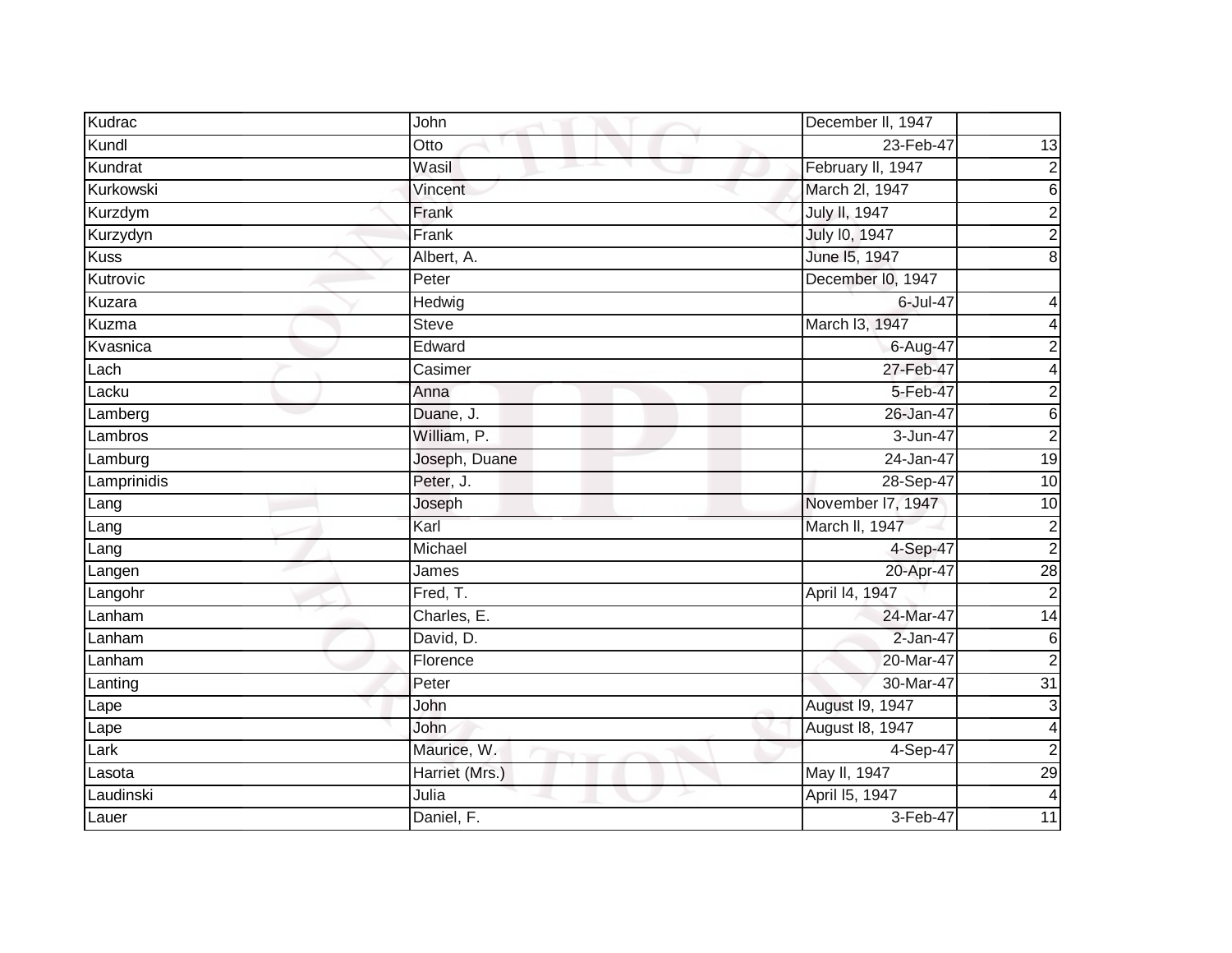| Lauerman        | Anna            | 7-Aug-47                | $\overline{\mathbf{c}}$ |
|-----------------|-----------------|-------------------------|-------------------------|
| Laurincak       | Mary            | 6-Oct-47                | $\boldsymbol{2}$        |
| Lautenschlaeger | Louise          | 24-Oct-47               | g                       |
| Lawless         | Ada, C.         | <b>January 14, 1947</b> | $\overline{2}$          |
| Lawrick         | Arthur          | June I, 1947            | 13                      |
| Lawson          | Benjamin        | September I5, 1947      | $\mathbf 2$             |
| LeBoeuf         | William         | 30-Mar-47               | $\overline{31}$         |
| Lebryk          | Walter, F.      | 6-Nov-47                | 4                       |
| Lee             | Chung           | January 14, 1947        | $\overline{c}$          |
| LeFayger        | Samuel (Mrs.)   | 3-Apr-47                | 4                       |
| Legene          | Charles         | October I6, 1947        | $\overline{c}$          |
| Lesar           | Dora            | November I3, 1947       | $\frac{1}{8}$           |
| Lesniak         | John            | 26-Sep-47               | 6                       |
| Lessner         | William, D.     | 7-Dec-47                |                         |
| Leszczynski     | Anna, C.        | 4-May-47                | $\overline{19}$         |
| Leverenz        | Fred, H.        | 30-Jan-47               | $\boldsymbol{2}$        |
| Levin           | Rose            | February 14, 1947       | 6                       |
| Levine          | Leon            | 22-May-47               | $\overline{11}$         |
| Levine          | Leon, H.        | May 2l, 1947            | $\overline{\mathbf{c}}$ |
| Lewis           | Henry, F.       | October 17, 1947        | 8                       |
| Lewis           | Robert Lee      | 20-Nov-47               | $\overline{2}$          |
| Lewsader        | Deanna Marie    | 7-Dec-47                |                         |
| Lincoln         | Cora            | 28-Apr-47               | $\overline{\mathbf{c}}$ |
| Lindert         | Agusta, C.      | 7-Mar-47                | $\,$ 6                  |
| Linn            | Ray, H.         | September 17, 1947      | $\bf8$                  |
| Linz            | Martin          | 28-May-47               | $\overline{c}$          |
| Lipinski        | Frank, B.       | 28-Jul-47               | $\overline{2}$          |
| Lippe           | <b>Berdaine</b> | 3-Dec-47                |                         |
| Lisius          | Louise          | August 18, 1947         | 4                       |
| Lloyd           | <b>Jack</b>     | April I0, 1947          | $\overline{7}$          |
| Lobodzinski     | Anthony         | July 2I, 1947           | $\boldsymbol{2}$        |
| Lodwick         | Arthur, G.      | 26-Feb-47               | $\overline{\mathbf{4}}$ |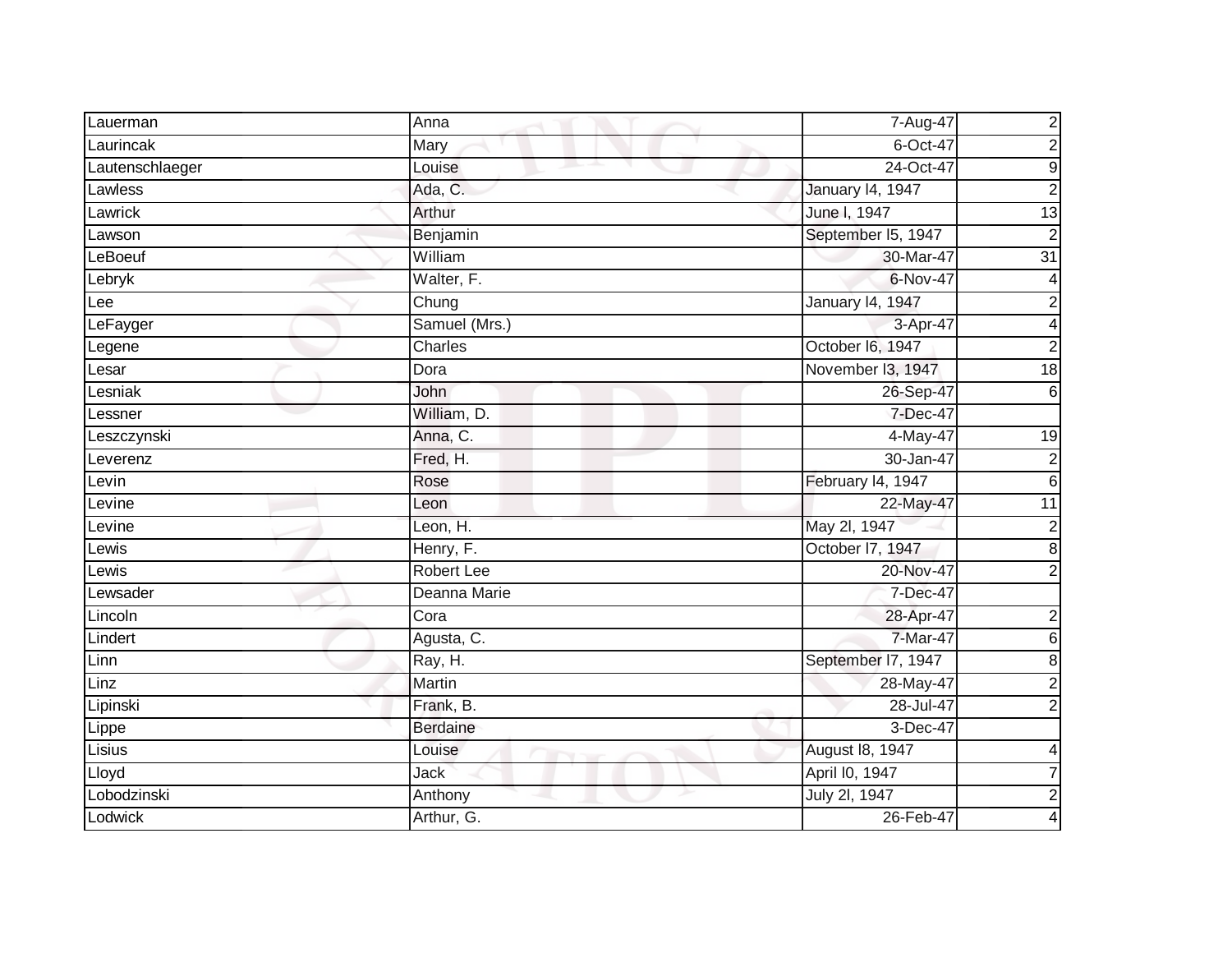| Loertz    | John, G.            | August 18, 1947    | $\overline{4}$ |
|-----------|---------------------|--------------------|----------------|
| Lohse     | Patricia, Ann       | 28-Mar-47          | $6 \mid$       |
| Longbrake | Glenna, May         | 8-Apr-47           | 14             |
| Loomis    | <b>Nelie</b>        | September I9, 1947 | 6              |
| Lopez     | Jose Guadlupe       | 26-Jul-47          | $\overline{4}$ |
| Lowe      | Mintie (Buck)       | December I4, 1947  |                |
| Lucey     | Julia Dincen        | 29-Sep-47          | 14             |
| Luna      | Amelia, C.          | October I9, 1947   | 8 <sup>1</sup> |
| Lutski    | Florence            | February 18, 1947  | 2 <sup>1</sup> |
| Lutz      | <b>Susan Carole</b> | September 2l, 1947 | 8 <sup>1</sup> |
| Lyle      | Lula, A.            | 26-Feb-47          | $\overline{4}$ |

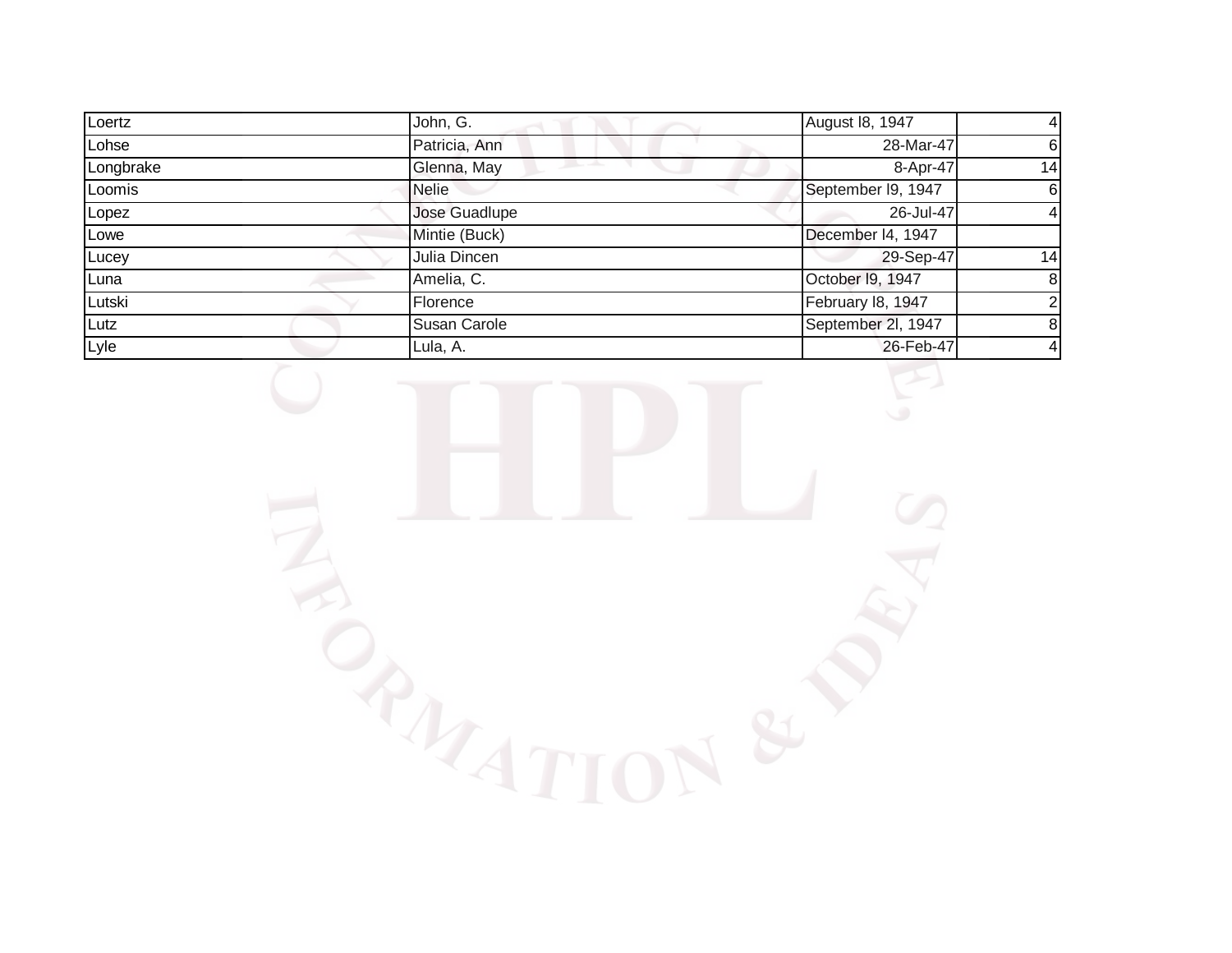| <b>Surname</b> | <b>Given</b>        | <b>Date</b>             | Page             |
|----------------|---------------------|-------------------------|------------------|
| Mackanos       | Mary                | September I7, 1947      | 8                |
| Mackin         | Patrick             | 9-Mar-47                | $\overline{9}$   |
| Magdziarz      | Mary                | 9-Nov-47                | $\overline{24}$  |
| Magela         | Samuel              | March I4, 1947          | $\overline{2}$   |
| Majercik       | <b>Barbara</b>      | 20-Mar-47               | $\overline{2}$   |
| Majerczyk      | John                | <b>July 17, 1947</b>    | $\overline{2}$   |
| <b>Maker</b>   | Dan                 | June 12, 1947           | $\overline{2}$   |
| Makowski       | Frank, M.           | February 18, 1947       | $\overline{2}$   |
| Malinkowski    | Mary                | 22-Sep-47               | $\overline{6}$   |
| Malinowski     | Anna                | December I9, 1947       |                  |
| Mallalieu      | Emma                | 23-Sep-47               | 4                |
| Mallo          | <b>Arthur Keith</b> | 29-Oct-47               | $\overline{27}$  |
| Malmquist      | Ingborg             | April I0, 1947          | $\overline{7}$   |
| Maloney        | Mary, L.            | October 2l, 1947        |                  |
| Maluchnik      | Joseph              | 4-Mar-47                | $\mathbf 2$      |
| Mamuza         | <b>Blaz</b>         | August 18, 1947         | 4                |
| <b>Manes</b>   | Joseph              | 3-Jan-47                | $\boldsymbol{9}$ |
| Mann           | Dan, B.             | Novemberl7, 1947        | 10               |
| Marciniak      | John                | 29-Sep-47               | $\overline{14}$  |
| Marciniak      | Walter              | 3-Nov-47                | $6\phantom{1}6$  |
| Marciniec      | Jacob               | 20-Aug-47               | 10               |
| Marcinski      | Ottilia             | 5-Sep-47                | $\overline{23}$  |
| <b>Mares</b>   | Mary                | <b>January 2l, 1947</b> | $\overline{c}$   |
| Margo          | Hyman, M.           | September I6, 1947      | $\overline{2}$   |
| Marlatt        | Ellen Addleti       | 26-Jul-47               | 4                |
| Marnye         | Ethel (Mrs.)        | 9-Jan-47                | $\overline{2}$   |
| Marren         | George, J.          | 27-Jan-47               | $\overline{2}$   |
| Marshall       | Robert              | 20-Jun-47               | $\overline{6}$   |
| Martenson      | Andrew, M.          | September I5, 1947      | $\overline{c}$   |
| Martin         | Mary Furman         | September I4, 1947      | $\overline{9}$   |
| <b>Martin</b>  | Verl                | 28-Oct-47               | 4                |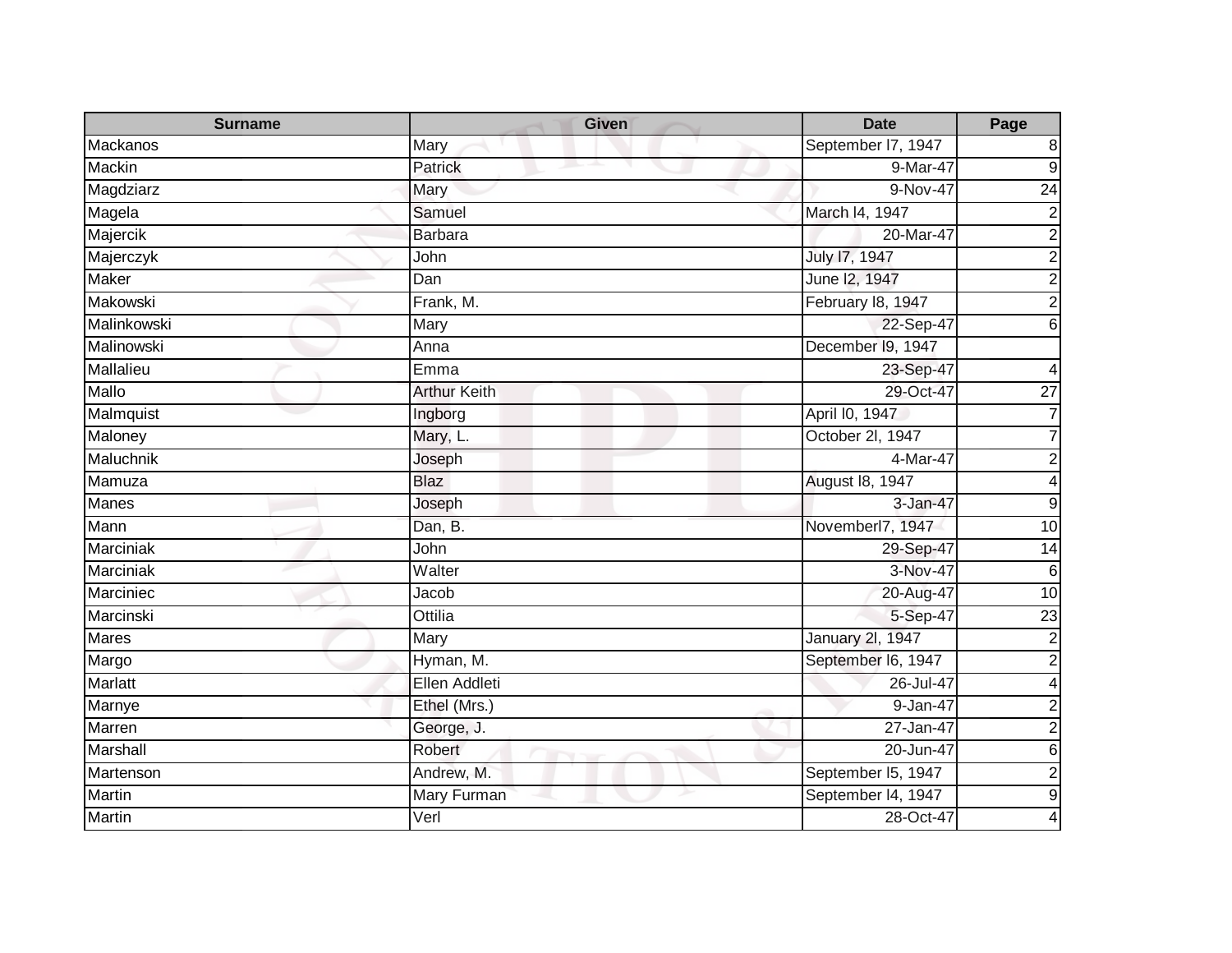| Martinez        | Luis                 | June 18, 1947           | 11                      |
|-----------------|----------------------|-------------------------|-------------------------|
| Massey          | Jerome               | August I, 1947          | $\,6$                   |
| Masten          | Bertha, L. (Mrs.)    | <b>January 17, 1947</b> | 6                       |
| <b>Mathis</b>   | Elizabeth, J.        | 28-Jul-47               | $\overline{2}$          |
| Matovina        | George               | February I3, 1947       | $\overline{2}$          |
| Matovina        | Peter                | 9-Dec-47                |                         |
| <b>Matthews</b> | Chester              | 3-Sep-47                | 11                      |
| <b>Matthews</b> | $T.A.$ (Mrs.)        | April I, 1947           | 4                       |
| <b>Matthews</b> | Thos, A.             | $6$ -Jan-47             | $\boldsymbol{2}$        |
| <b>Matthies</b> | Carrie               | 2-Mar-47                | $\overline{8}$          |
| Matuszewski     | Anna                 | 24-Jan-47               | 19                      |
| <b>Matyas</b>   | Mary                 | 7-Mar-47                | 6                       |
| Matykiewicz     | Michael              | September I5, 1947      | $\overline{2}$          |
| <b>Mauck</b>    | Kenneth, L.          | 26-May-47               | $\overline{2}$          |
| Maxwell         | H., Anda             | $2-Feb-47$              | $\overline{2}$          |
| Mayes           | (infant)             | 23-May-47               | $\overline{2}$          |
| <b>McArty</b>   | Frieda               | October 17, 1947        | $\overline{8}$          |
| McAuslan        | Margaret, G.         | 22-Apr-47               | 4                       |
| <b>McCaib</b>   | George, B.           | 23-Mar-47               | 14                      |
| McClellen       | Clara                | April 2I, 1947          | $\overline{\mathbf{c}}$ |
| McCrory         | Bessie, F.           | 29-Sep-47               | $\overline{14}$         |
| <b>McEwen</b>   | Alex                 | 28-Jan-47               | $\overline{14}$         |
| <b>McGarry</b>  | Catherine, L.        | February 2l, 1947       | 8                       |
| <b>McGill</b>   | Ervin                | 22-Apr-47               | 4                       |
| McGregor        | Martin (Mrs.)        | April 15, 1947          | 4                       |
| <b>McGrew</b>   | Arthur               | February I3, 1947       | 2                       |
| McLaughlin      | Joseph, D.           | July 13, 1947           | $\overline{8}$          |
| <b>McLuckie</b> | Isabel               | 23-Jun-47               | $\overline{2}$          |
| McNamara        | <b>Charles James</b> | 22-Jul-47               | $\boldsymbol{2}$        |
| McVey           | Clifton, M.          | 7-Mar-47                | $\overline{6}$          |
| Medina          | Angela               | $6-Nov-47$              | $\overline{4}$          |
| Medwetz         | Michael              | 27-Oct-47               | 6                       |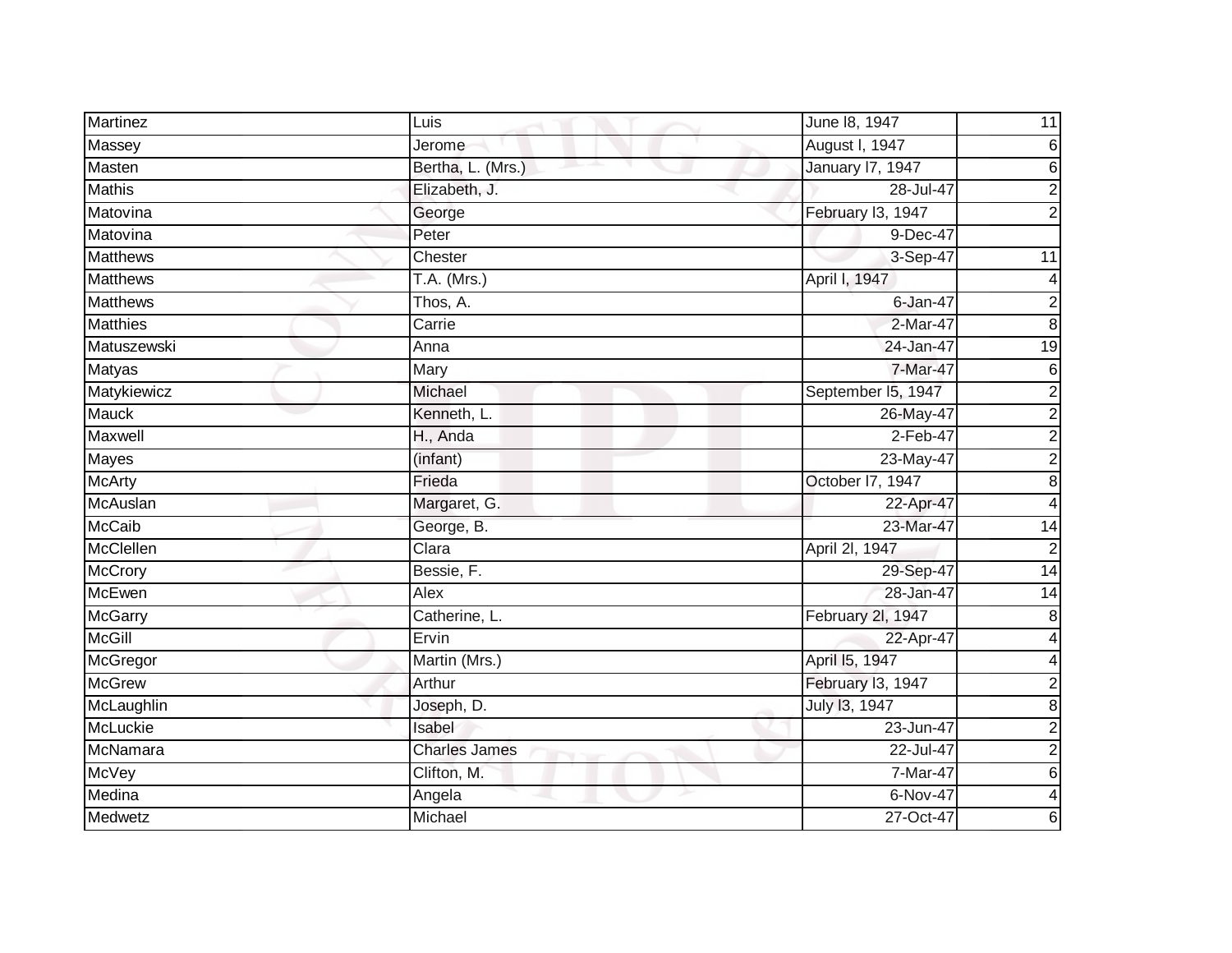| Megrashott     | Margaret      | 2-Sep-47          | 11                      |
|----------------|---------------|-------------------|-------------------------|
| Mehmet         | Latif         | 6-Apr-47          | 33                      |
| Meissner       | Anna          | 25-Apr-47         | 6                       |
| Melzacapo      | Michael       | January 2l, 1947  | $\overline{c}$          |
| Mengensdurf    | Alice         | October I, 1947   | $\mathbf 2$             |
| Mercer         | Veronica      | December I6, 1947 |                         |
| Metcalf        | Ellen, Mary   | January 12, 1947  | $\boldsymbol{2}$        |
| Metsch         | Henry         | 28-Feb-47         | $\,$ 6                  |
| Meyer          | Anna          | August 17, 1947   | 8                       |
| Meyer          | <b>Bertha</b> | 9-Feb-47          | $\overline{6}$          |
| Meyer          | Edward        | 22-Oct-47         | $\overline{16}$         |
| Meyer          | Edward, R.    | 23-Oct-47         | 10                      |
| Meyer          | Oliver        | May 16, 1947      | 4                       |
| <b>Meyers</b>  | Caroline, K.  | 25-Jun-47         | $\overline{11}$         |
| Michael        | John, W.      | $2-Sep-47$        | $\overline{11}$         |
| Michalak       | Victoria      | 29-Sep-47         | 14                      |
| Michalski      | Joseph, J.    | $6-Apr-47$        | 33                      |
| Micheletto     | Angela        | November I0, 1947 | 5                       |
| <b>Mihalik</b> | Martha        | February I2, 1947 | $\overline{2}$          |
| Mihalsky       | Andrew        | 2-Jun-47          | $\overline{2}$          |
| Mikaloe        | Rose          | 26-May-47         | $\overline{\mathbf{c}}$ |
| Mikola         | George        | 2-Jul-47          | $\overline{2}$          |
| Mikolandrie    | John          | March 2I, 1947    | $\,$ 6                  |
| Milda          | Stanley       | 29-Jul-47         | $\overline{c}$          |
| Miller         | Lawrence Ray  | October 19, 1947  | 8                       |
| Miller         | Levi, N.      | February 19, 1947 | $\overline{c}$          |
| <b>Miller</b>  | Louise        | March I0,         | $\overline{2}$          |
| <b>Miller</b>  | Vernon        | 23-Jul-47         | 12                      |
| <b>Milne</b>   | Walter, S.    | August I2, 1947   | 4                       |
| <b>Minas</b>   | William       | 9-Nov-47          | $\overline{24}$         |
| Minninger      | Leonard       | October 2I, 1947  | $\overline{7}$          |
| Miranda        | Albert        | 5-Oct-47          | $\overline{12}$         |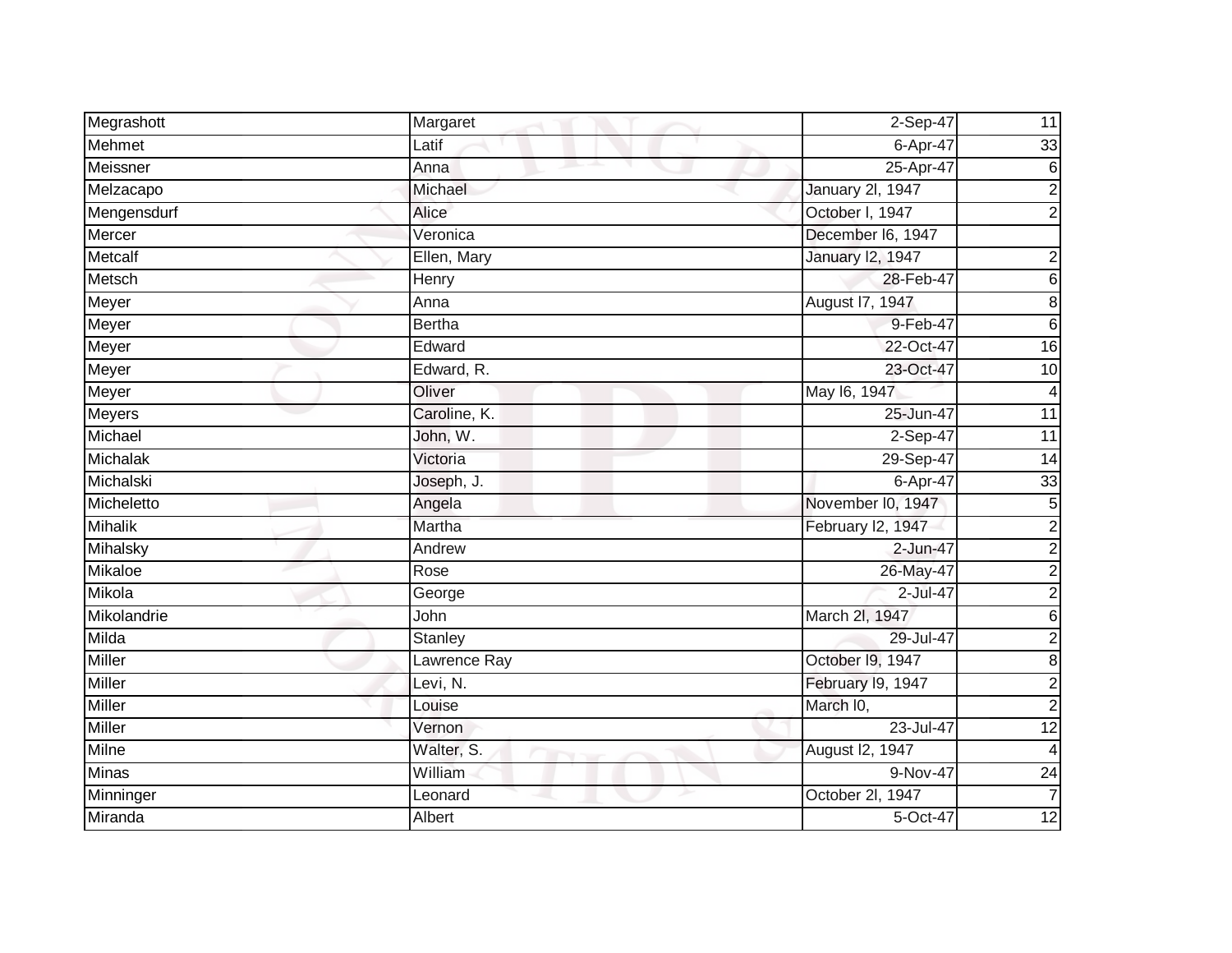| Mirovich         | Peter                  | 5-Mar-47           | 10              |
|------------------|------------------------|--------------------|-----------------|
| Misicko          | Mary                   | 20-May-47          | 2               |
| Misulinich       | Joseph                 | June I, 1947       | 13              |
| Molenaar         | Katie                  | October 2I, 1947   |                 |
| Molle            | Charles                | 25-Nov-47          | 11              |
| Molloy           | Louis, J.              | 24-Mar-47          | 14              |
| Molson           | Emmett                 | May 12, 1947       | $\overline{2}$  |
| Molson           | Ronald                 | September 18, 1947 | 6 <sup>1</sup>  |
| Monaghan         | Mary G.                | February 18, 1947  | $\overline{2}$  |
| Monnett          | <b>Catherine Grant</b> | October I3, 1947   |                 |
| Moore            | James                  | 27-Mar-47          | 2               |
| Moore            | James, E.              | 23-May-47          | $\overline{2}$  |
| Moore            | Jessie, A.             | 2-Sep-47           | 11              |
| Moore            | Louis, C.              | 20-Aug-47          | 10              |
| Moore            | William, A.            | 28-Dec-47          |                 |
| <b>Mordus</b>    | Frank                  | 30-Jun-47          |                 |
| Moriarity        | Jesse, M.              | 5-May-47           | 14              |
| <b>Morris</b>    | Joseph                 | 20-Mar-47          |                 |
| <b>Morris</b>    | Oscar                  | 23-Sep-47          |                 |
| Morrison         | Dennis, W.             | 28-Feb-47          | 6               |
| Morrison         | Lottie                 | March I0, 1947     | $\overline{2}$  |
| Morrow           | Leon                   | $23$ -Jan-47       | $\overline{2}$  |
| <b>Moskalick</b> | Nancy Mae              | 12-Oct-47          | $\overline{2}$  |
| Mravinac         | Lucy                   | Februray 17, 1947  | $\overline{2}$  |
| Mrezar           | Emerick                | July 14, 1947      | $\overline{c}$  |
| Mroczkowski      | Anthony                | 30-Oct-47          | 4               |
| Mronewko         | John                   | 26-Sep-47          | $6 \mid$        |
| Mueller          | Caroline, M.           | 24-Nov-47          | $\overline{2}$  |
| Mueller          | Jacob                  | 26-Sep-47          | 6 <sup>1</sup>  |
| Muha             | Marie                  | 20-Mar-47          | $\overline{c}$  |
| Mulholland       | James                  | February I9, 1947  | $\overline{2}$  |
| Mulligan         | John, D.               | August I0, 1947    | $\overline{32}$ |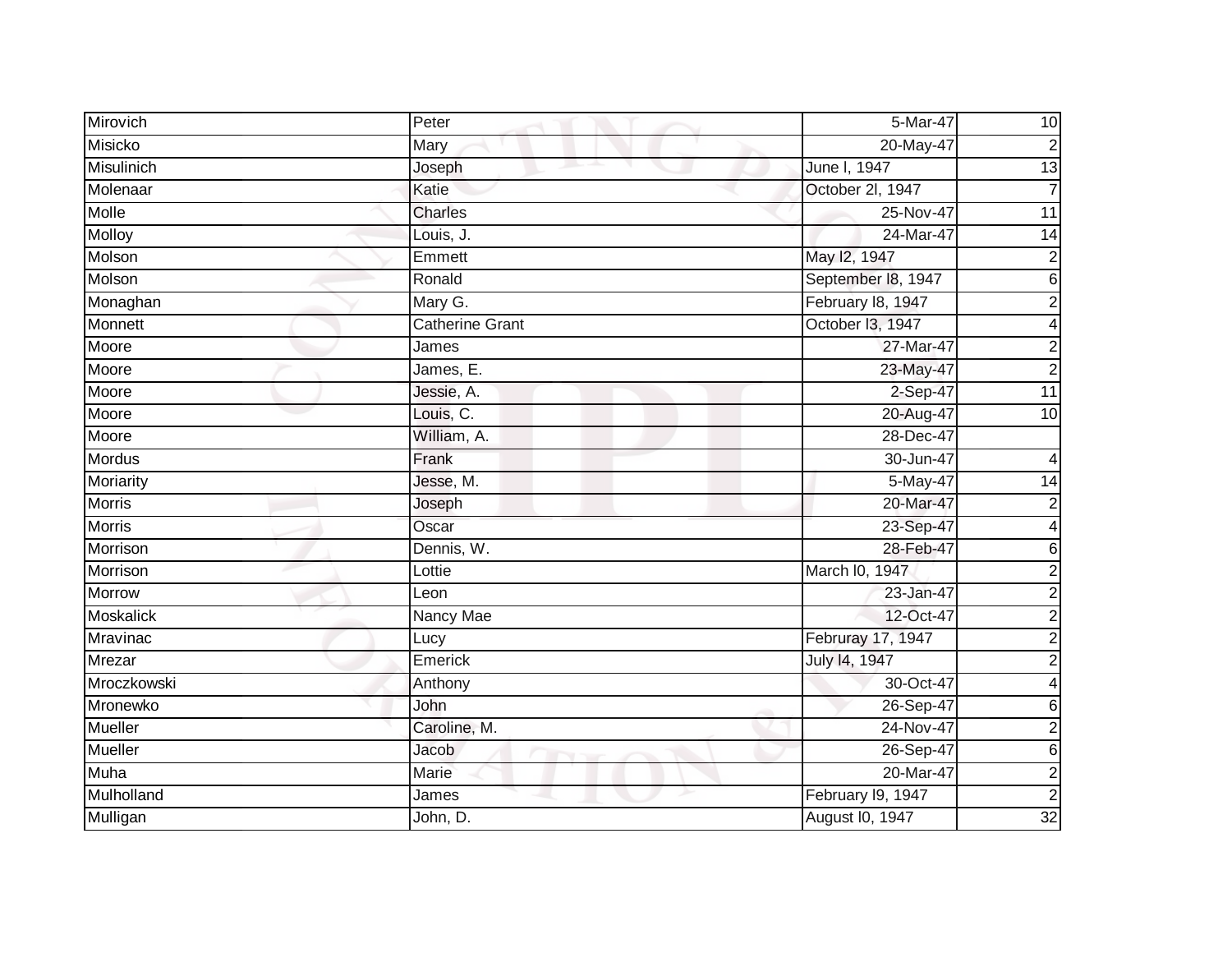| Murphy          | Albert, F.         | 7-Oct-47           | 4                       |
|-----------------|--------------------|--------------------|-------------------------|
| Murphy          | Fannie             | 2-Oct-47           | 17                      |
| Murphy          | Mary, E.           | March I7, 1947     | $\overline{\mathbf{c}}$ |
| Murray          | Archie, A.         | 2-Nov-47           | $\overline{2}$          |
| <b>Murray</b>   | Archie, A. (Mrs.)  | $2-Nov-47$         | $\overline{2}$          |
| Murray          | <b>Ethel Pearl</b> | 26-Jun-47          | 4                       |
| Murray          | Hannah             | 20-Mar-47          | $\overline{2}$          |
| Murzyn          | Antoinette         | 26-Sep-47          | $\overline{6}$          |
| Murzyn          | Mary               | 9-Mar-47           | $\overline{9}$          |
| Mustafa         | Adam               | 25-Mar-47          | $\overline{7}$          |
| <b>Mygrants</b> | Alvin, E.          | 3-Mar-47           | $\overline{c}$          |
| Nagy            | Joseph             | Novermber I2, 1947 | 9                       |
| Narantie        | Sharon, Elaine     | February I6, 1947  | 4                       |
| Nedeff          | <b>Mary</b>        | December I6, 1947  |                         |
| <b>Nedeff</b>   | <b>Mary</b>        | December I5, 1947  |                         |
| Neering         | William, J.        | 3-Jun-47           | $\overline{c}$          |
| Nelan           | Terence, J.        | November 13, 1947  | 18                      |
| Nepcha          | Sophie             | December I6, 1947  |                         |
| <b>Nevers</b>   | Alex               | April I0, 1947     | 7                       |
| <b>Newell</b>   | John, W.           | 25-Apr-47          | $\overline{6}$          |
| <b>Ney</b>      | Thomas, G.         | March II, 1947     | $\overline{2}$          |
| <b>Nichels</b>  | Gladys, L.         | 30-Dec-47          |                         |
| Nicholis        | Gertrude           | 25-Oct-47          | $\overline{\mathbf{c}}$ |
| Nicholson       | Jane               | March II, 1947     | $\overline{\mathbf{c}}$ |
| Niemiec         | Joseph, A.         | 25-Oct-47          | $\overline{2}$          |
| Nierengarten    | Lucille            | March I3, 1947     | 4                       |
| Niespolaj       | Joseph             | May 19, 1947       | $\overline{2}$          |
| Nitz            | Salomea            | 29-May-47          | $\overline{2}$          |
| Nitz            | William            | January 10, 1947   | 12                      |
| Noble           | George             | 24-Aug-47          |                         |
| Norton          | Horace, S. (Capt.) | 6-Aug-47           | $\frac{2}{2}$           |
| Novak           | Veronica           | 2-Mar-47           |                         |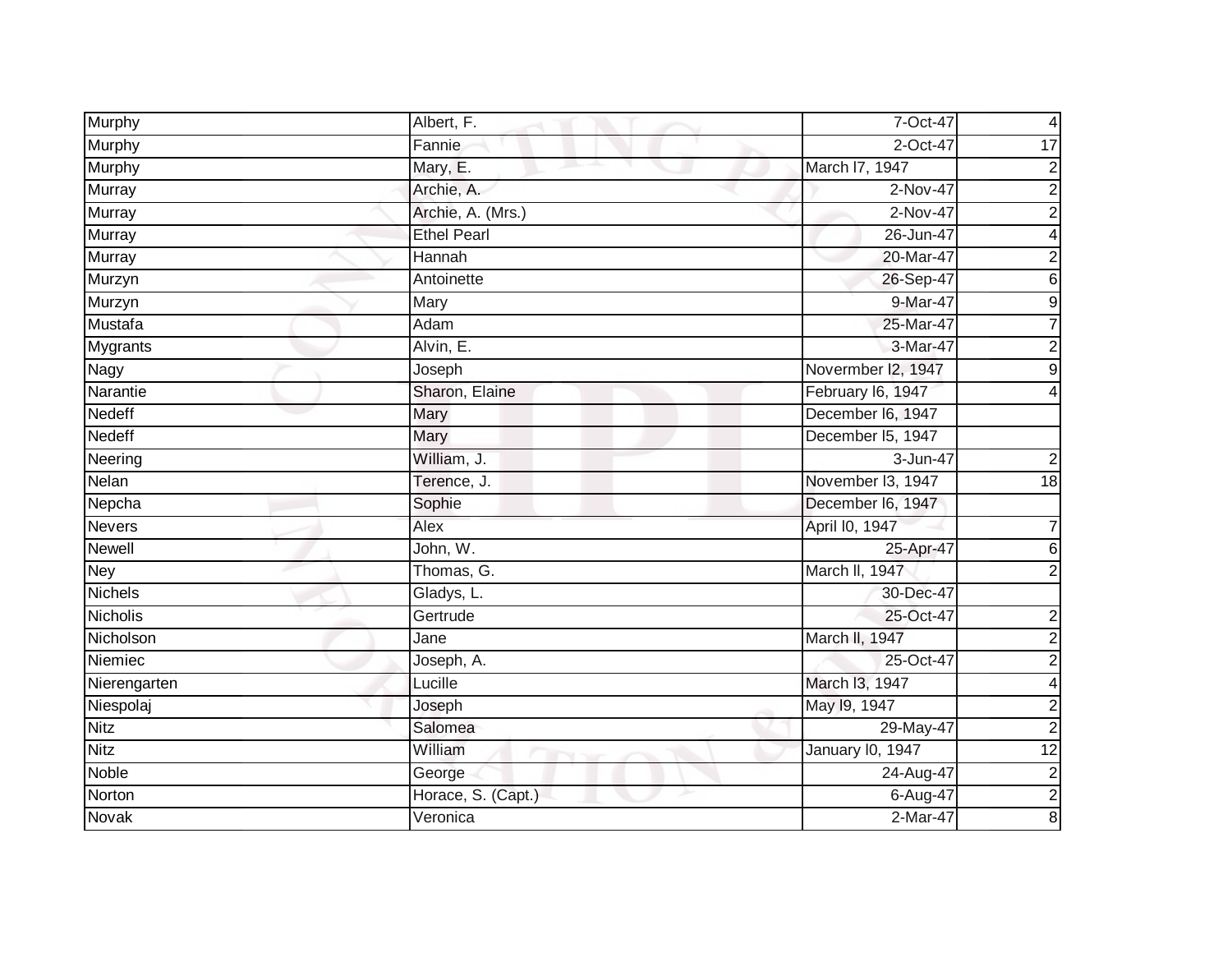| Novosel    | Joseph          | 30-Jun-47               | 4                       |
|------------|-----------------|-------------------------|-------------------------|
| Novotny    | George (Sr.)    | 28-Mar-47               | 6                       |
| Nowaczyk   | John, A.        | 4-Jun-47                | $\mathbf 2$             |
| Nowosinski | Joan, Mary      | 7-Jan-47                | $\overline{2}$          |
| O'Roark    | Ron             | November 19, 1947       | 16                      |
| O'Rourke   | Helen           | 3-Apr-47                |                         |
| O'Shea     | Frank           | November I3, 1947       | $\overline{18}$         |
| O'Toole    | James           | 24-Apr-47               | 4                       |
| Oancen     | John            | 26-May-47               | $\boldsymbol{2}$        |
| Oeschlin   | Otto            | 8-Jul-47                | $\overline{2}$          |
| Ogden      | Phillip         | November I3, 1947       | $\overline{18}$         |
| Oldenburg  | William         | February I2, 1947       | $\overline{\mathbf{c}}$ |
| Oliva      | Margarito       | <b>January 19, 1947</b> | $\overline{2}$          |
| Oliva      | Margarito       | 24-Jan-47               | 19                      |
| Olivo      | Carmen          | February I7, 1947       | $\overline{c}$          |
| Olson      | Oscar, H.       | 9-Nov-47                | $\overline{24}$         |
| Ooms       | Marie, Angeline | <b>January 12, 1947</b> | $\overline{2}$          |
| Opincar    | Peter           | 29-Dec-47               |                         |
| Oprea      | <b>Nick</b>     | 26-May-47               | $\boldsymbol{2}$        |
| Oprinovich | Teodor          | February 2l, 1947       | $\overline{8}$          |
| Orlich     | <b>Bessie</b>   | 29-Jan-47               | $\boldsymbol{2}$        |
| Orlowski   | Rose            | July 10, 1947           | $\overline{2}$          |
| Osbourne   | William         | 23-Jan-47               | $\overline{2}$          |
| Osmulski   | Theodore        | 6-Nov-47                | 4                       |
| Ott        | Frank, C.       | 30-Apr-47               | $\overline{12}$         |
| Otto       | Albert, Fred    | February I2, 1947       | $\boldsymbol{2}$        |
| Overfelt   | E., David       | 5-Jan-47                | $\overline{2}$          |
| Palko      | Cecelia         | $\overline{4}$ -May-47  | $\overline{19}$         |
| Palko      | Eugene          | 4-Sep-47                | $\overline{2}$          |
| Palmer     | Tena            | $2-Nov-47$              | $\overline{c}$          |
| Palmer     | Tena            | October 3l, 1947        | $\overline{2}$          |
| Papesh     | Anna            | February I6, 1947       | 4                       |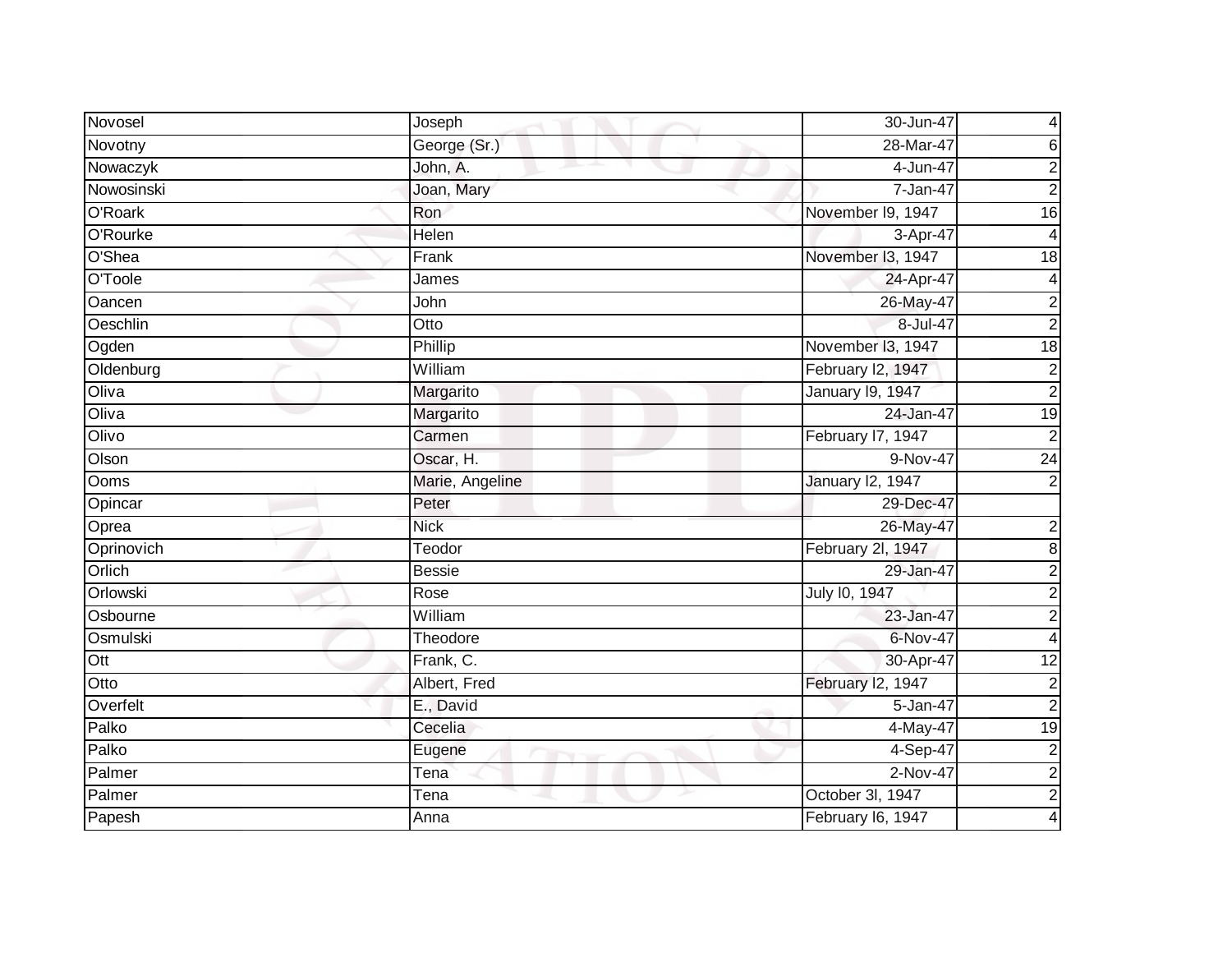| Paquin                      | Napoleon, N.         | 7-Feb-47          | 6                       |
|-----------------------------|----------------------|-------------------|-------------------------|
| Parker                      | Charles, P. (Jr.)    | December I0, 1947 |                         |
| Parker                      | May<br>and the party | August 15, 1947   | 2                       |
| Parsons                     | Harry, T.            | 4-Sep-47          | $\overline{2}$          |
| Paszkiewicz                 | Julia                | 5-Aug-47          | $\overline{2}$          |
| Pataky                      | George               | 5-Nov-47          | 4                       |
| Patton                      | Sarah                | April I, 1947     | $\overline{\mathbf{4}}$ |
| Paul                        | George               | 28-Aug-47         | $\overline{7}$          |
| Pavlakovie                  | Ivan                 | November I0, 1947 | 5                       |
| Pawlowski                   | Elizabeth            | 28-Sep-47         | $\overline{10}$         |
| Pawolski                    | Elizabeth            | 26-Sep-47         | $\,6$                   |
| Peifer                      | Susanna              | February 14, 1947 | 6                       |
| Pelfrey                     | Henry                | 23-Sep-47         | $\overline{4}$          |
| Penar                       | Adele                | April 15, 1947    | 4                       |
| Penning                     | Matilda, M.          | 3-Jan-47          | $\overline{9}$          |
| Perhach                     | Susan                | 9-Mar-47          | $\overline{9}$          |
| Perrin                      | Lillian              | 3-Jul-47          | $\overline{2}$          |
| Perwach                     | Susan                | 7-Mar-47          | 6                       |
| Peters                      | Mildred              | March II, 1947    | $\overline{2}$          |
| Peters                      | William              | 5-Mar-47          | 10                      |
| Peters,                     | Mildred              | 12-Mar-47         | 10                      |
| Peterson                    | Marion, L.           | 27-May-47         | $\overline{2}$          |
| Peterson                    | Milton               | July 16, 1947     | $\overline{6}$          |
| $\overline{\mathsf{P}}$ eto | Samuel (Sr.)         | 7-Feb-47          | $\,6$                   |
| Petrovay                    | Michael              | 23-Oct-47         | 10                      |
| Philebaum                   | Slayton, C.          | 4-Apr-47          | 10                      |
| Philips                     | Elizabeth            | July 2l, 1947     | $\overline{2}$          |
| Phillips                    | Frank, E.            | 20-Mar-47         | $\overline{2}$          |
| Phillips                    | Harvey, R. (Mrs.)    | 30-Dec-47         |                         |
| Phillips                    | William              | 2-Apr-47          | $\overline{\mathbf{c}}$ |
| Piazza                      | Rosa                 | July 2I, 1947     | $\overline{2}$          |
| Pichocki                    | Theodore             | April I, 1947     | 4                       |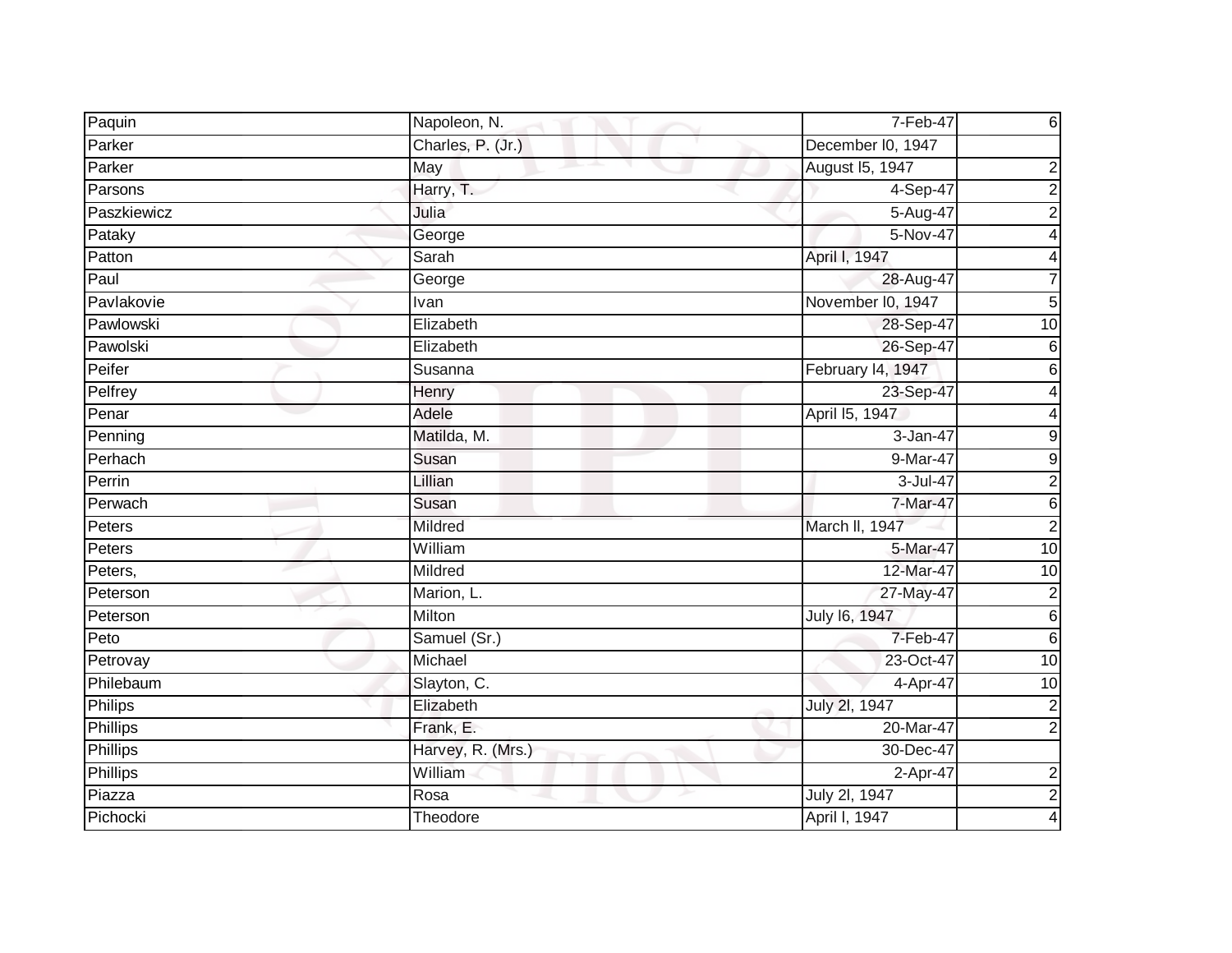| Pickering    | Frank              | $\boldsymbol{2}$<br>June 19, 1947         |
|--------------|--------------------|-------------------------------------------|
| Pienta       | Leonard            | <b>January 12, 1947</b><br>$\overline{c}$ |
| Pierce       | Charles, A.        | 26-May-47<br>$\overline{\mathbf{c}}$      |
| Piercy       | William            | $\overline{c}$<br>June 10, 1947           |
| Pilcka       | Anna               | 26-Jun-47<br>4                            |
| Piper        | Edmund, W.         | September 2l, 1947<br>8                   |
| Pittman      | George             | $\overline{3}$<br>9-Sep-47                |
| Pittman      | Norma, Louise      | 5-May-47<br>$\overline{14}$               |
| Podzius      | Frank              | March I9, 1947<br>$\mathsf 9$             |
| Pohndroff    | Hazel              | 8<br>26-Mar-47                            |
| Pokorski     | Frank              | March I0, 1947<br>$\overline{2}$          |
| Poleski      | (infant son)       | 22-Dec-47                                 |
| Poole        | Amos, M.           | 7-Apr-47<br>4                             |
| Poole        | Ira, T.            | 4-Apr-47<br>10                            |
| Poortinga    | Martha             | 7-Aug-47<br>2                             |
| Popek        | Louise             | 30-Jun-47<br>4                            |
| Popovich     | Louis              | April 17, 1947<br>7                       |
| Porch        | <b>Lilliam May</b> | 7-Dec-47                                  |
| Porter       | Frank              | September I0, 1947<br>14                  |
| Porter       | Gertude            | February I3, 1947<br>$\mathbf 2$          |
| Posiadlowski | Thomas             | 30-Apr-47<br>$\overline{12}$              |
| Potocsky     | Wendell (Sr.)      | November I0, 1947<br>$\mathbf 5$          |
| Potter       | Hanna              | June 16, 1947<br>4                        |
| Pottlitzer   | Edward, L.         | $\overline{2}$<br>6-Mar-47                |
| Potucek      | Paul               | 33<br>6-Apr-47                            |
| Powell       | Harry, F.          | 7-Apr-47<br>4                             |
| Powers       | Anna, E.           | May 2l, 1947<br>$\overline{\mathbf{c}}$   |
| Preda        | Mika               | $\overline{c}$<br>29-Jun-47               |
| Price        | George             | April II, 1947<br>4                       |
| Priesol      | George             | <b>January 13, 1947</b><br>$\overline{2}$ |
| Priest       | Infant             | $\mathbf{3}$<br>3-Aug-47                  |
| Pritzen      | <b>Ihno</b>        | 30-Dec-47                                 |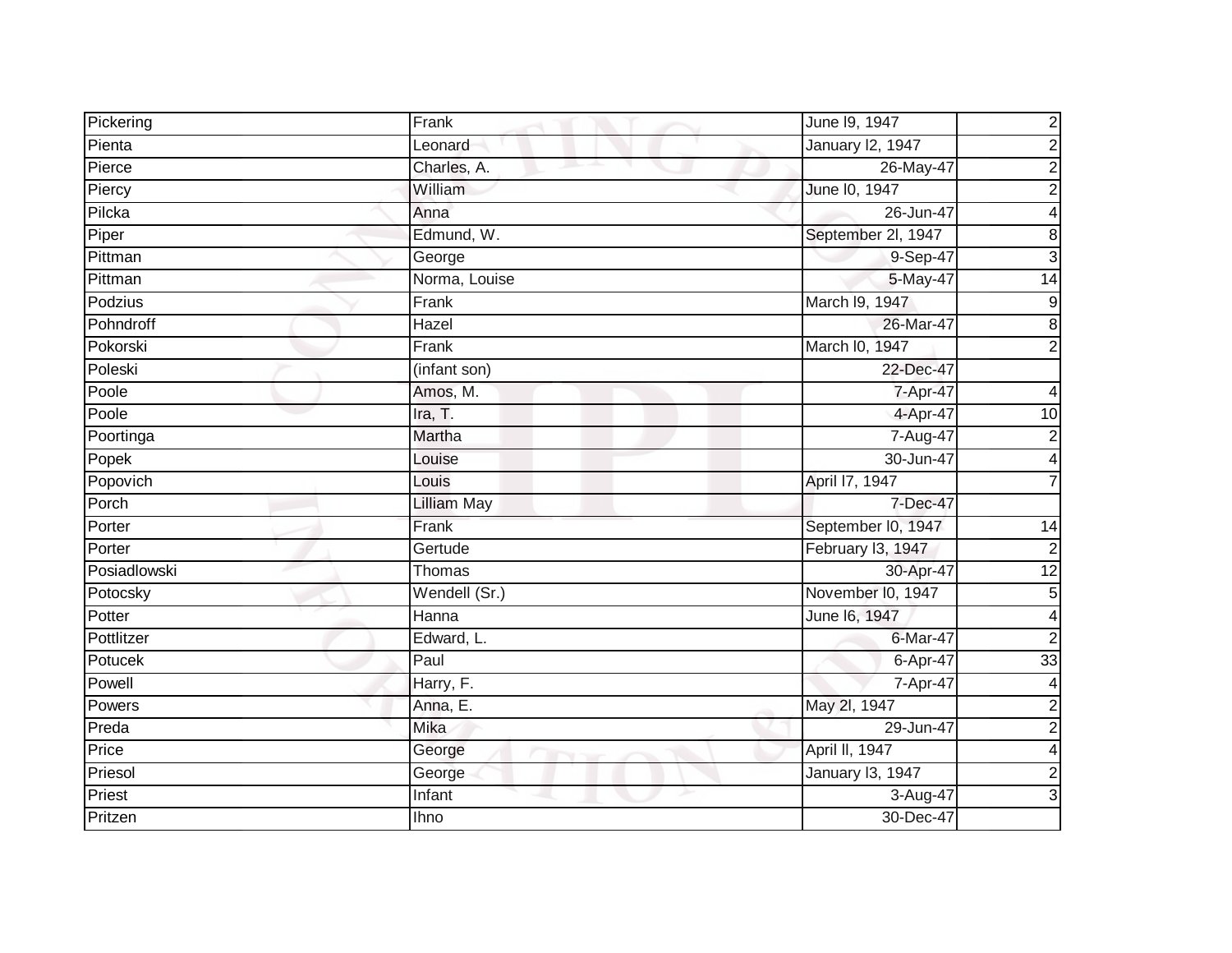| Przybysz   | Agnes                   | December I6, 1947                                  |
|------------|-------------------------|----------------------------------------------------|
| Puccio     | Louise                  | April 17, 1947                                     |
| Purdy      | Donald, F.              | May 19, 1947<br>2                                  |
| Pushckor   | Felix                   | 11<br>27-Apr-47                                    |
| Putnik     | Catherine               | 12<br>30-Jul-47                                    |
| Putz       | Bronislawa              | January I0, 1947<br>12                             |
| Quinla     | Nina, Marie             | March I7, 1947<br>$\overline{2}$                   |
| Quinn      | Amanda (Mrs.)           | 19<br>24-Jan-47                                    |
| Raab       | Jacob                   | 23-Mar-47<br>$\overline{14}$                       |
| Rabenhorst | Carl                    | 26-Jan-47<br>6                                     |
| Rajchinetz | Mary                    | Mary 12, 1947<br>$\overline{\mathbf{c}}$           |
| Rajenovich | George                  | 3-Jun-47<br>$\overline{2}$                         |
| Ramker     | Daniel, B.              | 5-Oct-47<br>$\overline{12}$                        |
| Randolph   | John                    | June II, 1947<br>$\mathbf 2$                       |
| Randolph   | Mattie (Mrs.)           | <b>January 19, 1947</b><br>$\overline{\mathbf{c}}$ |
| Ranke      | Frank                   | $\overline{c}$<br>October I6, 1947                 |
| Rapczak    | Catherine               | <b>August I, 1947</b><br>6                         |
| Ratajczyk  | Stanley K. (Schultz)    | May 14, 1947<br>$\overline{19}$                    |
| Rau        | Carl, C.                | $\mathbf 2$<br>23-Jan-47                           |
| Rausch     | Fred                    | 20-Jul-47<br>$\overline{2}$                        |
| Reder      | Margaret                | 25-Nov-47<br>$\overline{11}$                       |
| Reed       | Charles                 | $\overline{c}$<br>2-Nov-47                         |
| Reed       | James, R.               | April 15, 1947<br>4                                |
| Reeder     | Warren, A. (Sr.)        | 26-Mar-47<br>8                                     |
| Reese      | <b>Bertha Henrietta</b> | December I9, 1947                                  |
| Regadanz   | Eliza Ann               | 27-Oct-47<br>6                                     |
| Reichardt  | Henry, F.               | 9<br>9-Oct-47                                      |
| Reid       | Anna, C.                | $\overline{c}$<br>October I, 1947                  |
| Reimer     | Charles                 | April 13, 1947<br>8                                |
| Reinert    | Earl, A.                | February I6, 1947<br>4                             |
| Reiser     | Henrietta               | $\boldsymbol{2}$<br>9-Jun-47                       |
| Resetar    | Susan                   | 8<br>2-Mar-47                                      |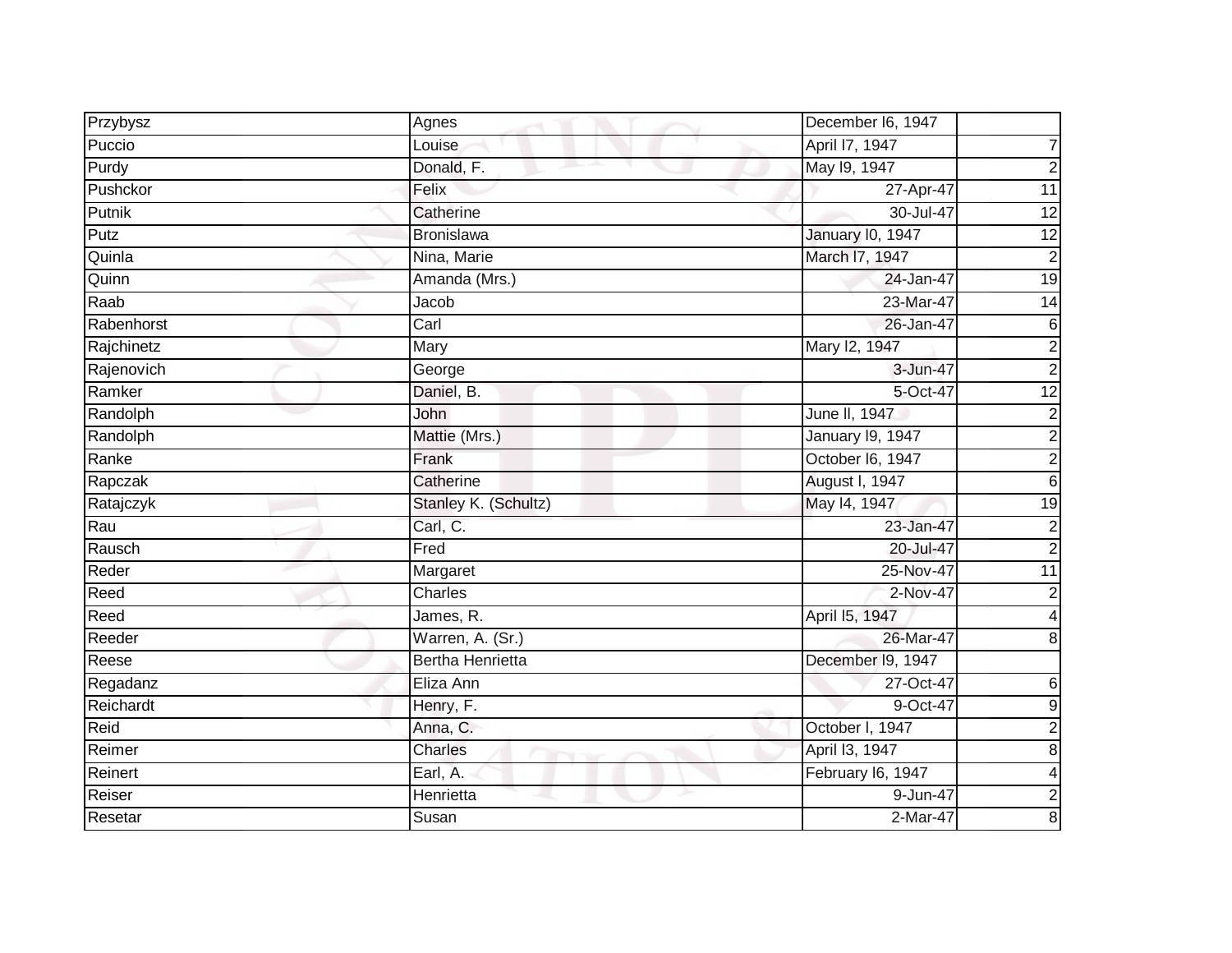| Riccominal      | Maurizio           | 26-Mar-47          | $\bf8$           |
|-----------------|--------------------|--------------------|------------------|
| Rice            | Harry, T.          | 25-May-47          | 29               |
| Richardson      | Roscoe             | July 2l, 1947      | $\overline{2}$   |
| Richwalski      | Edwin              | 3-Aug-47           | 29               |
| Richwalski      | Sophia             | 26-Mar-47          | $\overline{8}$   |
| Richwalski      | Stephen, A.        | 2-May-47           | $\overline{8}$   |
| Rider           | Morgan, O.         | July I, 1947       | $\overline{c}$   |
| Rieman          | Jean               | September I6, 1947 | $\overline{2}$   |
| Rietveld        | Grace              | March II, 1947     | $\overline{2}$   |
| Rimkus          | Walter (Mrs.)      | 29-Aug-47          | $\overline{8}$   |
| Roberts         | Bess (Mrs.)        | 7-Jan-47           | $\overline{2}$   |
| Robinson        | Clarence, L.       | December 14, 1947  |                  |
| Robinson (Boyd) | Maude              | 25-Mar-47          | 7                |
| Rocky           | <b>Annie Marie</b> | 26-Jun-47          | 4                |
| Roe             | George, A. (Sr.)   | July 14, 1947      | $\mathbf 2$      |
| Roessner        | Evelyn             | 8-Aug-47           | $\overline{6}$   |
| Rogers          | John, M.           | April 18, 1947     | 10               |
| Rogge           | George, C.         | February 19, 1947  | $\overline{2}$   |
| Roller          | Elvira             | 3-Apr-47           | 4                |
| Romans          | Clifford           | 4-Dec-47           |                  |
| Romans          | <b>Nellie</b>      | 4-Dec-47           |                  |
| Root            | Vinnie             | December 15, 1947  |                  |
| Rose            | Elmo               | 2-Jun-47           | 2                |
| Rose            | George, P.         | 9-Sep-47           | $\overline{3}$   |
| Rosenbaum       | <b>Stella</b>      | February I9, 1947  | $\overline{2}$   |
| Rosenbower      | <b>Barbara</b>     | February I0, 1947  | 4                |
| <b>Ross</b>     | Lola               | 22-Aug-47          | $\overline{6}$   |
| Ross            | Tony, C.           | November 14, 1947  | 14               |
| Rostond         | Frank              | June 16, 1947      |                  |
| Rouse           | Benjamin           | February I6, 1947  | 4                |
| Rozos           | George             | March II, 1947     | $\boldsymbol{2}$ |
| Rucinski        | Frank, C.          | 22-Apr-47          | 4                |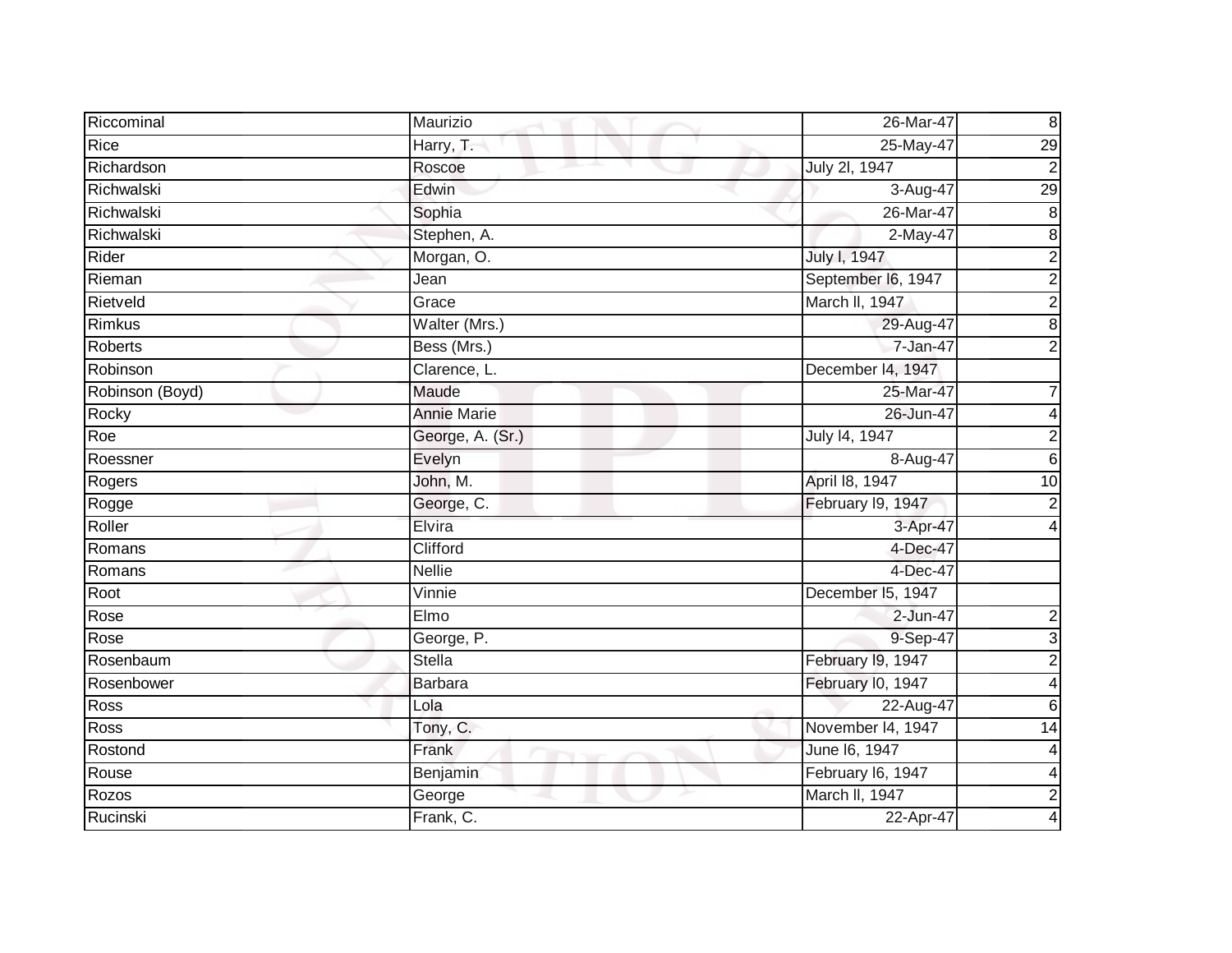| <b>Rudelius</b> | E., W. (Mrs.)       | May 16, 1947       | 4                       |
|-----------------|---------------------|--------------------|-------------------------|
| Rudolph         | Frank, L.           | April I0, 1947     |                         |
| Ruff            | <b>Nettie Viola</b> | 30-Jul-47          | 12                      |
| Ruiz            | Constance           | November 2l, 1947  | $\overline{2}$          |
| Rumsey          | Grace L.            | 28-Sep-47          | $\overline{10}$         |
| Rundquist       | Andrew              | November 19, 1947  | 16                      |
| Runyon          | Stephan, D.         | November I6, 1947  | 16                      |
| Rust            | Sophie Caroline     | September II, 1947 | 6                       |
| Ryan            | William, F.         | April 2l, 1947     | $\overline{c}$          |
| Rychwalski      | John                | 20-Aug-47          | 10                      |
| Ryckman         | William, E.         | October I7, 1947   | $\boldsymbol{8}$        |
| Ryckowski       | Antoinette          | 23-Mar-47          | $\overline{14}$         |
| Ryder           | Margaret            | March II, 1947     | $\overline{2}$          |
| Sabad           | <b>Allen Claude</b> | December 18, 1947  |                         |
| Saley           | Kathleen            | 22-May-47          | 11                      |
| Salvenski       | Helen               | 3-Mar-47           | $\overline{2}$          |
| Sanchez         | Guadalupe           | November I6, 1947  | $\overline{6}$          |
| Sanchez         | Joseph, Paul        | 26-Feb-47          | 4                       |
| Sanders         | Peter               | August I9, 1947    | 3                       |
| Santori         | Norma               | 30-Sep-47          | $\overline{14}$         |
| Saprony         | Florence            | 8-May-47           | $\overline{\mathbf{c}}$ |
| Sarac           | Bartel, Barisa      | 12-Nov-47          | $\overline{9}$          |
| Sarkisian       | Azad                | 24-Jun-47          | $\mathbf 2$             |
| Saynor          | Harry, B.           | September I2, 1947 | 10                      |
| Scarafin        | Elizabeth, Ann      | $2-Feb-47$         | $\overline{2}$          |
| Scatena         | Sharon              | June 10, 1947      | $\overline{2}$          |
| Schaadt         | Agatha              | 28-Dec-47          |                         |
| Schaller        | Edward, J.          | August 17, 1947    | 8                       |
| Scharf          | George, E.          | 22-Oct-47          | $\overline{16}$         |
| Scher           | <b>Barbara</b>      | February 2l, 1947  | $\bf 8$                 |
| Scherer         | Lucille             | 9-Jan-47           | $\overline{2}$          |
| Schillo         | William, R.         | 27-Jan-47          | $\overline{2}$          |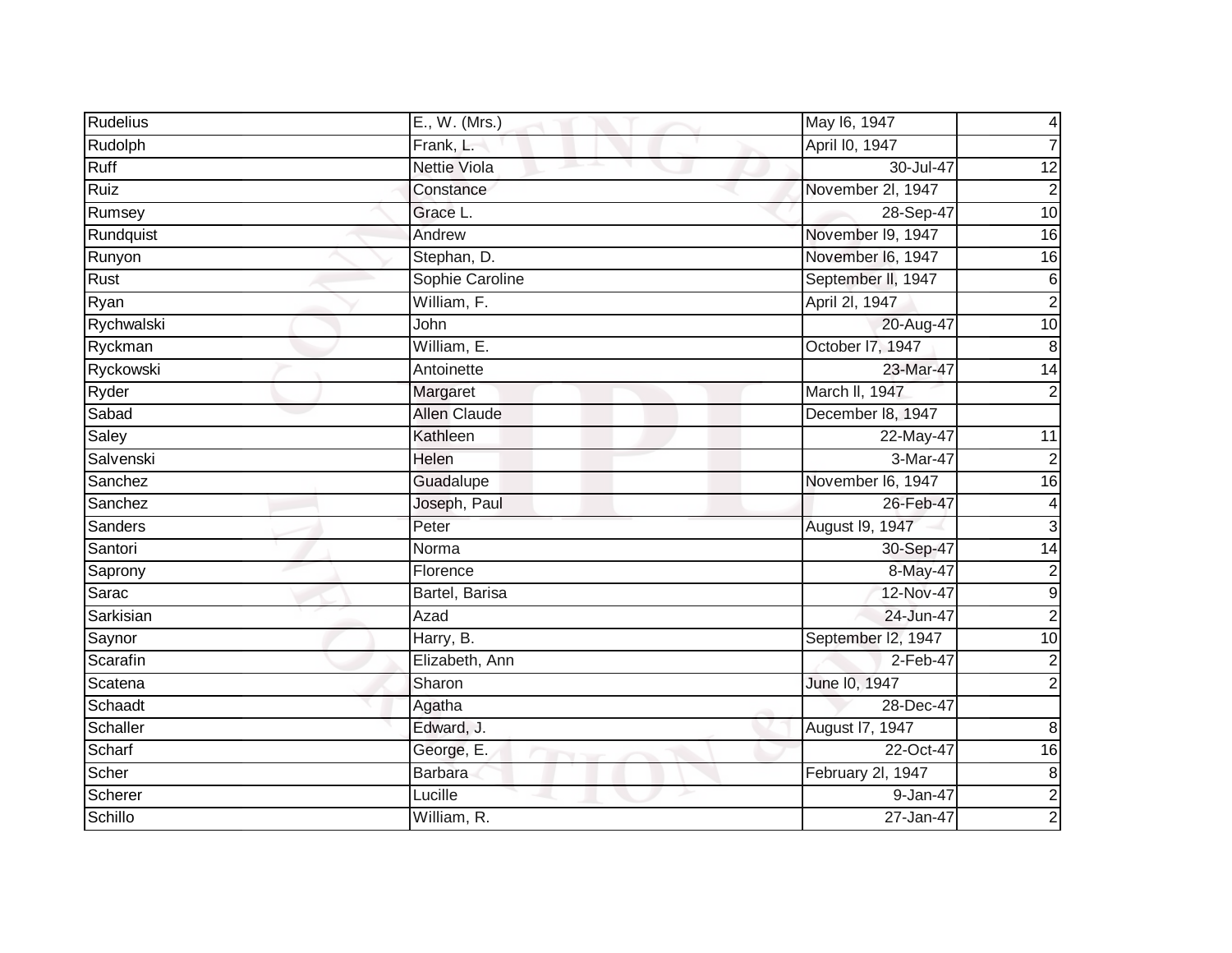| Schlueter      | Mary               | 28-Apr-47         | $\overline{\mathbf{c}}$ |
|----------------|--------------------|-------------------|-------------------------|
| Schneider      | Albert             | $2 - Jun-47$      | $\overline{2}$          |
| Schnell        | Frank, J.          | 7-Dec-47          |                         |
| Schoenborn     | John, J.           | 28-Feb-47         | 6                       |
| Schofield      | William, E.        | 22-May-47         | $\overline{11}$         |
| Scholer        | Andrew             | 23-May-47         | $\boldsymbol{2}$        |
| Schoop         | Gustave, H.        | November I0, 1947 | $\overline{5}$          |
| Schrago        | <b>Bernard</b>     | 3-Oct-47          | 4                       |
| Schreve        | Pum                | August 2I, 1947   | $\overline{c}$          |
| Schriver       | <b>Lucy Maude</b>  | August 17, 1947   | $\overline{8}$          |
| Schroeder      | Agnes              | March 2I, 1947    | $\overline{6}$          |
| Schroeder      | Elizabeth          | 4-Apr-47          | 10                      |
| Schroeder      | William, F.        | 3-Mar-47          | $\overline{2}$          |
| Schulte        | Henry, J.          | 9-Dec-47          |                         |
| Schultz        | August, R.         | 30-Oct-47         |                         |
| Schultz        | Emma, M.           | $2$ -Jan-47       | 6                       |
| Schultz        | Otto, F.           | 28-May-47         | $\overline{2}$          |
| Schwab         | John               | May 12, 1947      | $\overline{2}$          |
| <b>Schwarz</b> | Auguste            | November I3, 1947 | 18                      |
| Sciackitano    | Andrew             | 25-Mar-47         | $\overline{7}$          |
| Scott          | Edward, C.         | February 18, 1947 | $\overline{\mathbf{c}}$ |
| Scott          | Leatha, Ellen      | April 13, 1947    | $\overline{8}$          |
| Seagraves      | <b>Alice Marie</b> | July 15, 1947     | $\overline{2}$          |
| Sebestyen      | Miklos             | 20-Jul-47         | $\overline{2}$          |
| Sebestyen      | <b>Miklos</b>      | July 2l, 1947     | $\overline{2}$          |
| Sekema         | Corneluis          | 9-Apr-47          | $\overline{6}$          |
| Setmajer       | Peter              | 8-Apr-47          | $\overline{14}$         |
| Sevcak         | Sophie (Mrs.)      | January 15, 1947  | $\overline{2}$          |
| Sevulka        | Katherine          | 25-Aug-47         | $\overline{8}$          |
| Shafer         | Chloe, A.          | March I6, 1947    | $\overline{2}$          |
| Shaub          | Edward, Lee        | 5-Jun-47          | $\overline{2}$          |
| Shinkle        | Charles, H.        | October 3I, 1947  | $\overline{2}$          |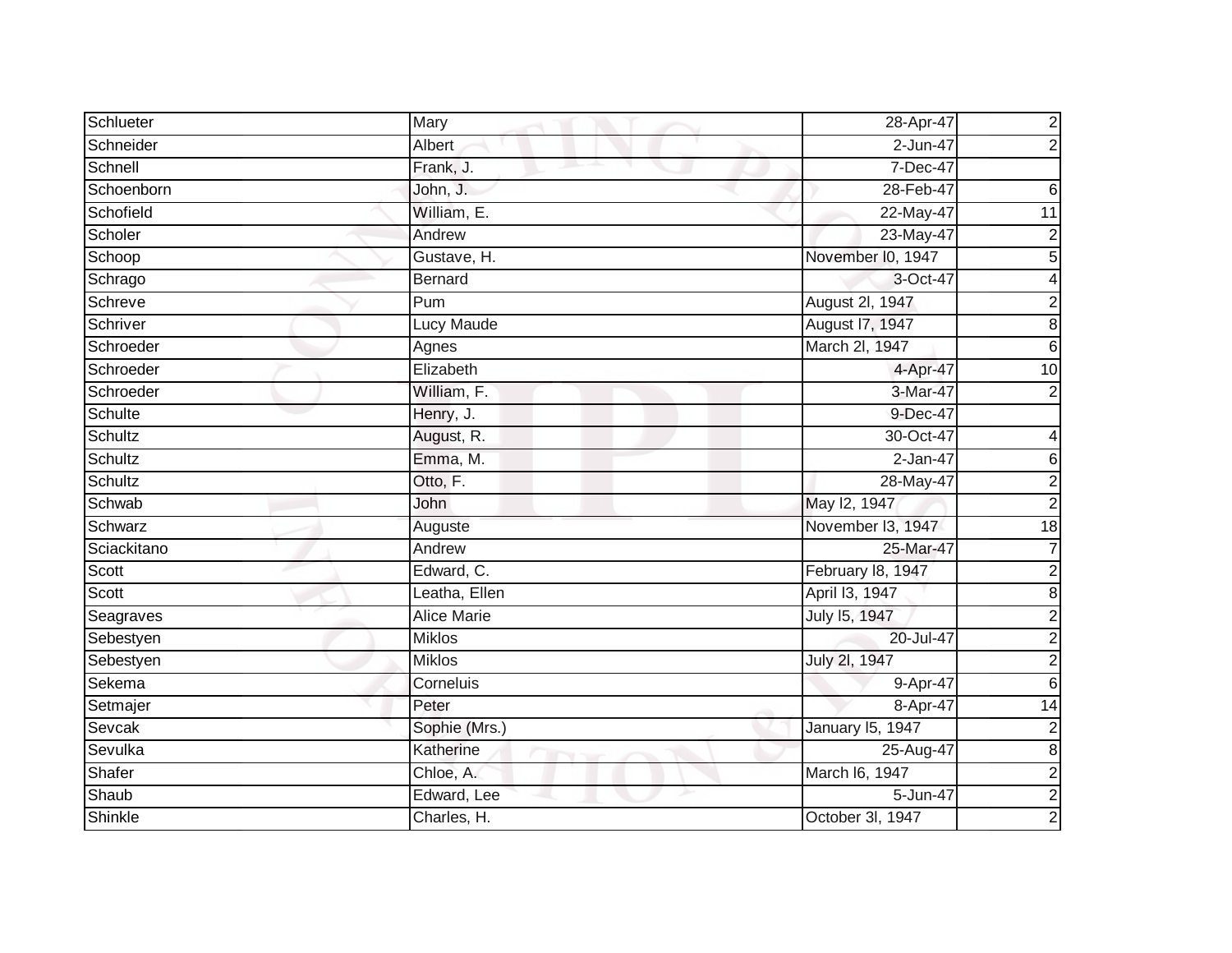| Shipley      | Eugene             | 2-Oct-47          | 17                      |
|--------------|--------------------|-------------------|-------------------------|
| <b>Shook</b> | Charles, Milton    | 27-Mar-47         | $\overline{c}$          |
| Shorr        | Anna (Mrs.)        | 6-Jan-47          | $\overline{2}$          |
| Shultz       | Richard            | 23-Mar-47         | 14                      |
| Siebert      | Richard            | July 10, 1947     | $\overline{2}$          |
| Siegel       | Jack               | 27-Aug-47         | 4                       |
| Sievert      | Clarence, G.       | February I9, 1947 | $\boldsymbol{2}$        |
| Sikirich     | Barbara, Ann       | 26-Feb-47         | 4                       |
| Sikmar       | Ida                | 28-Jul-47         | $\overline{2}$          |
| Sikorski     | John               | 28-Dec-47         |                         |
| Silagni      | George             | 9-Oct-47          | $\mathsf 9$             |
| Silky        | Elizabeth, M.      | 23-Jun-47         | $\overline{2}$          |
| Silverman    | Gertrude, B.       | August 3I, 1947   | $\overline{6}$          |
| Simpson      | Herman, L.         | 25-Jul-47         | $\overline{21}$         |
| <b>Sims</b>  | Arnold             | $2-Feb-47$        | $\overline{c}$          |
| Sinal        | Joseph, G.         | December 18, 1947 |                         |
| Siron        | Anna               | $28$ -Dec-47      |                         |
| Sisk         | Henry, J.          | $6 - Feb - 47$    | $\mathbf 2$             |
| Sissons      | Robert, T.         | 22-Dec-47         |                         |
| Skarwecki    | Mary               | 24-Feb-47         | $\overline{c}$          |
| <b>Skutt</b> | John               | 3-Aug-47          | 29                      |
| Slater       | Charles            | 20-Jun-47         | $\overline{6}$          |
| Slater       | Charles (Mrs.)     | April 17, 1947    | $\overline{7}$          |
| Slinsky      | Joseph             | March I6, 1947    | $\overline{c}$          |
| Slowikowski  | Mary               | 26-Jun-47         | $\overline{\mathbf{4}}$ |
| Slupski      | Aniela             | 8-Aug-47          | 6                       |
| Smith        | Aaron              | March 19, 1947    | $\overline{9}$          |
| <b>Smith</b> | Albert, C.         | 20-Aug-47         | 10                      |
| Smith        | <b>Caleb Clark</b> | June 18, 1947     | $\overline{11}$         |
| Smith        | Edith              | 27-Mar-47         |                         |
| Smith        | George, W.         | 7-Jul-47          | $\frac{2}{8}$           |
| Smith        | John               | 25-Aug-47         |                         |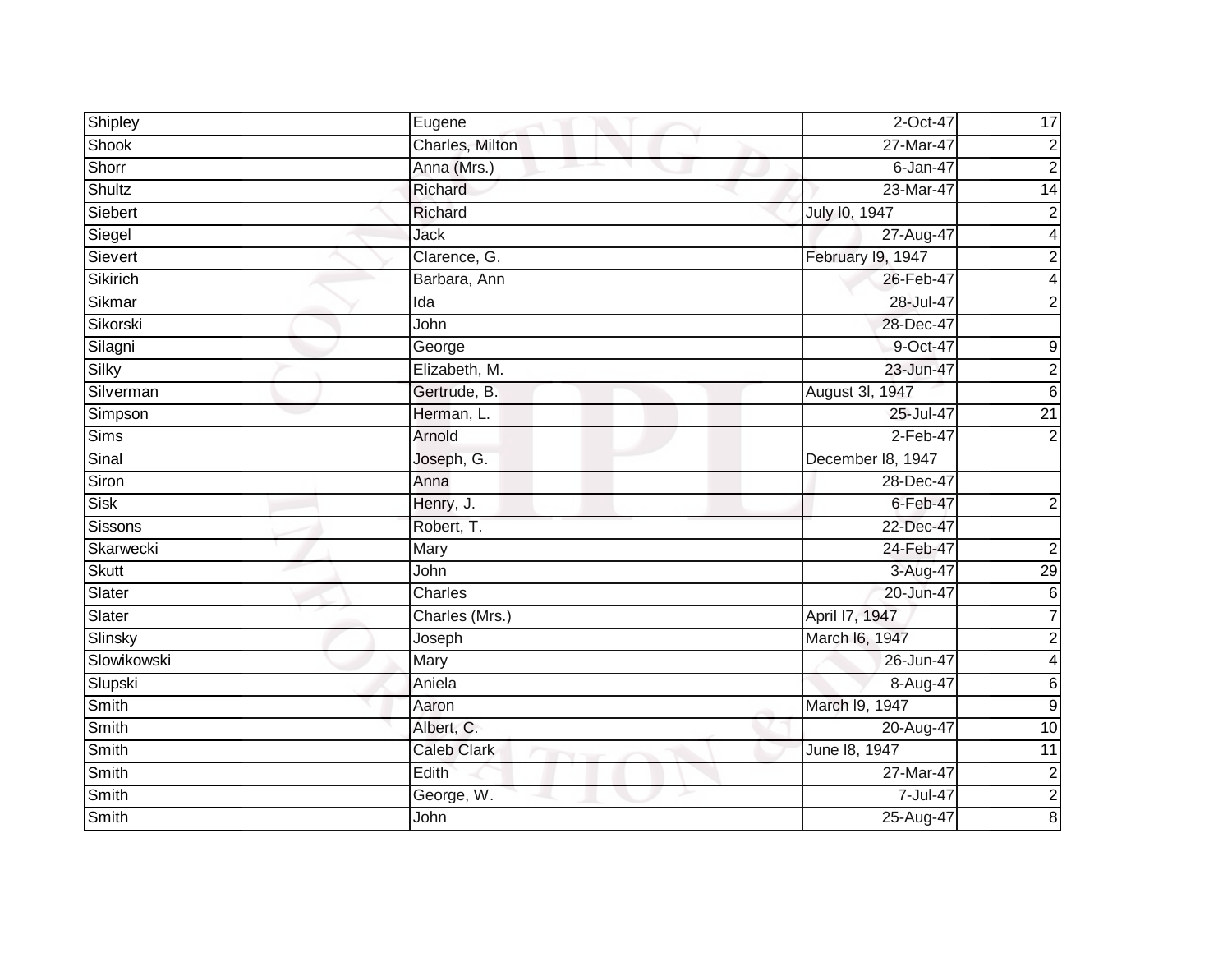| Smith          | John, J.           | 30-Nov-47         |                  |
|----------------|--------------------|-------------------|------------------|
| Smith          | John, W.           | 26-May-47         | 2                |
| Smith          | Joseph, E.         | 4-Feb-47          | $\overline{2}$   |
| Smith          | Rose, Janice       | February II, 1947 | $\overline{2}$   |
| Smith          | Sophrona           | 30-Jul-47         | $\overline{2}$   |
| Smitka         | Helen              | 3-Nov-47          | $6\phantom{1}$   |
| Snell          | Fred               | June 13, 1947     | $\overline{11}$  |
| Snyder         | Nellie, P.         | 23-Sep-47         | 4                |
| Sohl           | Clifford, E. (Lt.) | 4-Nov-47          | $\mathbf 2$      |
| Soneri         | Zack               | December 14, 1947 |                  |
| Sonnemeyer     | Adahlia            | 22-Sep-47         | 6                |
| Sopko          | Elizabeth          | March 2I, 1947    | 6                |
| Sorota         | John               | $2$ -Jan-47       | $\overline{6}$   |
| Sortore        | Michael, James     | 5-Jan-47          | $\overline{2}$   |
| Spanier        | James, E.          | May 13, 1947      | $\overline{2}$   |
| Sparr          | <b>Bertha</b>      | 6-Aug-47          | $\overline{2}$   |
| Sparrow        | Rebecca            | 28-Dec-47         |                  |
| Specht         | George             | 29-Jun-47         | $\overline{2}$   |
| Specker        | (infant son)       | December I9, 1947 |                  |
| Spector        | Joseph             | 28-May-47         | $\overline{c}$   |
| Speed          | Gertrude, Adeling  | 27-Apr-47         | 11               |
| Spencer        | Margaret, V.       | April 2I, 1947    | $\overline{2}$   |
| Spichalsky     | Emil, J.           | May 12, 1947      | $\overline{2}$   |
| Spisich        | Theresa            | March 19, 1947    | $\overline{9}$   |
| Squires        | W.E.               | October I4, 1947  | $\overline{2}$   |
| Stacko         | Julius             | 20-Apr-47         | $\overline{28}$  |
| Stahr          | John (Mrs.)        | Mary 6, 1947      | $\overline{2}$   |
| <b>Stanek</b>  | Jacob, R.          | January 14, 1947  | $\overline{2}$   |
| Stanley        | Roy, R.            | 26-Jul-47         | $\overline{4}$   |
| <b>Stark</b>   | Friederick, S.     | 24-Nov-47         | $\boldsymbol{2}$ |
| <b>Stark</b>   | Minnie, Dora       | 25-Mar-47         | $\overline{7}$   |
| <b>Stasick</b> | Joseph             | 7-May-47          | 25               |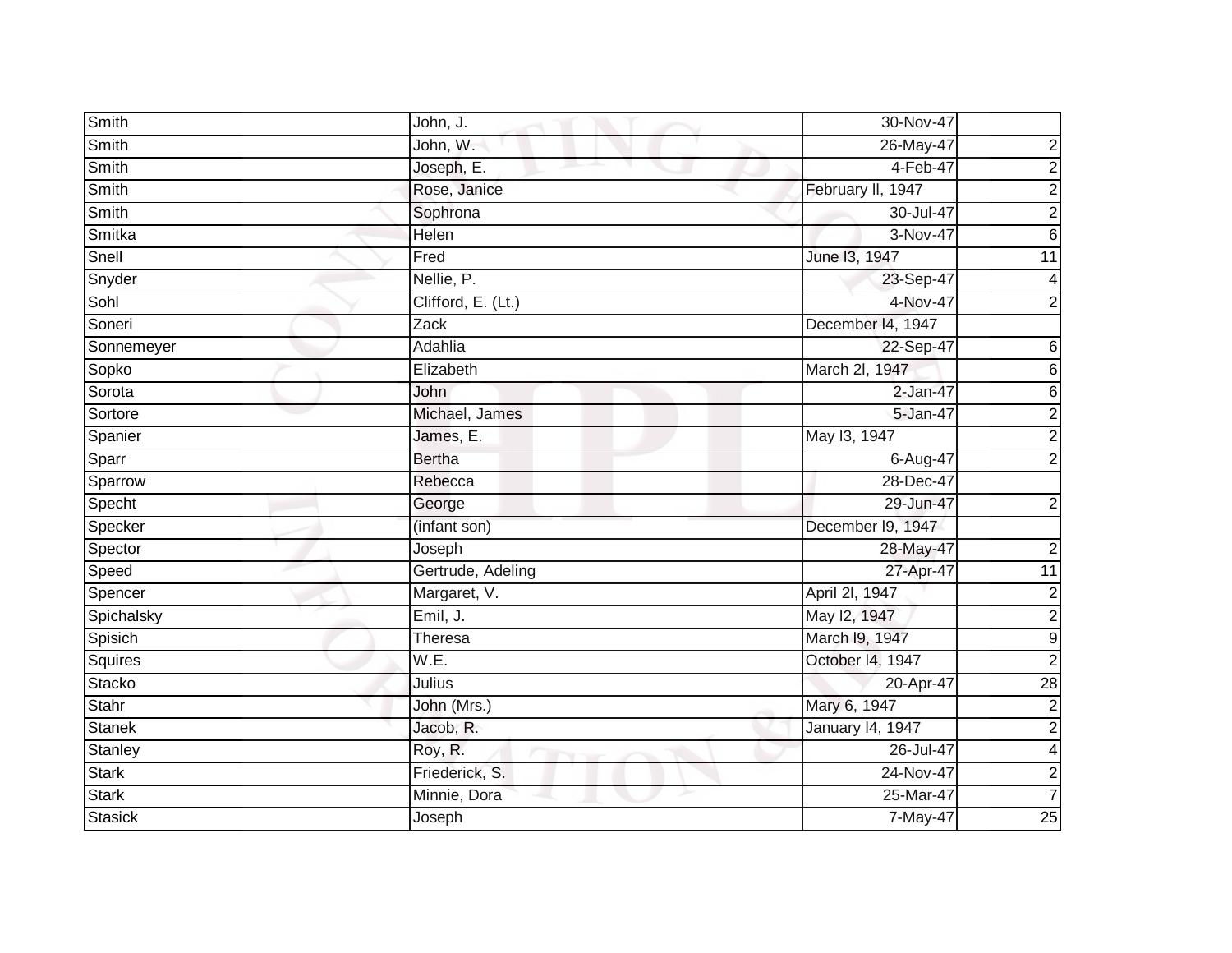| Stasielewicz   | Mary               | June 15, 1947       | $\bf 8$                 |
|----------------|--------------------|---------------------|-------------------------|
| Stasulewicz    | Alexander          | August 19, 1947     | 3                       |
| <b>Stathis</b> | Susie (Efstathiou) | 25-Jun-47           | 11                      |
| Stavlenic      | Mike               | 2-Dec-47            |                         |
| Steffen        | <b>Darlene</b>     | 26-Sep-47           | 6                       |
| Stefko         | Susan              | September II, 1947  | 6                       |
| Stegner        | George             | September II, 1947  | 6                       |
| Steif          | Hugo, F.           | 24-Apr-47           | 4                       |
| Stelley        | Edward, P.         | 7-May-47            | $\overline{25}$         |
| Stepanian      | M. Der (Rev.)      | 3-Jul-47            | $\overline{2}$          |
| Stepanovich    | Tony               | December I6, 1947   |                         |
| Stephenson     | Robert, W.         | 27-Oct-47           | 6                       |
| Sterling       | Emily              | 9-Feb-47            | $\,6$                   |
| Sterling       | William, O.        | Septermber 25, 1947 |                         |
| Steuber        | G. F.              | September I6, 1947  | $\overline{c}$          |
| Stevens        | Constance          | June I0, 1947       | $\overline{2}$          |
| <b>Stevens</b> | Elizabeth          | 24-Feb-47           | $\overline{2}$          |
| <b>Stevens</b> | Fannie             | 28-Aug-47           | 7                       |
| Stevenson      | Claude, I.         | December I2, 1947   |                         |
| Stickel        | George, J.         | 23-Jan-47           | $\overline{\mathbf{c}}$ |
| Stickley       | Nellie, R.         | 5-May-47            | $\overline{14}$         |
| <b>Stilas</b>  | Alice (Mrs.)       | 8-Jan-47            | 8                       |
| Stimac         | Martha             | 2-Dec-47            |                         |
| Stines         | Mary               | October I5, 1947    | 4                       |
| <b>Stisak</b>  | Michael            | 22-Jun-47           | $\overline{2}$          |
| <b>Stlas</b>   | Harry              | 29-Sep-47           | 14                      |
| Stoch          | Magdalyn           | 23-Jul-47           | 12                      |
| Stockwell      | Leo, E.            | 9-Dec-47            |                         |
| <b>Stokes</b>  | Mae, Golda         | January 16, 1947    | 4                       |
| Stolley        | Edward, P.         | 8-May-47            | $\overline{2}$          |
| Stolzenbach    | Emma Frieda        | November I2, 1947   | $\overline{9}$          |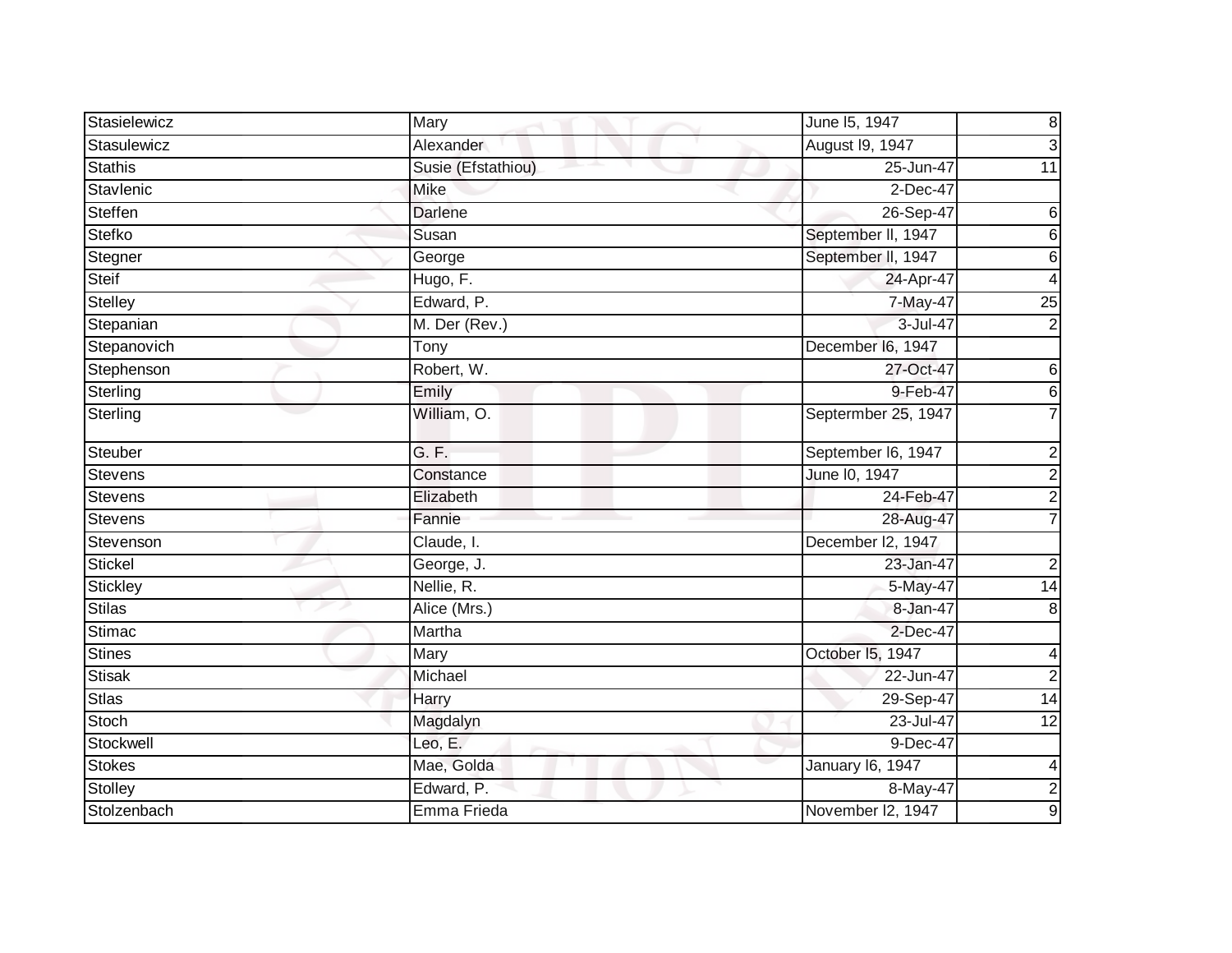| Strapec        | Michael                | 25-Jul-47          | $\overline{21}$         |
|----------------|------------------------|--------------------|-------------------------|
| Strickler      | Ernest, C.             | August 17, 1947    | $\infty$                |
| Strom          | <b>William Charles</b> | October I6, 1947   | $\overline{2}$          |
| <b>Struhs</b>  | John                   | August 17, 1947    | $\overline{8}$          |
| <b>Stuck</b>   | Frank                  | 28-Jan-47          | $\overline{14}$         |
| Stump          | Ida, Carol             | March I7, 1947     | $\boldsymbol{2}$        |
| Stutski        | Emilie                 | 26-Jun-47          | $\overline{4}$          |
| Suchocki       | Ignagius               | 29-Apr-47          | 4                       |
| Sukupehak      | George                 | 7-May-47           | $\overline{25}$         |
| Sullivan       | John, J.               | 2-Nov-47           | $\overline{2}$          |
| Sullivan       | Julia, E.              | 5-Mar-47           | 10                      |
| <b>Summers</b> | Georgetta              | May 12, 1947       | $\overline{\mathbf{c}}$ |
| Suranich       | Vasil                  | 6-Oct-47           | $\overline{2}$          |
| Surdukowski    | Frank                  | 30-Jul-47          | 12                      |
| Surdyk         | Robert, M.             | February 2l, 1947  | 8                       |
| Sutherland     | Kenneth, L.            | January 13, 1947   | $\overline{2}$          |
| Sutton (Clark) | Milton                 | 7-Jan-47           | $\overline{2}$          |
| Svitko         | Helen                  | 6-Apr-47           | 33                      |
| Swader         | Samuel (Pfe.)          | 30-Jan-47          | $\overline{6}$          |
| Swanson        | Eric, C.               | October 14, 1947   | $\overline{2}$          |
| Sweitzer       | Amanda, L.             | 7-Sep-47           | 19                      |
| Swiatkowski    | Michael, N. (Rev.)     | October I2, 1947   | $\overline{2}$          |
| Swider         | Ignatz                 | September II, 1947 | $\overline{6}$          |
| Swietlik       | Agnes                  | 22-Aug-47          | $6\phantom{1}$          |
| Swietlik       | John                   | September I0, 1947 | $\overline{14}$         |
| Swint          | Frank, A.              | December I2, 1947  |                         |
| Szakach        | John                   | 2-May-47           | $\overline{8}$          |
| <b>Szakacs</b> | Gabriel                | August 3I, 1947    | $\overline{6}$          |
| Szalay         | Louis                  | August I0, 1947    | $\overline{32}$         |
| <b>Szatan</b>  | John                   | 4-Jun-47           | $\boldsymbol{2}$        |
| Szatkowski     | Julius                 | September 2l, 1947 | $\overline{8}$          |
| Szczepinski    | Joseph                 | June 16, 1947      | 4                       |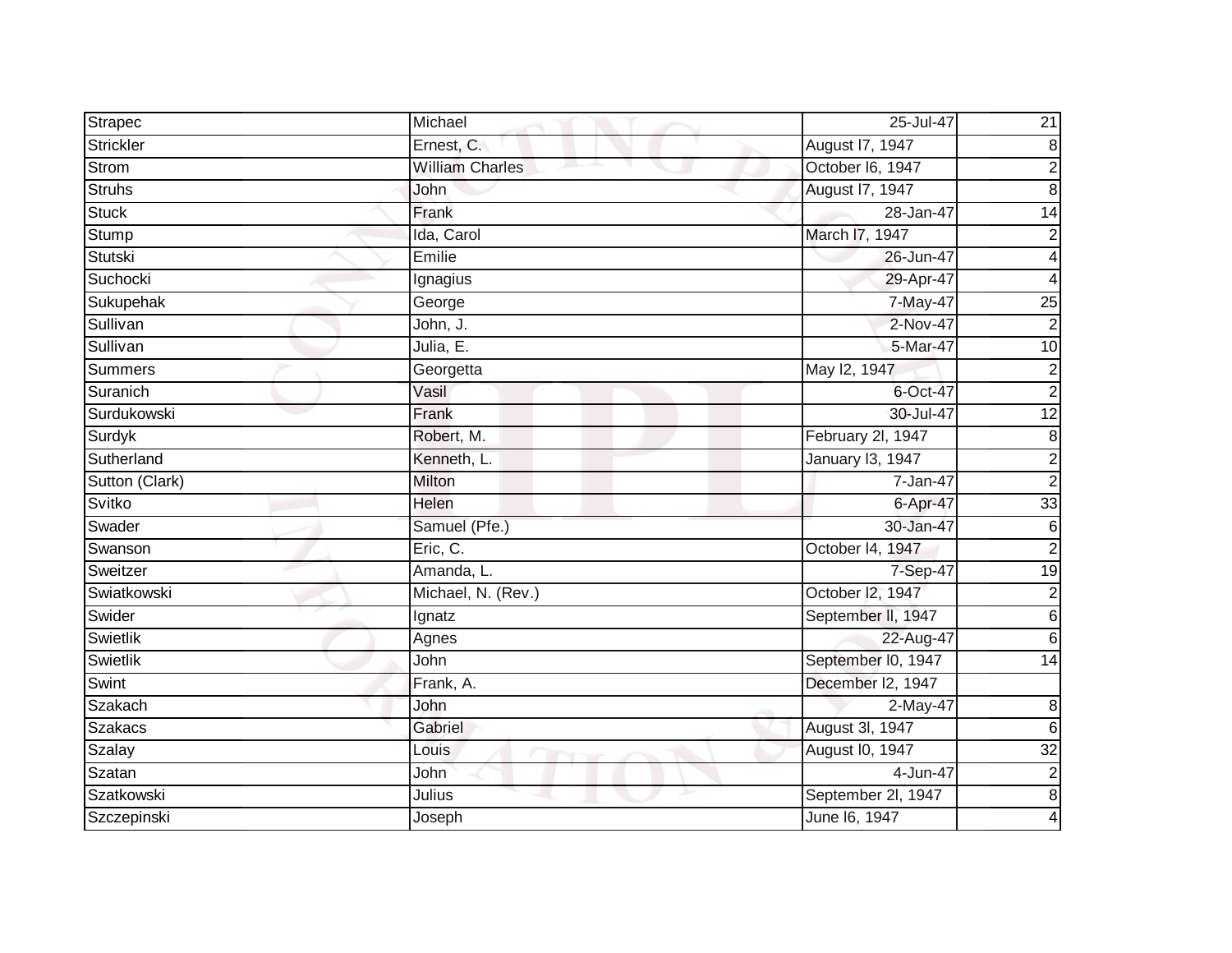| Szczepkowski   | Daniel               | 29-Jul-47         | $\overline{\mathbf{c}}$ |
|----------------|----------------------|-------------------|-------------------------|
| Szczesniak     | Albert               | 27-May-47         | $\overline{2}$          |
| Szczygiel      | Leo                  | 4-Nov-47          | $\overline{2}$          |
| Szicovecz      | Laszlo               | $8 - Jun-47$      | 12                      |
| Szmutko        | Joseph               | February 2l, 1947 | $\overline{8}$          |
| Sztukowski     | Mary, Ann            | 9-May-47          | $\overline{c}$          |
| Szypkowski     | Lawrence, L.         | 9-Mar-47          | $\overline{9}$          |
| Tall           | John (Sr.)           | January 15, 1947  | 6                       |
| Tanis          | Henry                | April I, 1947     | 4                       |
| Tannehill      | Charles, B.          | October 14, 1947  | $\mathbf 2$             |
| Tapia          | <b>Helen Marie</b>   | August II, 1947   | 4                       |
| Tarajack       | Marie                | January 16, 1947  | 4                       |
| Tarango        | Jose, B., Granillo   | June I, 1947      | $\overline{13}$         |
| Tatalovich     | Samuel               | January 12, 1947  | $\overline{c}$          |
| Taylor         | <b>Otis Dale</b>     | 27-Oct-47         | $\overline{6}$          |
| Tentemacher    | Robert, A.           | 20-Mar-47         | $\overline{2}$          |
| Teplicki       | Simon                | August 19, 1947   | $\overline{3}$          |
| Tesch          | Ernest, H.           | August 18, 1947   | 4                       |
| Teske          | Lucy                 | 2-Nov-47          | $\overline{2}$          |
| Thielen        | Roy, H.              | June 15, 1947     | $\overline{8}$          |
| <b>Thinnes</b> | <b>Bette Zoe</b>     | 20-Jul-47         | $\overline{2}$          |
| Thomas         | Lenore, P.           | October I2, 1947  | $\overline{2}$          |
| Thompson       | Marie, G.            | 20-Mar-47         | $\overline{2}$          |
| Thompson       | Samuel               | April 14, 1947    | $\overline{2}$          |
| Thomson        | Andrew               | 29-Apr-47         | 4                       |
| Thone          | Edward, J.           | May I, 1947       | 8                       |
| Threinen       | John, J.             | July 17, 1947     | $\overline{2}$          |
| Thwing         | Albert, D.           | 6-Apr-47          | 33                      |
| Tinkham        | <b>Robert Remley</b> | December I5, 1947 |                         |
| Tobar          | Marie                | 3-Apr-47          | 4                       |
| Tolzman        | William              | November 14, 1947 | 14                      |
| Tomczak        | Josephine            | $7-Feb-47$        | $\overline{6}$          |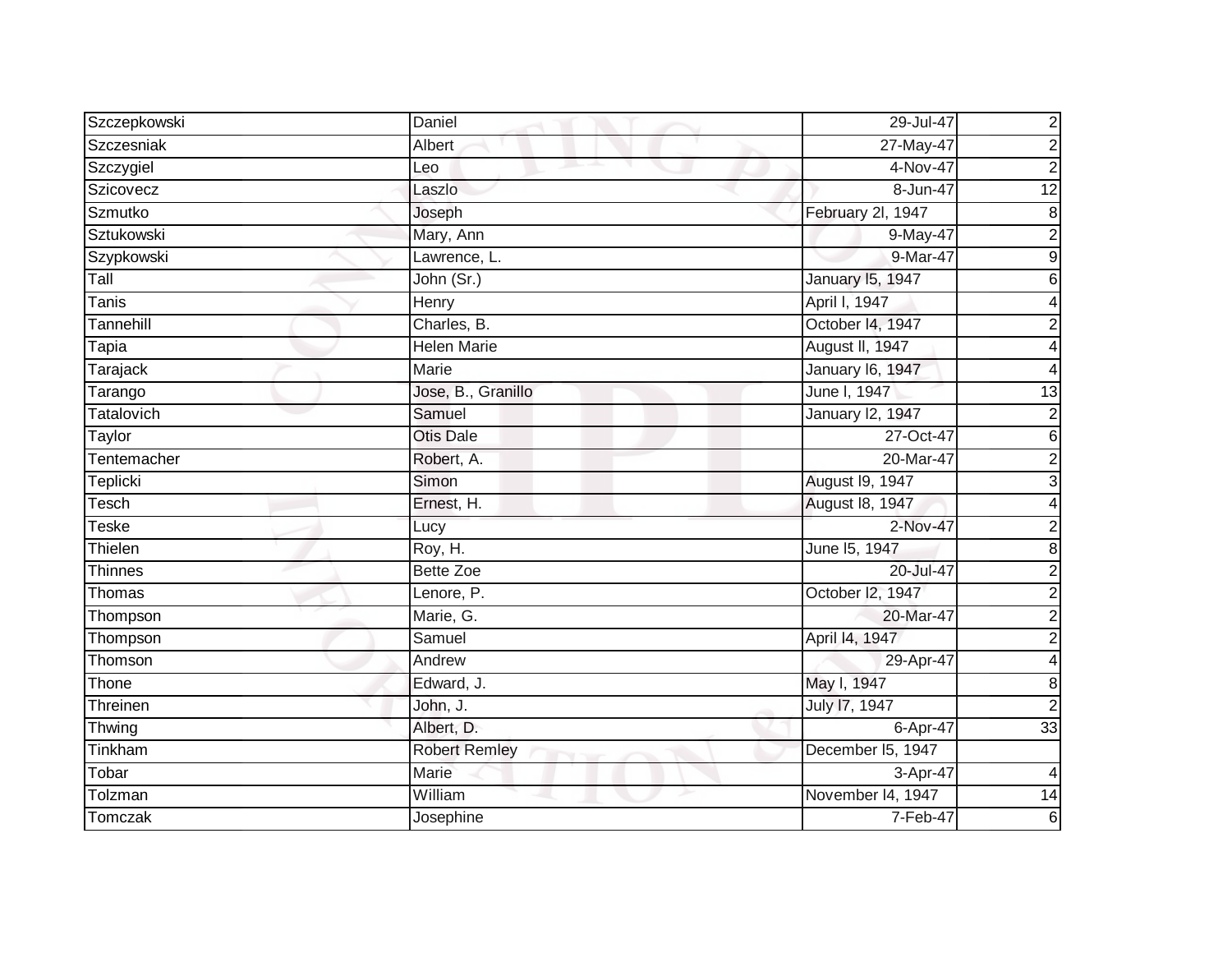| Tonkovich     | Milan                    | 22-Jul-47         | $\mathbf 2$             |
|---------------|--------------------------|-------------------|-------------------------|
| Totar         | John                     | March I3, 1947    | 4                       |
| Toth          | Joseph                   | $9-Feb-47$        | 6                       |
| Toth          | Malvina                  | March 3I, 1947    | 4                       |
| <b>Totzke</b> | John, J.                 | 24-Nov-47         | $\overline{\mathbf{c}}$ |
| <b>Tracy</b>  | Jessie, $\overline{C}$ . | June 10, 1947     | $\overline{c}$          |
| Treen         | Agnes, C.                | November I6, 1947 | $\overline{16}$         |
| Trepanier     | Eugene                   | 23-Sep-47         | 4                       |
| Trepinski     | Frank                    | 26-Mar-47         | $\bf 8$                 |
| Trinen        | Frank, J.                | November I3, 1947 | 18                      |
| Trinka        | Emma, B.                 | 24-Jun-47         | $\overline{2}$          |
| Trojan        | Helen                    | 29-Oct-47         | $\overline{27}$         |
| Trombley      | Walter, J.               | 8-Aug-47          | $\overline{6}$          |
| Troup         | Elizabeth, J.            | August I0, 1947   | $\overline{32}$         |
| Trulley       | Joseph                   | 22-Oct-47         | 16                      |
| Tubich        | <b>Stella</b>            | April 15, 1947    | 4                       |
| <b>Tuck</b>   | Irvin, J.                | December I, 1947  |                         |
| <b>Tucker</b> | Cora                     | $2$ -Jan-47       | 6                       |
| Tudor         | Nellie, P.               | October I3, 1947  | 4                       |
| Tumbas        | Katherine                | 26-Feb-47         | 4                       |
| Turner        | <b>Bernice</b>           | March II, 1947    | 2                       |
| Turner        | Cecelia, J.              | 2-Apr-47          | $\overline{2}$          |
| Turner        | Frances, Eleda           | May 16, 1947      | 4                       |
| Turner        | John Sherman             | December I5, 1947 |                         |
| Twarog        | John                     | 3-Aug-47          | $\mathbf{3}$            |
| Tyrka         | Peter                    | 6-Apr-47          | 33                      |
| <b>Uliasz</b> | Jacob                    | $4$ -May-47       | 19                      |
| <b>Ulrich</b> | Fred, A.                 | 29-Oct-47         | $\overline{27}$         |
| Undine        | Florence                 | November I3, 1947 | $\frac{1}{8}$           |
| Unterborn     | Paul, E.                 | 8-Oct-47          | $\,6$                   |
| Van Der Molen | David                    | October I0, 1947  | $\overline{2}$          |
| Vance         | Anna                     | April 18, 1947    | 10                      |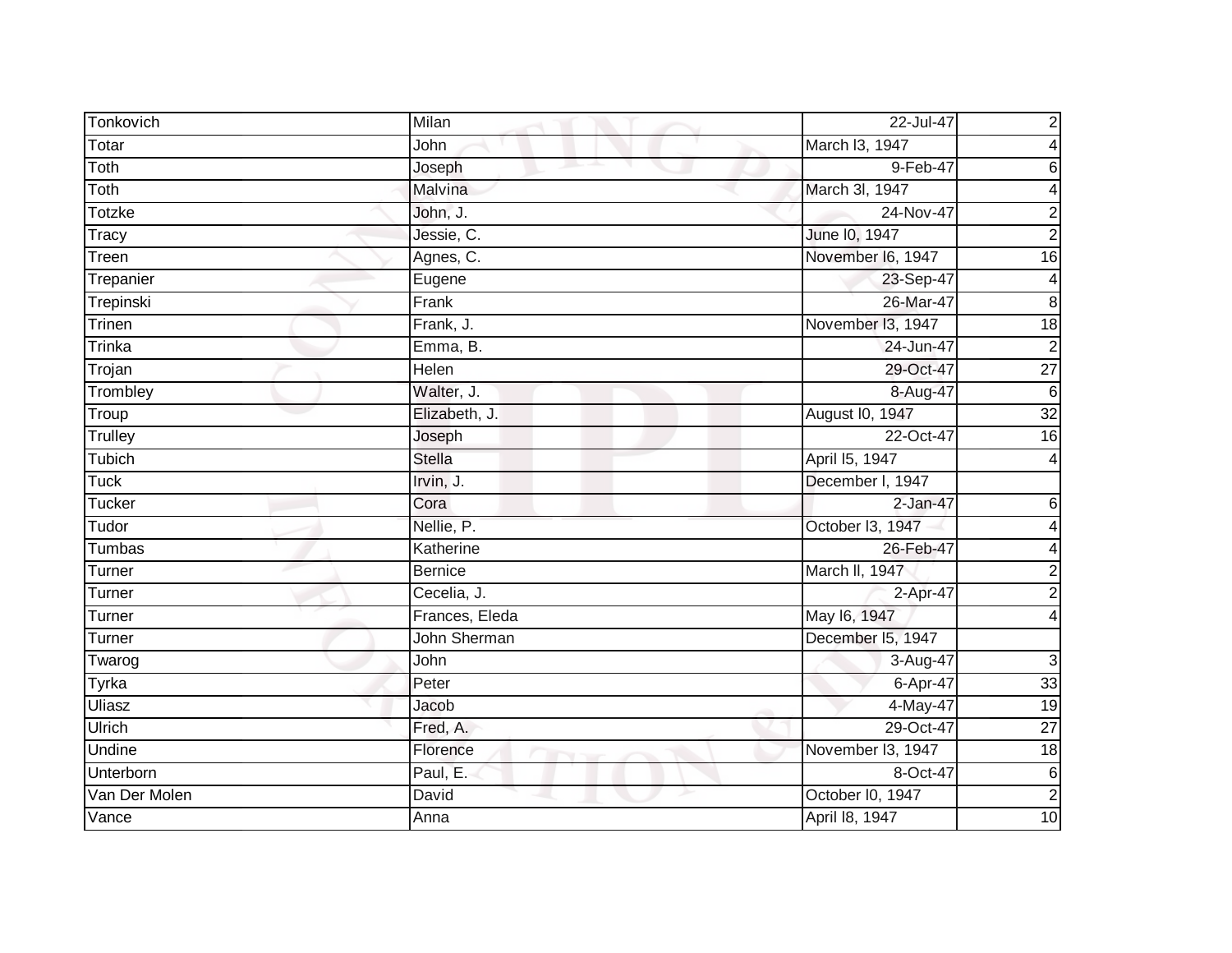| Vance           | Cora, Ethel        | March 18, 1947          | $\overline{c}$   |
|-----------------|--------------------|-------------------------|------------------|
| Vander Dussen   | <b>Adrian</b>      | 7-Nov-47                | 10               |
| Vander Linden   | Maggie             | 23-Jun-47               | $\boldsymbol{2}$ |
| Vanek           | John II            | August 2I, 1947         | $\overline{2}$   |
| Vanstone        | Harry E.           | <b>January 20, 1947</b> | $\overline{3}$   |
| VanVuren        | Katie              | 6-Nov-47                | 4                |
| Vasquez         | Jose (Jr.)         | 30-Mar-47               | $\overline{31}$  |
| Vater           | Frederick, H.      | June 19, 1947           | $\boldsymbol{2}$ |
| Vaughn          | Charles, W.        | May 14, 1947            | 19               |
| Veres (Falusi)  | Elizabeth          | 5-Jan-47                | $\overline{2}$   |
| Verhoeven       | Theodore, H.       | 24-Apr-47               | 4                |
| Vermett         | Carl, A.           | 2-Sep-47                | $\overline{11}$  |
| Victor          | Frances            | 23-Nov-47               | $\overline{2}$   |
| Vieweg          | G., Otto           | 5-Oct-47                | 12               |
| Villa           | Macedonio          | February I2, 1947       | $\overline{c}$   |
| Vilmer (Warner) | Etta               | March 3I, 1947          | 4                |
| Vis             | <b>Estella May</b> | 4-Sep-47                | $\overline{c}$   |
| Vischak         | Helen              | 23-Nov-47               | $\mathbf 2$      |
| Vogt            | William, F.        | 24-Feb-47               | $\overline{2}$   |
| Voigt           | Henry              | September I5, 1947      | $\overline{2}$   |
| Volkman         | Anna, H.           | 27-Oct-47               | 6                |
| Volz            | Clinton            | May 2l, 1947            | $\overline{2}$   |
| VonStoffer      | Clinton            | 25-Apr-47               | $\overline{6}$   |
| Vrbancie        | Joseph (Sr.)       | 9-Jan-47                | $\overline{2}$   |
| Vucich          | Martin             | 3-Jan-47                | $\overline{9}$   |
| Vuksanovie      | Michael            | 3-Mar-47                | $\overline{8}$   |
| Wagner          | Paul (Mrs.)        | February I0, 1947       | 4                |
| Walcis          | Susan (Mrs.)       | January 12, 1947        | $\overline{2}$   |
| Walega          | Joseph, M.         | 28-Jan-47               | $\overline{14}$  |
| Walerczyk       | Casimer            | November I2, 1947       | $\boldsymbol{9}$ |
| Walker          | Louise             | February I2, 1947       | $\overline{2}$   |
| Wall            | John, A. (Pvt.)    | 4-Dec-47                |                  |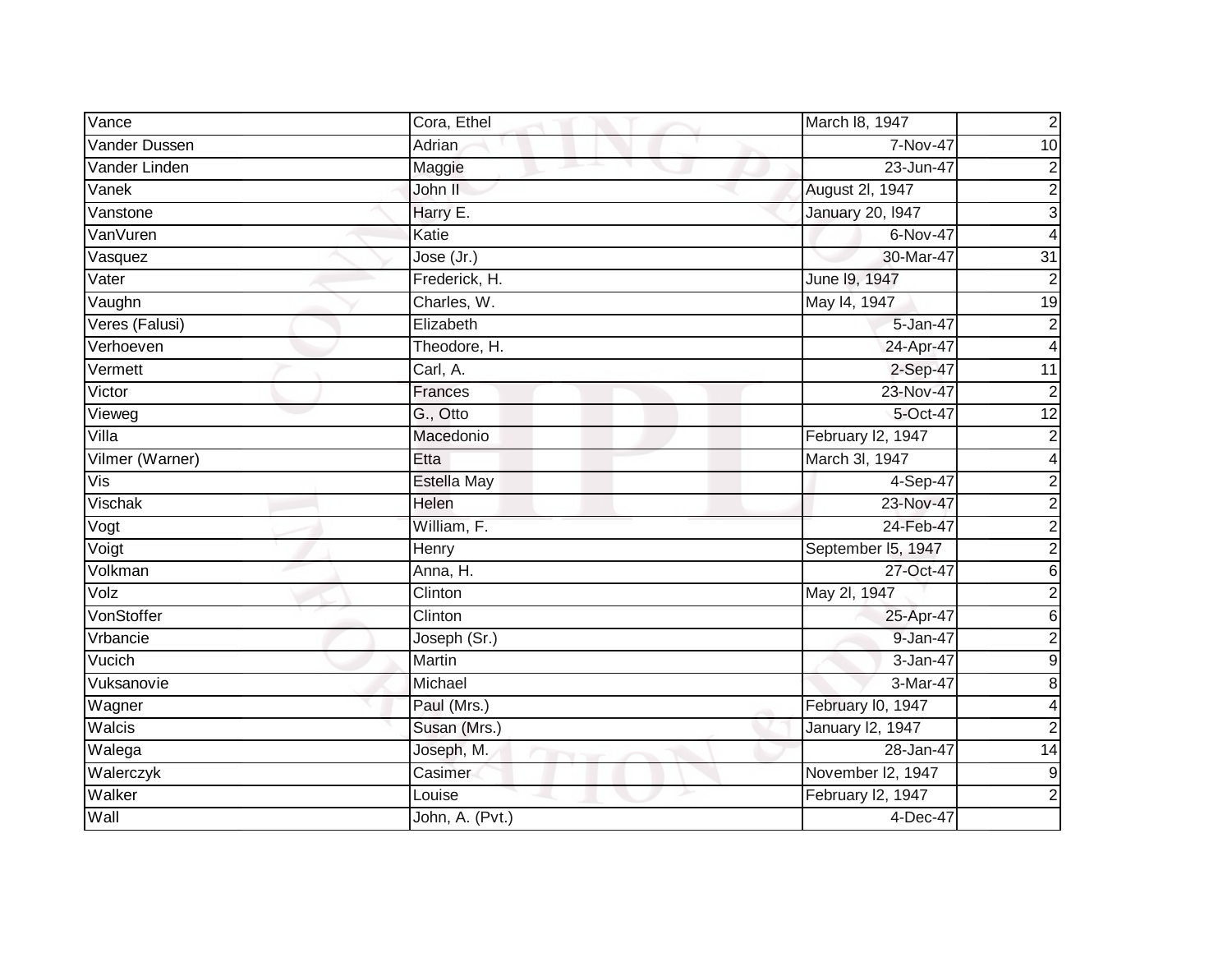| Wallace                      | George, D.                       | December I9, 1947       |                         |
|------------------------------|----------------------------------|-------------------------|-------------------------|
| Wallace                      | Sarah, C.                        | 20-Apr-47               | 28                      |
| Walseke                      | <b>Bertha</b><br>and the parties | 24-Mar-47               | 14                      |
| Walsh                        | Gerald, F.                       | 29-Sep-47               | 14                      |
| Walsh                        | John, P.                         | 23-Mar-47               | $\overline{14}$         |
| Walstra                      | Forsena                          | 20-Feb-47               | $\overline{\mathbf{c}}$ |
| $\overline{\text{W}}$ alters | Arthur, J.                       | 13-Apr-47               | $\overline{8}$          |
| Walters                      | H., George                       | <b>January 10, 1947</b> | $\overline{12}$         |
| Walters                      | Russell, W.                      | 4-Nov-47                | $\overline{c}$          |
| Walters                      | Ruthford, B.                     | August 15, 1947         | $\overline{2}$          |
| Ward                         | Samuel                           | 27-Oct-47               | 6                       |
| Ward                         | Warren, E.                       | October I3, 1947        | 4                       |
| Wasilewicz                   | <b>Thomas</b>                    | 2-Jun-47                | $\overline{2}$          |
| Watson                       | Harvey                           | 24-Jan-47               | $\overline{19}$         |
| Watts                        | Charles, W.                      | March I0, 1947          | 2                       |
| Weaver                       | Catherine                        | 20-Feb-47               | $\overline{2}$          |
| Webster                      | Martha, J. (Mrs.)                | 3-Feb-47                | $\overline{11}$         |
| Wehner                       | <b>Barbara</b>                   | 30-Jul-47               | 2                       |
| Wehner                       | Frank                            | December I4, 1947       |                         |
| Weinand                      | Barbara, Mary                    | 30-Jan-47               | 6                       |
| Weiner                       | Herb                             | 26-Jun-47               |                         |
| Weining                      | Henry                            | March 3I, 1947          | 4                       |
| Welch                        | Elizabeth Jenkins                | October 14, 1947        | 2                       |
| Wells                        | Mildred, Ellen                   | May II, 1947            | $\overline{29}$         |
| Wells                        | Orville Martin (Jr.) (Pvt.)      | July 14, 1947           | $\overline{c}$          |
| Wells                        | <b>William Aleck</b>             | July 2l, 1947           | $\overline{2}$          |
| Wendelberg                   | Katie                            | 14-Feb-47               | $\,6$                   |
| Wendelburg                   | Katie                            | February I3, 1947       | $\overline{2}$          |
| Wendlinger                   | Charles, J. (Jr.)                | 8-Apr-47                | $\overline{14}$         |
| Wertzberger                  | George                           | July 16, 1947           | 6                       |
| Weslai                       | Michael, J.                      | 27-Jan-47               | $\overline{2}$          |
| Wesserle                     | Stephen                          | 28-Apr-47               | $\overline{c}$          |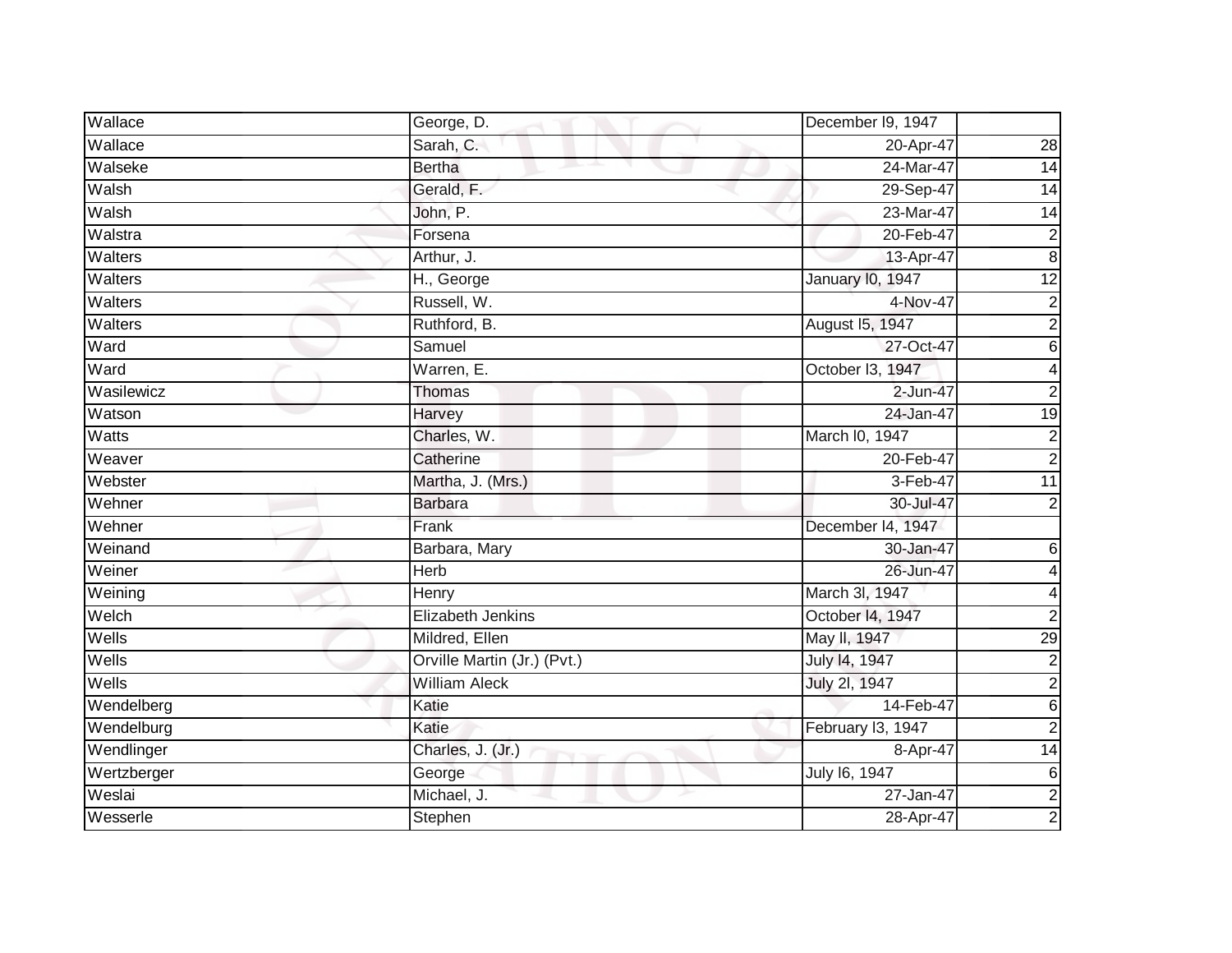| West          | Esther, M.          | August 3I, 1947    | 6               |
|---------------|---------------------|--------------------|-----------------|
| Weyhe         | Frank, F.           | September I5, 1947 | $\overline{2}$  |
| Wheeler       | Edwin<br>m.         | $2-Feb-47$         | $\overline{c}$  |
| White         | Helen               | February I0, 1947  | 4               |
| White         | James               | 5-Nov-47           | 4               |
| White         | Paul, L.            | September I6, 1947 | 2               |
| Whiting       | Carl                | 20-May-47          | $\overline{c}$  |
| Whitmire      | Laura               | 5-Nov-47           | 4               |
| Wickhorst     | Russell, E.         | November I6, 1947  | 16              |
| Wilcockson    | Isacc, E.           | 23-Sep-47          | $\overline{4}$  |
| Wilhelm       | Dorothy             | 6-Oct-47           | $\overline{c}$  |
| Wilhite       | Rose                | 27-Jan-47          | $\overline{a}$  |
| Willett       | Leona, S.           | 12-Nov-47          | Θ               |
| <b>Willis</b> | Charles, P.         | 5-May-47           | $\overline{14}$ |
| Wilson        | Estelia, Alice      | $2-Jan-47$         | 6               |
| Wilson        | John, F.            | January 3I, 1947   | $\overline{2}$  |
| Wilson        | Pearl               | 20-Feb-47          | $\overline{2}$  |
| Wilson        | <b>Walter Stone</b> | 29-Oct-47          | $\overline{27}$ |
| Windrich      | Herman              | March II, 1947     | $\overline{c}$  |
| Winslow       | Sarah, E.           | April I0, 1947     | 7               |
| Winterhaler   | William, J.         | March I0, 1947     | $\overline{2}$  |
| Winters       | Alice               | December 18, 1947  |                 |
| Wise          | Charles             | 7-Nov-47           | 10              |
| Wiser         | Rodney, R.          | 30-Sep-47          | 14              |
| Wisniewski    | Aniela              | August 14, 1947    | 3               |
| Withotlim     | Robert              | 20-Apr-47          | 28              |
| Witt          | <b>Nettie</b>       | February I7, 1947  | $\overline{c}$  |
| Witt          | Robert, H.          | March I4, 1947     | $\overline{2}$  |
| Witter        | LaVerne, R.         | October 3l, 1947   | $\overline{a}$  |
| Wleklinski    | Martha, S.          | May 18, 1947       | $\overline{c}$  |
| Wohlgenuth    | Carl, F.            | 24-Nov-47          | $\overline{2}$  |
| Wojbyla       | John                | January 14, 1947   | $\overline{c}$  |